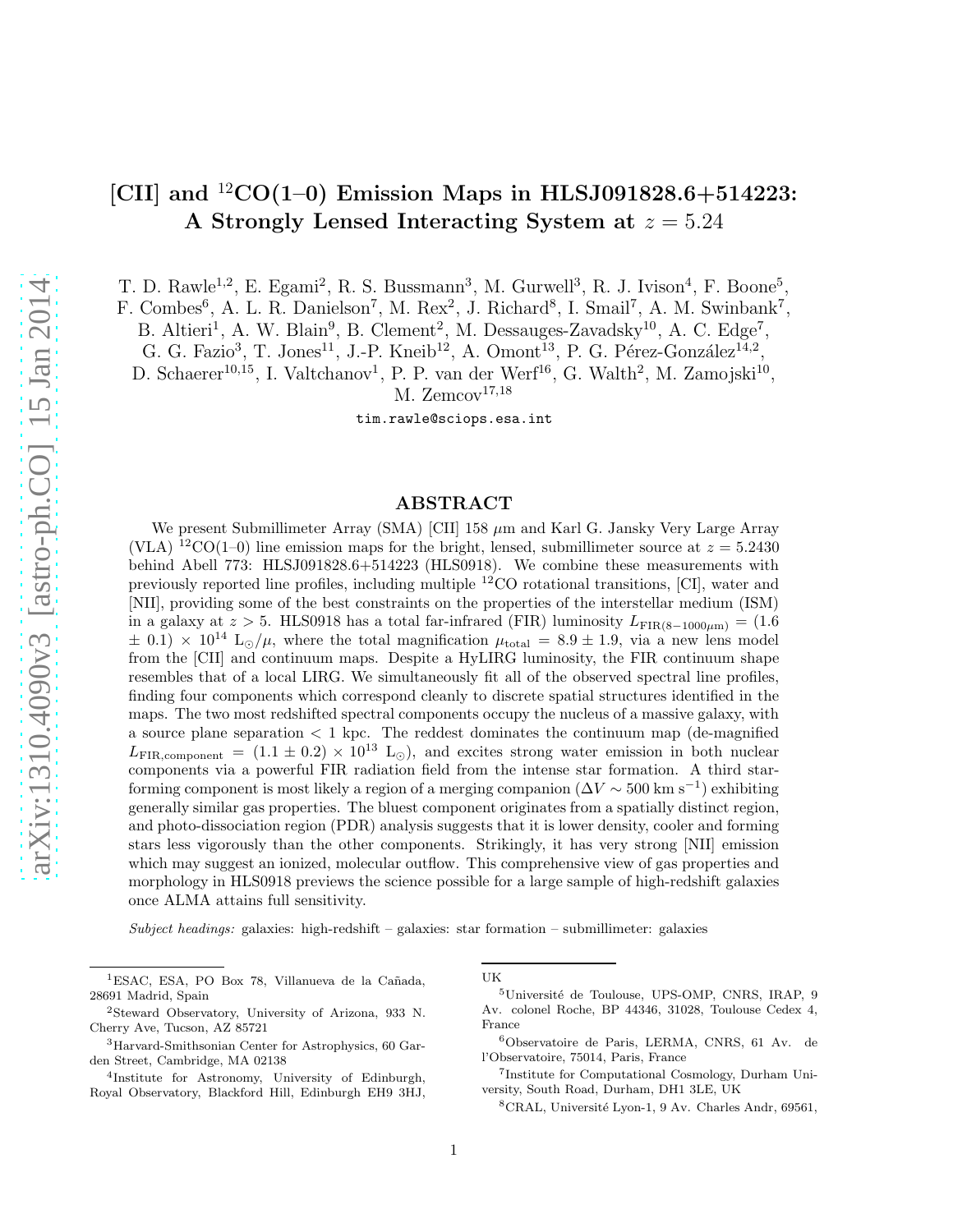## 1. Introduction

Atomic and molecular lines are particularly important diagnostics of star formation, active galactic nuclei (AGN) and the ISM, as the properties of the gas are dictated by the heating and cooling of various species. Furthermore, spectrally-resolved emission line observations provide a direct insight into the dynamics of a system.

The observed FIR and submillimeter (submm) spectrum of an actively star-forming galaxy is dominated by emission lines originating in photodissociation regions (PDRs), the surfaces of molecular clouds exposed to the ionizing UV flux from nearby young stars. Carbon is both abundant and possesses a lower ionization potential than hydrogen (11.3 eV compared to 13.6 eV), making the [CII] 158  $\mu$ m line a very important coolant for regions with neutral hydrogen. Although [CII] principally traces the UV-irradiated molecular clouds, the line is largely unaffected by extinction in plausible local environments (although see discussion in e.g. [Gerin & Phillips 1998\)](#page-25-0), making it an excellent diagnostic for the physical conditions of the neutral gas (e.g. [Maiolino et al. 2005;](#page-26-0) [Venemans et al. 2012](#page-27-0)). Any interpretation must also acknowledge that significant [CII] emission (as much as 50%) may arise from Hii regions or cool, diffuse interstellar gas clouds (e.g. [Madden et al.](#page-26-1) [1993\)](#page-26-1).

Whereas [CII] traces both neutral and ionized

<sup>15</sup>CNRS, IRAP, 14 Avenue E. Belin, 31400 Toulouse, France

<sup>16</sup>Leiden Observatory, Leiden University, PO Box 9513, 2300 RA Leiden, The Netherlands

<sup>17</sup>California Institute of Technology, Pasadena, CA 91125

regions, the higher ionization potential of [NII] (14.53 eV) implies that its fine-structure lines trace only the ionized regime. In particular, the [NII] 205  $\mu$ m line has a very similar critical density to [CII] 158  $\mu$ m, meaning that [NII] is useful discriminant of the origin of the [CII] emission and the [NII]/[CII] ratio is relatively insensitive to gas properties such as density. In addition, the [NII]/[CII], ratio is observed to be proportional to  $Z_{\text{gas}}$  in Galactic HII regions (e.g. [van Zee et al. 1998](#page-27-1)). At 158 and 205  $\mu$ m, [CII] and [NII] emission are less susceptible to absorption than other traditional metallicity indicators [\(Nagao et al. 2012\)](#page-26-2). However, nitrogen is a secondary element in gas enrichment, and at low metallicity or at high redshift, the gas may be enriched mostly by primary elements [\(van Zee et al.](#page-27-1) [1998;](#page-27-1) [Contini et al. 2002\)](#page-25-1), causing N/C to underestimate metallicity. The ability of the ratio to trace metallicity in high redshift star-forming regions, where the relative extent of [CII] and [NII] emission is unknown, is likely to be limited.

Molecular line emission from <sup>12</sup>CO, observed as a series of rotational transitions, is another useful diagnostic for the properties of the ISM. In particular,  ${}^{12}CO(1-0)$  line intensity is used to estimate the molecular gas mass via a conversion factor  $\alpha_{\rm CO}$  which relies on CO tracing the underlying H<sup>2</sup> gas mass (e.g. [Solomon & Vanden Bout](#page-27-2) [2005\)](#page-27-2). The  ${}^{12}CO(1-0)$  line itself is relatively faint, often forcing an extrapolation from a higher-J transition, using uncertain conversion factors. The full spectral line energy distribution (SLED) has also proven a useful diagnostic of the underlying properties of the molecular gas reservoir (such as density and temperature distribution; e.g. [Weiss et al. 2005,](#page-27-3) [2007;](#page-27-4) [Papadopoulos et al.](#page-26-3) [2010;](#page-26-3) [Danielson et al. 2011\)](#page-25-2). Modern PDR models [\(Kaufman et al. 1999](#page-26-4); [Meijerink et al.](#page-26-5) [2007\)](#page-26-5) account for density, temperature and timedependent chemistry to predict emission line ratios for many species, including <sup>12</sup>CO, [CII] and [CI]. Comprehensive observation of many lines from a single source may be interpreted using these models to investigate the typical characteristics of the underlying PDR.

At z ∼ 2, submillimeter galaxies (SMGs) are a significant site of star formation, contributing up to 50% of the cosmic star formation rate (SFR) density [\(Chapman et al. 2005;](#page-25-3) [Wardlow et al.](#page-27-5)

St Genis Laval, France

<sup>&</sup>lt;sup>9</sup>Department of Physics & Astronomy, University of Leicester, University Road, Leicester LE1 7RH, UK

 $10$ Observatoire de Genève, Université de Genève, 51 Ch. des Maillettes, 1290, Sauverny, Switzerland

<sup>11</sup>Department of Physics, University of California, Santa Barbara, CA 93106

<sup>12</sup>Laboratoire d'Astrophysique EPFL, Observatoire de Sauverny, Versoix, 1290, Switzerland

<sup>13</sup>13 Institut d'Astrophysique de Paris, CNRS and UPMC Univ. Paris 06, UMR7095, 98bis Bd Arago, F-75014, Paris, France

 $14$ Departamento de Astrofísica, Facultad de CC. Físicas,Universidad Complutense de Madrid, E-28040 Madrid, Spain

<sup>18</sup>Jet Propulsion Laboratory, Pasadena, CA 91109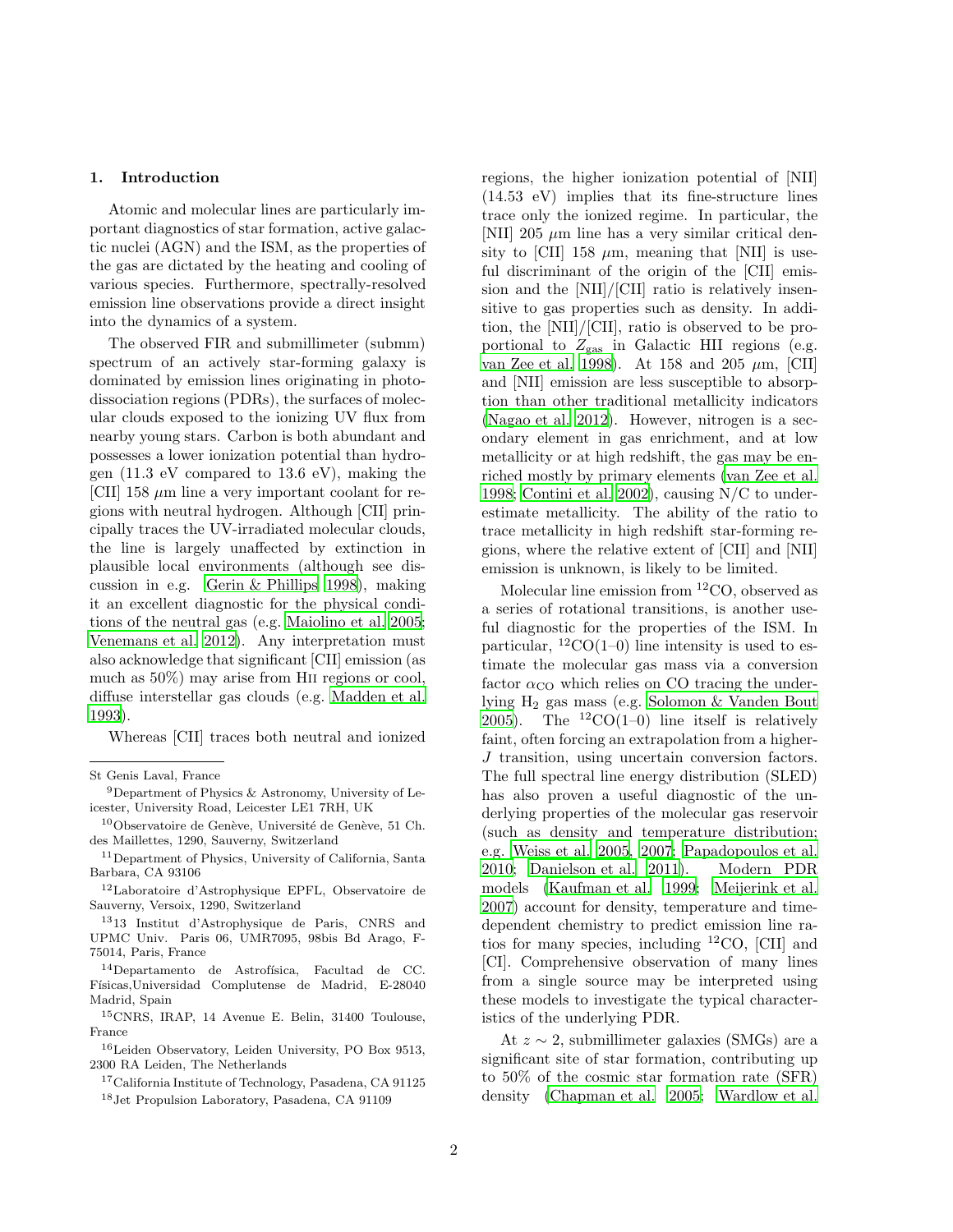[2011\)](#page-27-5). However, our understanding of the evolution of galaxies throughout cosmic history is dependent on constraining star formation in the earlier era of stellar mass assembly, with the first major epoch occurring at  $z \gtrsim 5$  (e.g. [Stark et al.](#page-27-6) [2010\)](#page-27-6).

The negative slope of the Rayleigh–Jeans tail to the dust component spectral energy distribution (SED) provides a 'negative FIR K-correction' as we observe at higher redshifts. Although this tends to aid detection of SMGs at  $z > 4$ , current instrumentation still only allows detailed observation of the brightest, high-redshift SMGs (e.g. [Schinnerer et al. 2008](#page-27-7); [Riechers et al.](#page-26-6) [2009;](#page-26-6) [Coppin et al. 2010;](#page-25-4) [Swinbank et al. 2012;](#page-27-8) [Walter et al. 2012a;](#page-27-9) [Riechers et al. 2013\)](#page-26-7). However, strong gravitational lensing (by an individual foreground galaxy and/or a massive cluster) increases the signal-to-noise, providing access to a large suite of emission lines for intrinsically fainter or more distant sources [\(Baker et al.](#page-24-0) [2004;](#page-24-0) [Coppin et al. 2007;](#page-25-5) [Danielson et al. 2011;](#page-25-2) [Cox et al. 2011;](#page-25-6) [Weiss et al. 2013\)](#page-27-10). Lensing also increases the apparent angular size of an image, revealing high-redshift sources in incredible sub-kpc spatial resolution (e.g. [Swinbank et al.](#page-27-11) [2009;](#page-27-11) [Jones et al. 2010\)](#page-26-8). Observed source size often correlates with wavelength in lensed sources, so tailored apertures are required for spatiallyintegrated analysis, and care must be taken when comparing maps from different spectral windows. We assume that the effect of differential magnification is always negligible, preserving line ratios. This is a good approximation for the bolometric fraction of [CII] and  ${}^{12}CO(1-0)$ , but may introduce some distortion to the CO ladder: e.g.  $12CO(6-5)/12CO(1-0)$  may have uncertainties of up to ∼30% due to differential magnification (e.g. [Blain 1999;](#page-25-7) [Serjeant 2012\)](#page-27-12).

In [Combes et al. \(2012,](#page-25-8) hereafter C12), we presented spatially-integrated observations of the bright, lensed SMG HLSJ091828.6+514223 (hereafter HLS0918; RA = 09:18:28.6, Dec = +51:42:23). The SMG was discovered in deep FIR imaging from the "Herschel Lensing Survey" [\(Egami et al. 2010\)](#page-25-9), located at a projected distance of 5.6′ from the X-ray center of the massive cluster Abell 773 ( $z = 0.22$ ). An intermediateredshift galaxy (at  $z = 0.63$ ) dominates optical imaging at the source position, and also contributes ∼90% of the lensing effect. C12 reported a source redshift of  $z = 5.24<sup>1</sup>$  $z = 5.24<sup>1</sup>$  $z = 5.24<sup>1</sup>$  and an estimated total magnification of  $\mu \sim 11$ . Two kinematic components were identified in the line profiles of multiple <sup>12</sup>CO transitions, [NII], [CI] and a water line: a generally brighter, lower-frequency component with water emission, suggesting the presence of an intense FIR radiation field, and a higherfrequency component most prominent in [NII], tentatively interpreted as an ionized gas flow. Recently, [Levshakov et al. \(2012\)](#page-26-9) utilized the unique set of observed lines to derive a constraint on hypothetical temporal variations in the fundamental physical constants of the Universe.

In this paper, we present new [CII] and <sup>12</sup>CO(1– 0) line emission maps of HLS0918. These are used to characterize the gas properties and morphology of the system in detail. We adopt a new model for the combined cluster/galaxy lens (see Section [3.4\)](#page-12-0) which predicts a total 'flux-weighted' magnification factor of  $\mu \sim 9$  for HLS0918 and allows us to account for relative amplification of the various components. A detailed description of the lensing constraints and parameters will be presented in Boone et al. (in prep.).

The paper is organized as follows. In Section [2](#page-2-1) we present the new maps of HLS0918, and summarize existing observations. In Section [3](#page-5-0) we analyze the source continuum, derive a self-consistent fit to all of the line profiles, and examine the spatiallyresolved emission in the maps. Section [4](#page-13-0) discusses possible physical interpretation of the results in terms of source-plane morphology and gas properties. Our conclusions are presented in Section [5.](#page-23-0) Throughout the paper, we use ΛCDM cosmology with  $H_0$ =72 km s<sup>-1</sup> Mpc<sup>-1</sup>,  $\Omega_m$ =0.27 and  $\Omega_{\Lambda}$ =1- $\Omega_m$ .

#### <span id="page-2-1"></span>2. Observations

This section describes all observations of HLS0918 employed in the paper: updated reduction of the *Herschel* discovery maps; new, spatiallyresolved, line emission maps of [CII] from SMA and  ${}^{12}CO(1-0)$  from VLA; new IRAM 30m continuum and line observations; additional line profiles and continuum imaging published in C12. We

<span id="page-2-0"></span><sup>&</sup>lt;sup>1</sup>We adopt a systemic redshift  $z = 5.2430$ , as derived from the center of the broad red peak in the high signal-to-noise [CII] line. Note that C12 used  $z = 5.2429$  from <sup>12</sup>CO(6-5).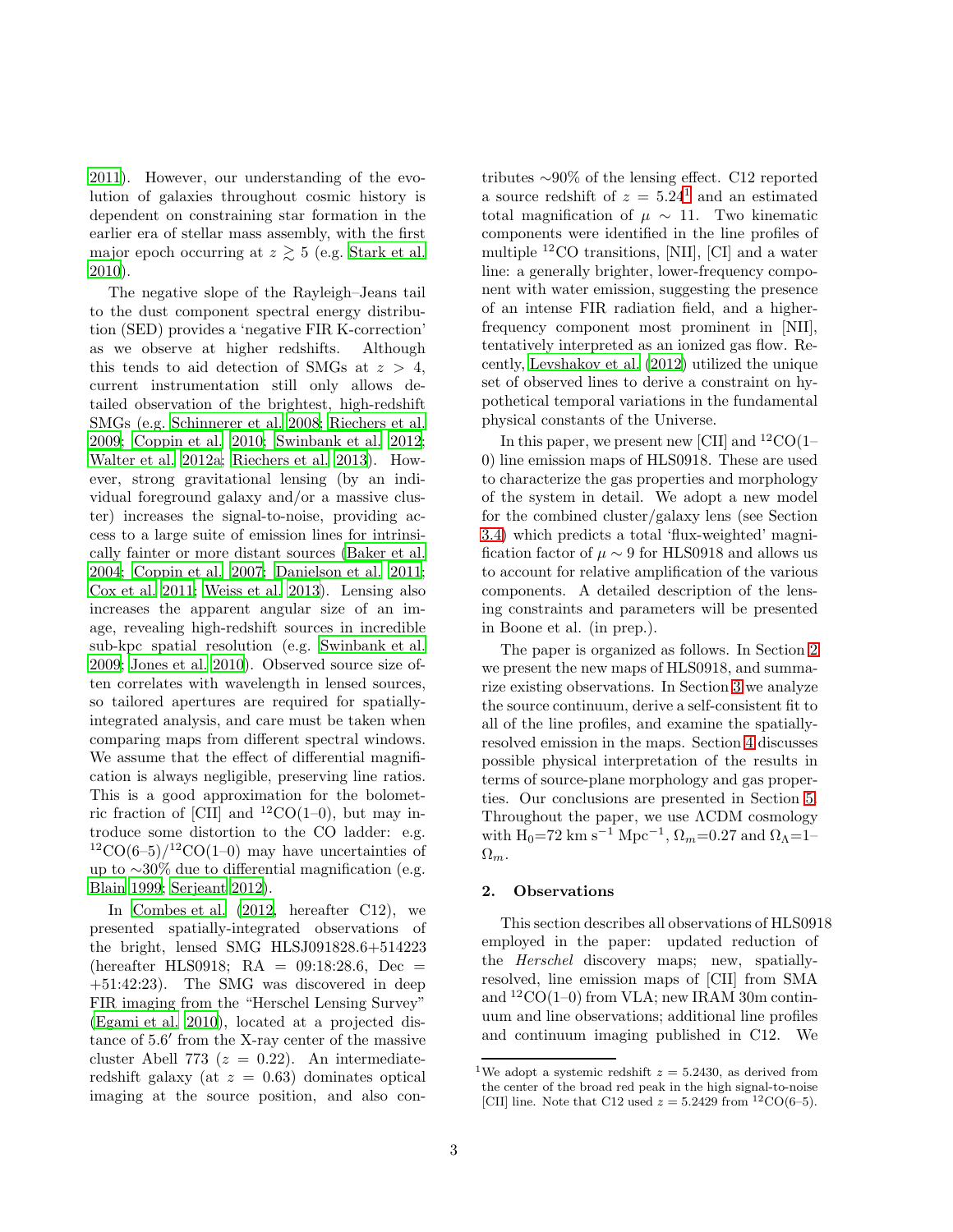defer description of the line profiles and spatial configuration of the maps until Section [3.](#page-5-0)

## 2.1. Herschel and Spitzer

HLS0918 was discovered as an unusually bright '500  $\mu$ m peaker' source towards the edge of Herschel/SPIRE [\(Pilbratt et al. 2010;](#page-26-10) [Griffin et al.](#page-25-10) [2010\)](#page-25-10) maps (250, 350 and 500  $\mu$ m) of Abell 773, observed as part of the "Herschel Lensing Survey" [\(Egami et al. 2010\)](#page-25-9). The SPIRE observations use large map mode, with a coverage of ∼17′ × 17′ . The images were produced via the standard reduction pipeline in HIPE v9.0, the SPIRE Photometer Interactive Analysis (SPIA) package v1.7, and v8.1 calibration product. Note that this is a significant re-reduction since C12, including an improved treatment of the baseline removal (also known as 'de-striping'). The SPIRE images are confusion limited  $(3 \sigma = 17, 19, 20 \text{ mJy};$ [Nguyen et al. 2010\)](#page-26-11) with beam sizes of 18, 25, 36′′  $(250, 350, 500 \mu m$  respectively).

Herschel/PACS and Spitzer/IRAC and MIPS imaging is only available for the core of Abell 773, and do not cover HLS0918 at  $r_{\text{cluster}} = 5.6'$ .

## 2.2. Submillimeter Array (SMA)

SMA imaging data for the [CII] emission line of HLS0918 was obtained in the December 2011 (compact array), February 2012 (extended array) and April 2012 (very extended array), reaching a maximum baseline length of ∼500 m. Observations included ∼7 hours of on-source integration time per configuration and were conducted in superb weather conditions ( $\tau_{225\text{GHz}} \approx 0.05$ , phase errors between 10–30 degrees rms). We used the SMA single-polarization 345 GHz receivers, which provide an intermediate frequency coverage of 48 GHz, totaling 4 GHz bandwidth per sideband. The receivers were tuned such that the local oscillator frequency was 299.20478 GHz. This ensured that the upper sideband included the entire redshifted [CII] line at  $\lambda_{\text{rest}} = 157.74090 \ \mu \text{m}$ , while the lower sideband covered line-free continuum emission from the source at  $\lambda_{\text{rest}} \sim 160 \ \mu \text{m}$  $(\lambda_{\rm obs} \sim 1 \text{ mm}).$ 

Calibration of the uv visibilities was performed using the Interactive Data Language (IDL) MIR package. The blazar 3C84 was used as the primary bandpass calibrator and Titan was used for absolute flux calibration. The nearby quasars 0927+390 ( $F_{880\mu m} = 0.5$  Jy, 6 degrees from target) and 0920+446 ( $F_{880\mu m} = 2.2$  Jy, 15 degrees from target) were used for phase and amplitude gain calibration, respectively.

The Multichannel Image Reconstruction, Image Analysis, and Display (MIRIAD) software package [\(Sault et al. 1995\)](#page-27-13) was used to invert the uv visibilities and deconvolve the dirty map. Natural weighting was chosen to obtain maximum sensitivity and resulted in an elliptical Gaussian beam with a full-width half-maximum (FWHM) of  $1.33''$  $\times$  1.10<sup>"</sup> and position angle of 94 degrees east of north. The final integrated (along the frequency axis;  $1\sigma \sim 1.1$  mJy/beam) [CII] emission map is shown in the left panel of Figure [1.](#page-4-0)

The final 1mm continuum map was produced from the compact and very extended configurations using AIPS with an IMARG ROBUST factor of 0.0 and a slight down-weighting of the shortest baselines to increase spatial resolution and emphasize structure. This scheme achieves a synthesized beam with  $0.69'' \times 0.60''$  FWHM and a sensitivity limit of ∼0.6 mJy/beam. The map is displayed in the central panel of Figure [1.](#page-4-0)

This paper also uses SMA continuum observations of the source obtained at 880  $\mu$ m (341 GHz) and 1.3 mm (235 GHz) in the compact configuration. The beam sizes for these maps are 2.1′′  $\times$  2.0" FWHM and 4.6"  $\times$  2.8" FWHM, respectively, which just resolves the source in the former case. These observations were first presented in C12.

## 2.3. Jansky Very Large Array (VLA)

We acquired data using the National Radio Astronomy Observatory (NRAO) VLA in the DnC and C configurations, during January and April 2012. For approximately 5 hours, we observed two near-contiguous sets of eight contiguous baseband pairs, each comprising  $64 \times 2$ -MHz channels for a total dual-polarization bandwidth of 2,048 MHz. We tuned near the  ${}^{12}CO(1-0)$  transition  $(\nu_{\text{rest}} = 115.271203 \text{ GHz}, \text{Morton} \& \text{Norean} 1994)$ at  $\nu_{\text{obs}} = 18.464 \text{ GHz}$ , having offset by 64 MHz to avoid the baseband edge.

Short slots, typically 2 hr long, were scheduled dynamically to ensure excellent phase stability and transparency in the K atmospheric win-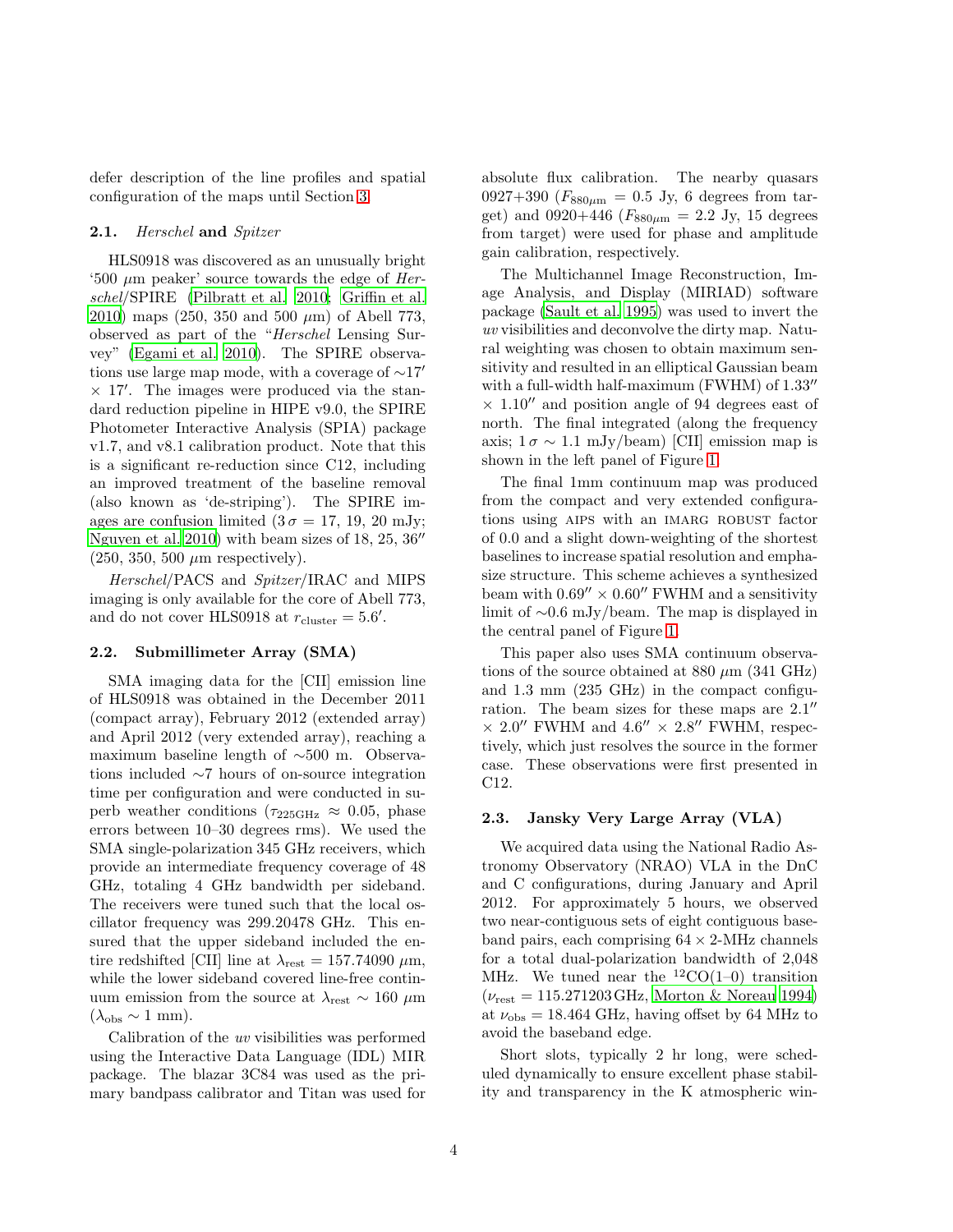

<span id="page-4-0"></span>Fig. 1.— SMA [CII] line emission (left panel), SMA 1mm (observed-frame) continuum (center) and VLA <sup>12</sup>CO(1–0) line emission (*right*) maps showing  $\sim 10'' \times 10''$  region around HLS0918. North and east are aligned to the top and left, and the restoring beam size for each map is shown by a white ellipse in the lowerright corners. While the colormap is 'min–max' scaled to accentuate structure, the thick black contours give the  $\{2,4,6...\}$ ,  $\{5,10,15...\}$  and  $\{1,2,3...\}$   $\sigma$  confidence levels (left, center and right panels respectively. In each panel, thin dashed cyan lines show symmetric negative contours  $({-2,-4,-6...}, {-5,-10,-15...}$  and  ${-1,-2,-3...} \sigma$  respectively). For reference, the morphology of the continuum map is replicated in the other panels as white contours.

dow. The bright  $(S_{18.5\text{GHz}} \approx 0.8 \text{ Jy})$  calibration source, J0937+5008, was observed every few minutes to determine accurate complex gain solutions and bandpass corrections. 3C 286 was observed to set the absolute flux scale, and the pointing accuracy was checked locally every hour.

The data were reduced and imaged using aips following the recipes described by [Ivison et al.](#page-25-11) [\(2011\)](#page-25-11), though with a number of significant changes: data were loaded using BDF2AIPS, avoiding any compression, and FRING was used to optimize the delays, in software, based on 1 min of data for 3C 286. The basebands were knitted together using the NOIFS task, yielding a  $uv$  dataset with  $1024 \times 2$ -MHz channels centered near the expected frequency of the CO line. The channels were then imaged in groups of four (yielding 130 km s<sup> $-1$ </sup> velocity resolution), with natural weighting (ROBUST  $= 5$ ), to form a cube with spatial resolution,  $\sim$ 1.4″, and a near-circular beam. The map, integrated along the frequency axis  $(1 \sigma \sim 0.1 \text{ mJy/beam})$ , is shown in the right panel of Figure [1.](#page-4-0)

Approximately one hour of integration was previously obtained using VLA for the  ${}^{12}CO(2-1)$ transition at 36.9 GHz, as previously reported in C12.

#### 2.4. IRAM 30m and PdBI

We present a new 2mm flux from the Goddard– IRAM Superconducting 2-Millimeter Observer (GISMO; [Staguhn et al. 2008\)](#page-27-14) on the IRAM 30m, observed in April 2013 with an average  $\tau_{225GHz} \sim 0.3$ . The LISSAJOUS\_TINY script was used to obtain 30 minutes on source, resulting in a  $5' \times 3'$  map with a beam FWHM of 17.5" and a source peak signal-to-noise (SNR) of ∼10 (reduced via crush; [Kovacs 2008\)](#page-26-13). This observation forms part of extensive GISMO follow-up of bright, high-z sources discovered by HLS (IRAM program 221-12; PI: A. Edge) to be fully described in a separate paper. Upper limits on the continuum flux were also previously obtained at 2 and 3 mm using the EMIR heterodyne receivers mounted on the IRAM 30m, as described in C12.

Our analysis includes a new detection of the  ${}^{12}CO(8-7)$  transition, observed by EMIR in mid-December 2012. We tuned EMIR to observe a central frequency of 147.656GHz, and used the wobbler for an efficient subtraction of the sky emission. The atmospheric conditions were good, with 4–6 mm of precipitable water vapor and a system temperature of 130–150 K.

We also take advantage of existing IRAM ob-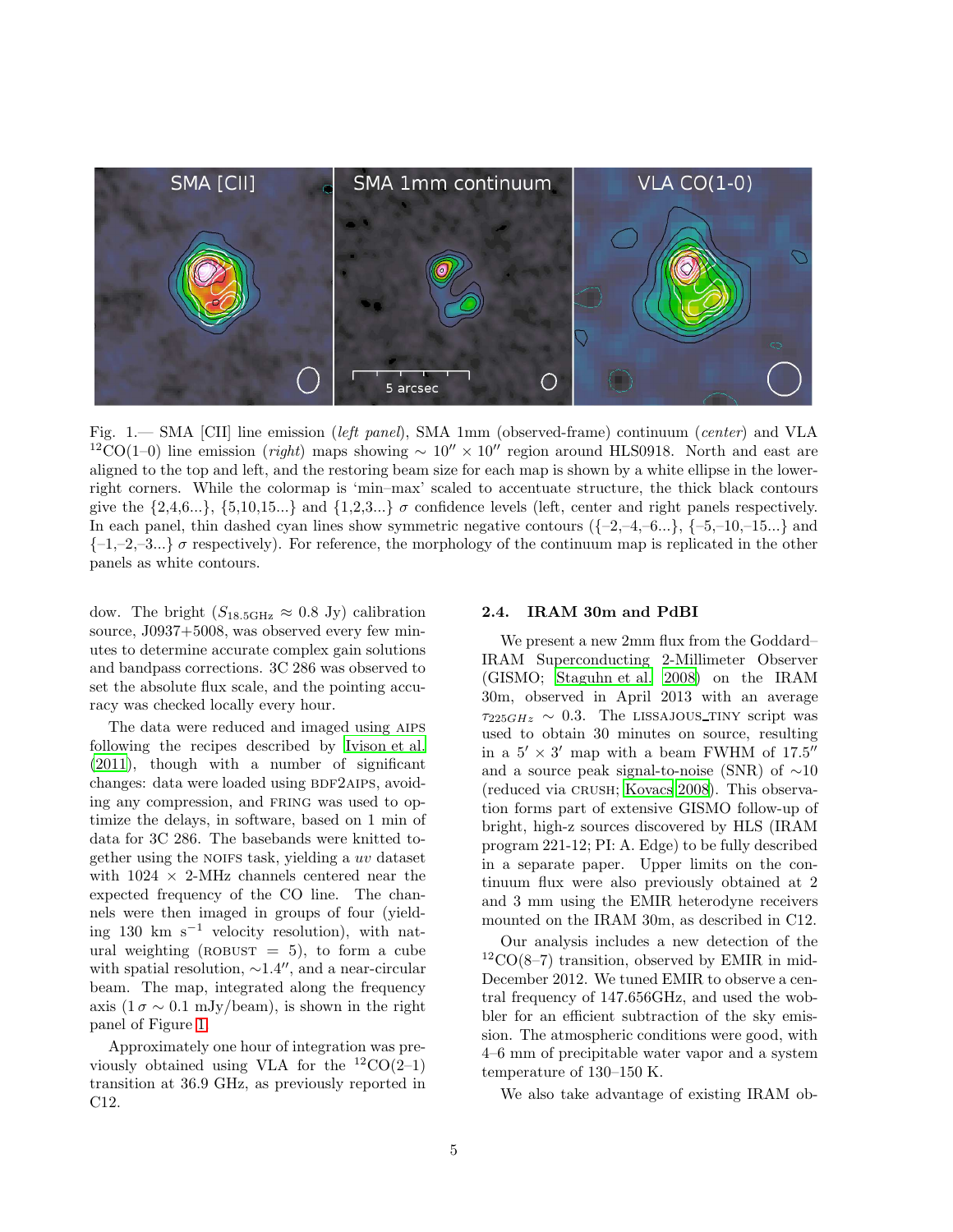servations, all presented in C12. These include IRAM 30m spectra for three additional high-J <sup>12</sup>CO transitions ( $J_{\text{upper}} = 5, 6, 7$ ), [CI](<sup>3</sup>P<sub>2</sub>-<sup>3</sup>P<sub>1</sub>) 370  $\mu$ m, H<sub>2</sub>O<sub>p</sub>(2,0,2–1,1,1) 304  $\mu$ m and [NII] 205  $\mu$ m, and PdBI data for CO(7–6) and [CI].

## <span id="page-5-4"></span><span id="page-5-0"></span>3. Continuum and line analysis

#### 3.1. FIR continuum and total luminosity

SPIRE photometry is derived via a twodimensional Gaussian fit to the raw positions of the timestream data (HIPE routine TIMELINE-SOURCEFITTERTASK), offering a robust measurement unaffected by the pixelization uncertainties inherent in map-making. These newly calculated SPIRE fluxes are ∼ 10 mJy larger than quoted in C12. These values, along with the new SMA 1mm continuum observation and all previous (sub)mm data, are listed in Table [1.](#page-5-1)

The updated infrared continuum is displayed in Figure [2,](#page-8-0) overlaid by the best fit [Rieke et al.](#page-26-14) [\(2009\)](#page-26-14) template shape, allowing for an overall scaling to fit the source peak flux. The best fit template shape is derived from local LIRGs  $(L_{\text{FIR;template}} = 10^{11.75} \text{ L}_{\odot}).$  Integration under this template provides the far infrared luminosity of HLS0918,  $L_{\text{FIR}(8-1000\mu\text{m})}$  =  $(1.6 \pm 0.1) \times 10^{14}$  $\mathcal{L}_{\odot}$   $\mu^{-1}$ , where  $\mu$  is the magnification factor (as displayed in the total system properties column of Table [2\)](#page-8-1). Applying the [Kennicutt \(1998\)](#page-26-15) relation, modified to match the initial mass function (IMF) of [Kroupa \(2002\)](#page-26-16), as in [Rieke et al.](#page-26-14)  $(2009)^2$  $(2009)^2$  $(2009)^2$ , this corresponds to a star-formation rate

<span id="page-5-2"></span> ${}^{2}\text{SFR}$  [M<sub>O</sub> yr<sup>-1</sup>] = 0.66×SFR<sub>Kennicutt</sub> = 1.138×10<sup>-10</sup>  $L_{\rm FIR}$  [L<sub>⊙</sub>]

|--|

<span id="page-5-1"></span>

|                |                | $S_{\nu}$    |
|----------------|----------------|--------------|
| mm             |                | mJy          |
| 0.25           | Herschel/SPIRE | $96 \pm 8$   |
| 0.35           | Herschel/SPIRE | $179 \pm 13$ |
| 0.50           | Herschel/SPIRE | $212 \pm 15$ |
| 0.88           | <b>SMA</b>     | $125 \pm 8$  |
| 1.0            | SMA            | $103 \pm 9$  |
| 1.3            | <b>SMA</b>     | $55 \pm 7$   |
| $\overline{2}$ | IRAM-30m/EMIR  | ${<}21$      |
| $\overline{2}$ | IRAM-30m/GISMO | $9 \pm 1$    |
| 3              | IRAM-30m/EMIR  | ${<}2$       |

 $SFR = (1.9 \pm 0.2) \times 10^4$  M<sub>☉</sub> yr<sup>-1</sup>  $\mu^{-1}$ . If we instead assume the single-power law Salpeter IMF, as used by [Kennicutt \(1998\)](#page-26-15), the SFR would be  $\sim$ 50% higher.

We fit a single-temperature greybody to the FIR continuum in order to estimate the characteristic dust temperature  $(T_{\text{dust}})$  of the integrated source. We begin by fitting simultaneously for both  $T_{\text{dust}}$  and the dust emissivity index,  $\beta$ , resulting in  $T_{\text{dust}} = 48.7 \pm 3.3 \,\text{K}$  $T_{\text{dust}} = 48.7 \pm 3.3 \,\text{K}$  $T_{\text{dust}} = 48.7 \pm 3.3 \,\text{K}$  and  $\beta = 1.0 \pm 0.2$ .<sup>3</sup> However, the width of the fitted dust peak is driven by the SPIRE fluxes, with less weight given to the single GISMO flux and other IRAM limits, despite these millimeter points preferring a much narrower SED shape. Furthermore, although the above values have the maximum likelihood, a unique solution is not implied by the  $\chi^2$  map in  $T_{\text{dust}}$ - $\beta$  space, as one would expect from the well known degeneracy between these parameters [\(Blain 1999\)](#page-25-7). We therefore proceed with the common practice of assuming a typical value for  $\beta$ , which has the additional benefit of aiding comparisons with previous studies. We calculate the dust temperature assuming, in turn, both  $\beta = 1.5$  and 2.0:  $T_{\text{dust}}$  = 42.6  $\pm$  2.9 K and  $T_{\text{dust}}$  = 37.8  $\pm$  2.6 K respectively, assuming that the adopted  $\beta$  has an uncertainty of  $\pm 0.2$ . The shape of the latter  $(\beta = 2.0)$  is a better match for the millimeter data (see Figure [2\)](#page-8-0), and agrees with derivations of  $\beta$  for other ULIRGs (e.g. [Clements et al. 2010\)](#page-25-12), so we adopt  $38\pm3$  K as the canonical characteristic dust temperature of HLS0918.

The dust temperature is lower than those derived for the cores of local ULIRGs from singletemperature fits (e.g.  $T_{\text{dust}} \approx 60$ –70 K for M82, Arp220; [Panuzzo et al. 2010](#page-26-17); [Rangwala et al.](#page-26-18) [2011\)](#page-26-18), but consistent with typical IRAS galaxies (∼40 K) and other SMGs observed by Herschel (40–50 K, e.g. [Danielson et al. 2011;](#page-25-2) [Riechers et al.](#page-26-7) [2013\)](#page-26-7). Indeed, comparing to the general  $L_{\text{FIR}} T_{\text{dust}}$  relation [\(Hwang et al. 2010,](#page-25-13) Figure 4), and assuming a magnification factor of  $\mu \sim 10$ , HLS0918 lies within the overlap between the typical ULIRG and SMG regions as expected. Even accounting for lensing, HLS0918 is an exceptionally bright source  $(>10^{13}$  L<sub>⊙</sub>, a 'HyLIRG'), yet

<span id="page-5-3"></span> ${}^{3}$ Following [da Cunha et al. \(2013](#page-25-14)), we calculate a negligible dust heating contribution by the Cosmic Microwave Background (CMB;  $T_{\text{CMB}}^{z=5.24} = 17 \text{ K}$ ) of  $< 0.1 \text{ K}$ .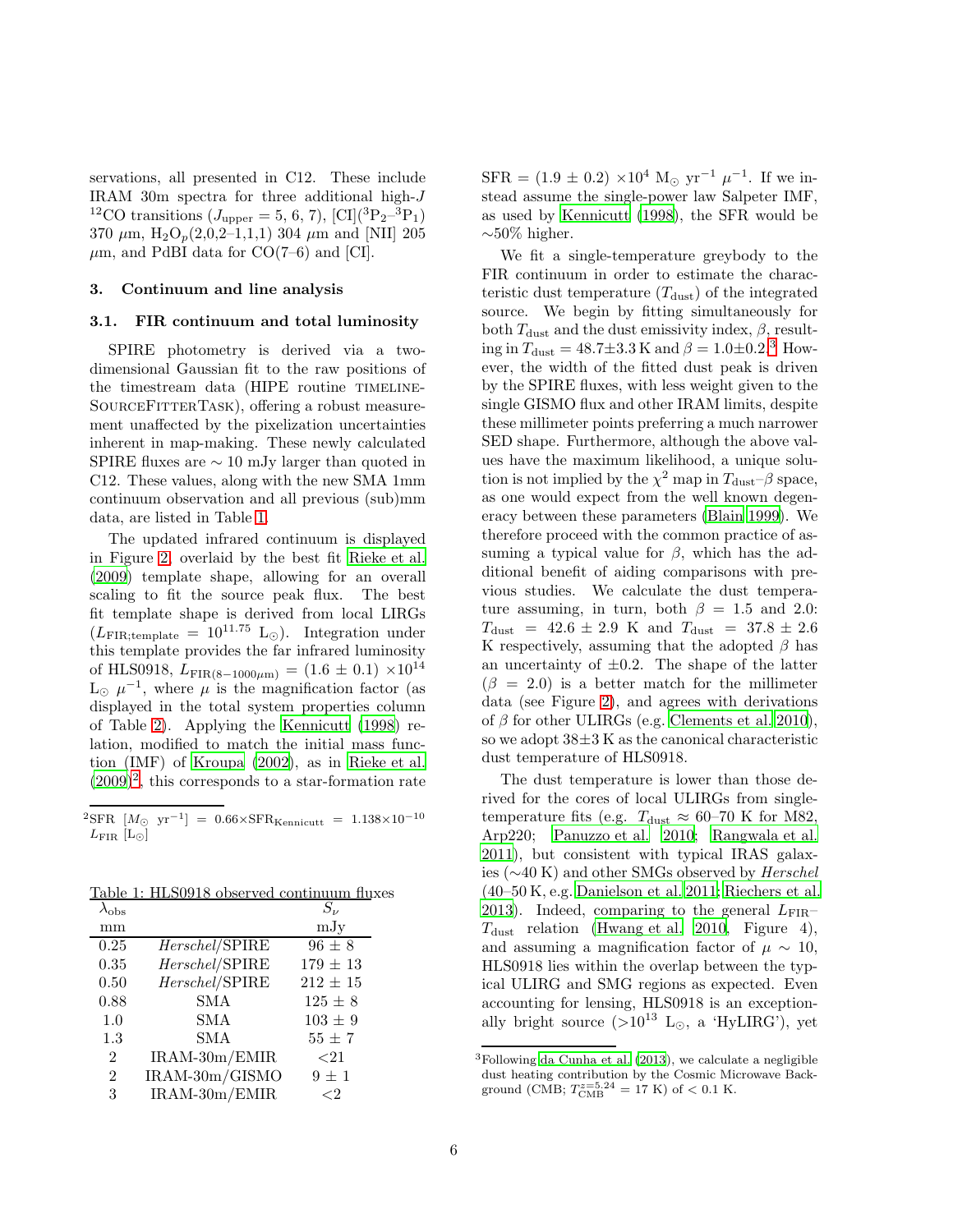the shape of the dust continuum resembles a local LIRG, as reported previously for other luminous, high-redshift sources (e.g. [Rex et al. 2010\)](#page-26-19).

#### <span id="page-6-0"></span>3.2. Atomic and molecular line emission

In Figure [3](#page-7-0) we show the atomic and molecular line emission from HLS0918, which is spatiallyintegrated in the case of the [CII] and  $^{12}CO(1-$ 0) maps. The profiles clearly show intensity and kinematic structure, with a similar spectral shape in each line. Here, we describe how we decompose the profiles into a number of spectral components, which can be used to create channel maps in [CII] and  ${}^{12}CO$ , thus characterizing the sourceplane configuration of HLS0918.

First we examine the high signal-to-noise [CII] profile from SMA to generate an initial model. Two components are immediately obvious: a broad peak  $(V \sim 0 \text{ km s}^{-1})$  and a narrower, blue-shifted peak (B;  $V \sim -500 \text{ km s}^{-1}$ ). We find that the  $\chi^2$  of the fit is improved with the addition of a fainter third component at an even greater velocity offset (VB;  $V \sim -750$  km s<sup>-1</sup>). Moreover, the broad component appears doublepeaked, and treating it as two separate entities (Ra, Rb;  $V \sim +120, -130$  km s<sup>-1</sup>) reduces the  $\chi^2$ further. Our best fit model of the line comprises these four Gaussian-profile components.

In order to produce a self-consistent, physicallymeaningful set of line luminosities, we perform a simultaneous fit to all the observed line profiles described in Section [2](#page-2-1) – [CII],  $^{12}CO$  $(J_{\text{upper}}=1,2,5,6,7,8),$  [CI],  $H_2O_p(2,0,2-1,1,1)$  and [NII]. Continuum flux is subtracted from each spectrum using a simple linear interpolation from frequencies beyond the emission line  $(V < -2000$ km s<sup>-1</sup>;  $V > 1000$  km s<sup>-1</sup>). The central velocity and width of each component is only allowed to vary globally (i.e the same for each line profile), while the peak flux has full freedom for each individual component of every line. This model assumes that for every component, emission in each line originates from the same physical region, which should prove to be a reasonable approximation. The total number of free parameters in the fit is  $N = N_{\rm C}(2 + N_{\rm L})$  where  $N_{\rm C}$  is the number of components and  $N_{\rm L}$  is the number of lines. For our current data,  $N = 4 \times (2+10) = 48$ . Uncertainties are calculated via 2000 Monte Carlo simulations in which the observed spectra are randomly fluc-

7

tuated by their  $1\sigma$  variance.

The best simultaneous fit, shown overlaying all of the line profiles in Figure [3,](#page-7-0) gives the following central velocities and widths for each component. Ra:  $V = +120 \pm 30$  km s<sup>-1</sup>,  $\Delta V_{\text{FHWM}} = 350 \pm 50$ km s<sup>-1</sup>; Rb:  $-130 \pm 20$ ,  $230 \pm 30$  km s<sup>-1</sup>; B:  $-470$  $\pm$  10, 160  $\pm$  10 km s<sup>-1</sup>; VB: -720  $\pm$  40, 370  $\pm$ 170 km s−<sup>1</sup> . The full fit parameters are presented in Table [3.](#page-9-0) The advantage of the simultaneous fit is the robust constraint of VB and separation of Ra/Rb, even in spectra with the lowest signal-tonoise or coarsest velocity binning. The simultaneous fit is dominated by the high signal-to-noise [CII] spectrum. The final luminosity of each component in [CII] is  $\leq 1\%$  different from the best fit to that profile only.

We test whether [CII] is overly-dominant, simply forcing the 'global' parameters to its own best fit, by repeating the fit with only the moderate signal-to-noise spectra:  ${}^{12}CO(2-1), {}^{12}CO(6-5)$ and [NII]. While the parameterization of the B and VB components in this test is essentially identical to the primary result, component Ra is fit by a larger Gaussian profile (and Rb by a correspondingly smaller Gaussian; Ra/Rb luminosity ratio changes from  $\sim 1-2$  to  $\sim 3-4$ ). In the full fit, we find that the Rb/B luminosity ratio is remarkably stable between lines ( $\sim 1.2 \pm 0.1$ , excluding  $H<sub>2</sub>O$  which is undetected for B), and is  $> 1$  for all the profiles. In the mid-SNR fit, Rb/B varies widely from  $0.1-0.7$  (Rb is less luminous than B). Additionally, the red component fit to only mid-SNR lines is a lot less well constrained (twice the  $\chi^2$ ). This test shows that although [CII] does dominate the solution, the fully-simultaneous method provides a more consistent description than individual, or even sub-set, fits.

There are four further issues to note about the best fit profiles shown in Figure [3.](#page-7-0) (1) The best simultaneous fit sets a  $3\sigma$  upper limit for the undetected VB component of  ${}^{12}CO(5-4)$  and  ${}^{12}CO(8-$ 7):  $I < 0.9$  Jy km s<sup>-1</sup> ( $L < 0.2 \times 10^9$  L<sub>☉</sub>) and  $I < 1.2$  Jy km s<sup>-1</sup> ( $L < 0.9 \times 10^9$  L<sub>☉</sub>) respectively. (2) The [CI] and  $^{12}CO(7-6)$  profiles overlap, and consequently the VB component of the latter is buried in the red component of the former. The resulting luminosity for the  ${}^{12}CO(7-6)$  VB component is not well constrained, which also effects the luminosity of the B component and the [CI] Ra component. However, the best fit produces an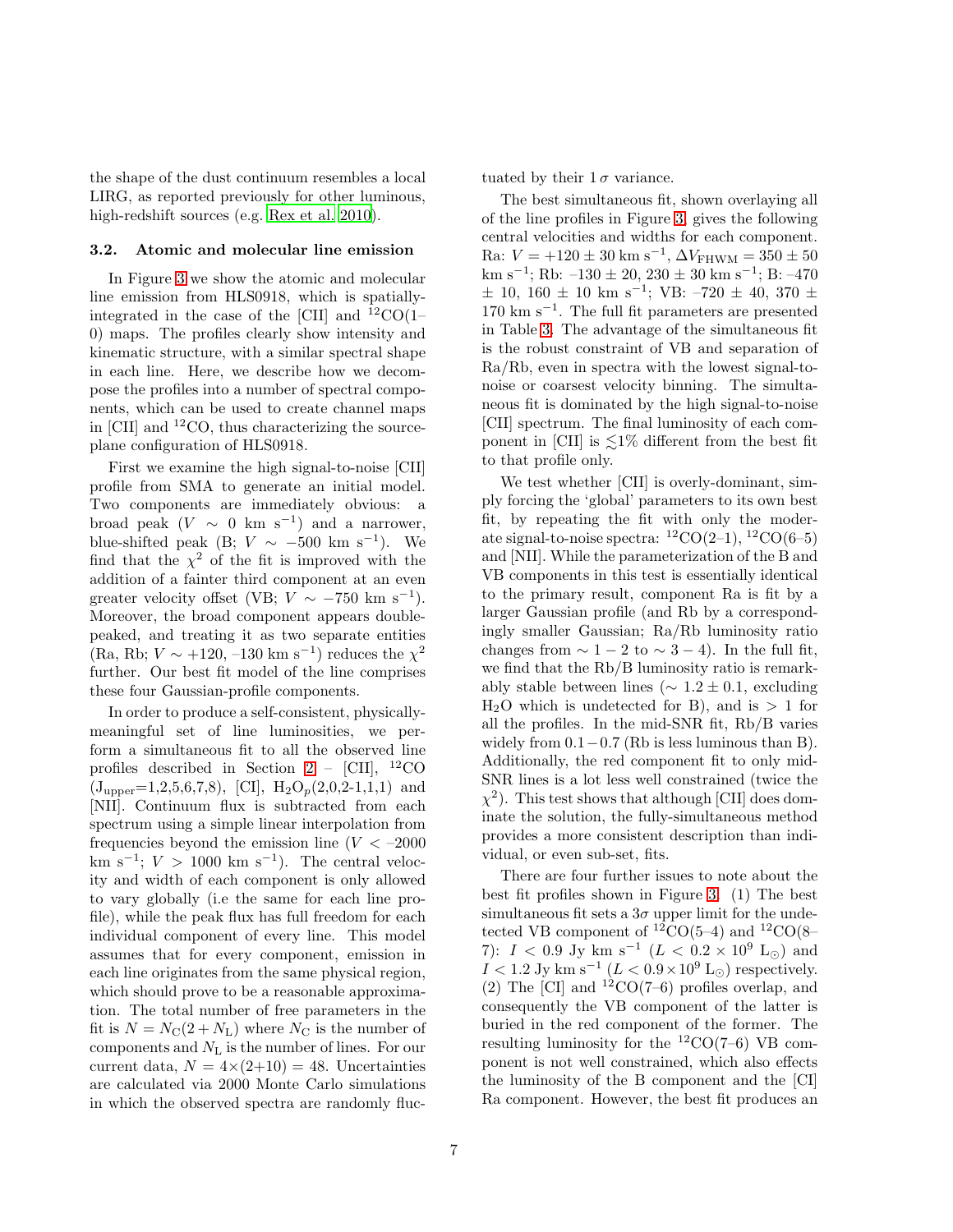

<span id="page-7-0"></span>Fig. 3.— Continuum-subtracted atomic and molecular line profiles: spatially-integrated profiles derived from the new [CII] and  ${}^{12}CO(1-0)$  maps are shown in the top row. The best, fully-simultaneous fit by four Gaussian-profile components are overlaid (Section [3.2](#page-6-0) for more details): two red (Ra and Rb;  $+120 \pm 30$ and  $-130 \pm 20$  km s<sup>-1</sup> respectively), a blue (B;  $-470 \pm 10$  km s<sup>-1</sup>) and a 'very blue' (VB;  $-720 \pm 40$  km  $s^{-1}$ ). All velocities are relative to the center of the broad [CII] peak ( $z = 5.2430$ ). VB exhibits unusually strong [NII] emission, but no detection for <sup>12</sup>CO(5–4) or <sup>12</sup>CO(8–7). H<sub>2</sub>O is only detected for Ra and Rb. Other than this water line, the Rb/B ratio is consistently  $\sim$ 1.2±0.1.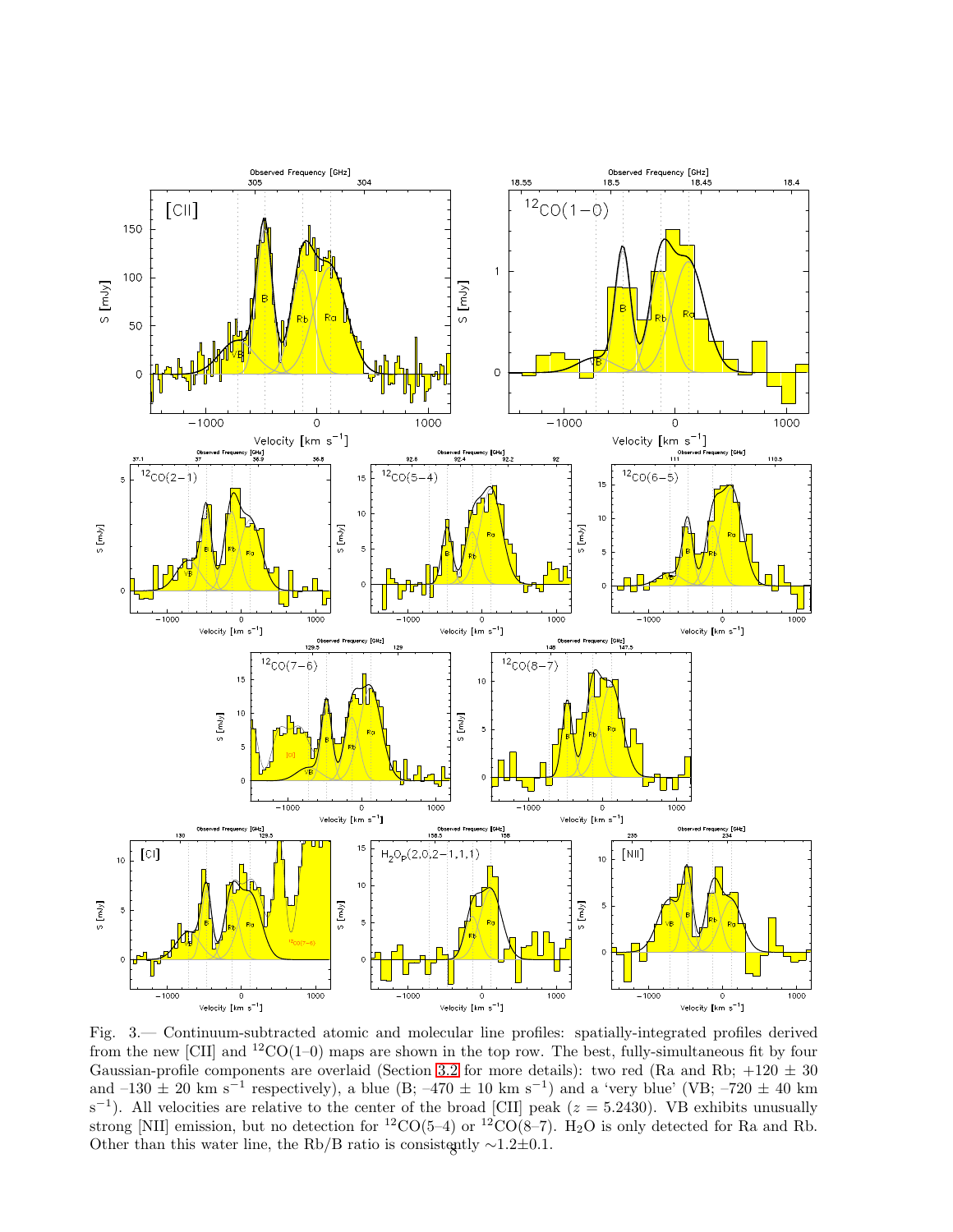<span id="page-8-1"></span>Table 2: Derived properties for HLS0918. Values are uncorrected for magnification  $\mu$ , unless explicitly stated. Results are presented for both the integrated source (bold 'Total' column) and constituent components (Ra, Rb, B, VB; see Section [3.2\)](#page-6-0). Component  $L_{\text{FIR}}$  assumes relative luminosities derived from the 1mm continuum map (presented in the first row), given the association between spectral and spatial components identified in Section [3.3.](#page-8-2)

| ш әселеп ә.ә.<br>Parameter        | unit                                                     | Total                         | Ra                  | Rb                | В               | VВ                   |                   |
|-----------------------------------|----------------------------------------------------------|-------------------------------|---------------------|-------------------|-----------------|----------------------|-------------------|
| Relative $L_{1mm}$                |                                                          | $1.00 \pm 0.04$               | $0.64 \pm 0.03$     | $0.14 \pm 0.02$   | $0.21 \pm 0.02$ | $0.02 \pm 0.01$      | $\left( 1\right)$ |
| $T_{\rm dust}$                    | Κ                                                        | $38 \pm 3$                    |                     |                   |                 |                      | $\left( 2\right)$ |
| $L_{\rm FIR(8-1000\mu m)}$        | $\times 10^{12}$ L <sub>o</sub> $\mu^{-1}$               | $160 \pm 10$                  | $104 \pm 8$         | $23 \pm 4$        | $34 \pm 4$      | $2\pm1$              | (3)               |
| SFR.                              | $\times 10^3$ M <sub>o</sub> yr <sup>-1</sup> $\mu^{-1}$ | $19 \pm 2$                    | $12 \pm 1$          | $2.6 \pm 0.5$     | $4.0 \pm 0.8$   | $0.3 \pm 0.2$        | (3)               |
| $L_{\rm FIR(42.5-122.5\mu m)}$    | $\times 10^{12}$ L <sub>☉</sub> $\mu^{-1}$               | $100\pm 6$                    | $65 \pm 5$          | $14 \pm 2$        | $21 \pm 2$      | $2\pm1$              | $\left( 3\right)$ |
| $\mu$                             |                                                          | $8.9 \pm 1.9$                 | $9.4 \pm 2.0$       | $12.0 \pm 2.6$    | $8.4 \pm 1.7$   | $4.4 \pm 0.9$        | $\left( 4\right)$ |
| $L_{\rm FIR(8-1000\mu m), demag}$ | $\times 10^{12}$ L <sub>o</sub>                          | $18\,\pm\,4$                  | $11 \pm 2$          | $1.9 \pm 0.4$     | $4.0 \pm 0.8$   | $0.5 \pm 0.3$        | $\left( 4\right)$ |
| $L_{\rm [CII]}/L_{\rm FIR}$       | $\times 10^{-4}$                                         | $8.4\,\pm\,0.5$               | $5\pm1$             | $15 \pm 5$        | $10 \pm 2$      | $73 \pm 38$          | $\overline{(5)}$  |
| $L_{\rm CO(1-0)}/L_{\rm FIR}$     | $\times 10^{-7}$                                         | $4.3 \pm 0.4$                 | $3.1 \pm 0.8$       | $8.3 \pm 3.7$     | $4.7 \pm 1.1$   | $20 \pm 20$          | (5)               |
| $M_{\rm gas}$                     | $\times 10^9$ M <sub>o</sub>                             | $\geq 74 \pm 17$              | $>31 \pm 10$        | $\geq 15 \pm 7$   | $\geq 18 \pm 5$ | $\geq 10 \pm 9$      | (6)               |
| <b>SFE</b>                        | $L_{\odot}$ $M_{\odot}^{-1}$                             | ${\lesssim}250\,\pm\,20$      | $\lesssim$ 360 ± 90 | $\leq 130 \pm 50$ | $\leq$ 230 ± 50 | $\lesssim 60 \pm 60$ | (6)               |
| $L_{\rm [NII]}/L_{\rm [CII]}$     | $\times 10^{-2}$                                         | $\textbf{5.2}\pm\textbf{0.6}$ | $3.9 \pm 1.6$       | $4.7 \pm 2.3$     | $3.9 \pm 1.7$   | $12 \pm 7$           |                   |

(1) Relative apparent 1mm (observed frame) continuum luminosity, Section [3.3](#page-8-2)

(2) From a modified blackbody fit, Section [3.1](#page-5-4)

(3) From the best fit [Rieke et al. \(2009\)](#page-26-14) template, Section [3.1](#page-5-4)

(4) From lensing model, Section [3.4](#page-12-0)

(5) For comparison with literature (e.g. [Stacey et al. 2010;](#page-27-15) [De Breuck et al. 2011\)](#page-25-15), we use  $L_{\text{FIR}(42.5-122.5\mu\text{m})}$ 

(6) See Section [4.2](#page-15-0)



<span id="page-8-0"></span>Fig. 2.— Herschel/SPIRE (red), SMA (blue) and IRAM-30m (black) continuum fluxes. The dashed lines show the best fit modified blackbody (green, cyan and magenta for  $\beta = 1.0, 1.5, 2.0$  respectively). For  $\beta = 2.0$ , which provides the best fit to the millimeter observations,  $T_{\text{dust}} = 38 \pm 3 \text{ K}$ . The solid (orange) line displays the best fit template from [Rieke et al. \(2009\)](#page-26-14).

 $Rb/B$  luminosity ratio of 1.1 for the  $^{12}CO(7-6)$ line, which is similar to the luminosity ratio in all the other lines, giving us confidence that the simultaneous fit has coped well even in this underconstrained case. (3) The  $H_2O$  emission line at 304  $\mu$ m is not detected for the B and VB components. We discuss the interpretation of this line later in the paper. (4) In C12, we interpreted the [NII] profile in terms of a wide, skewed blue peak. The simultaneous fit of a four component model provides a good fit to the [NII] profile, and suggests that the unusual blue peak actually results from a strong VB component. The relative luminosity of [CII] and [NII] in the Ra, Rb and B components is approximately equal, whereas VB shows significantly enhanced [NII]/[CII]. We explore this ratio further in Section [4.4.](#page-22-0)

#### <span id="page-8-2"></span>3.3. Spatially resolved emission

We turn our attention to the spatially-resolved maps obtained using SMA and VLA, attempting to connect morphological structure to the spectral components identified in Section [3.2.](#page-6-0) The SMA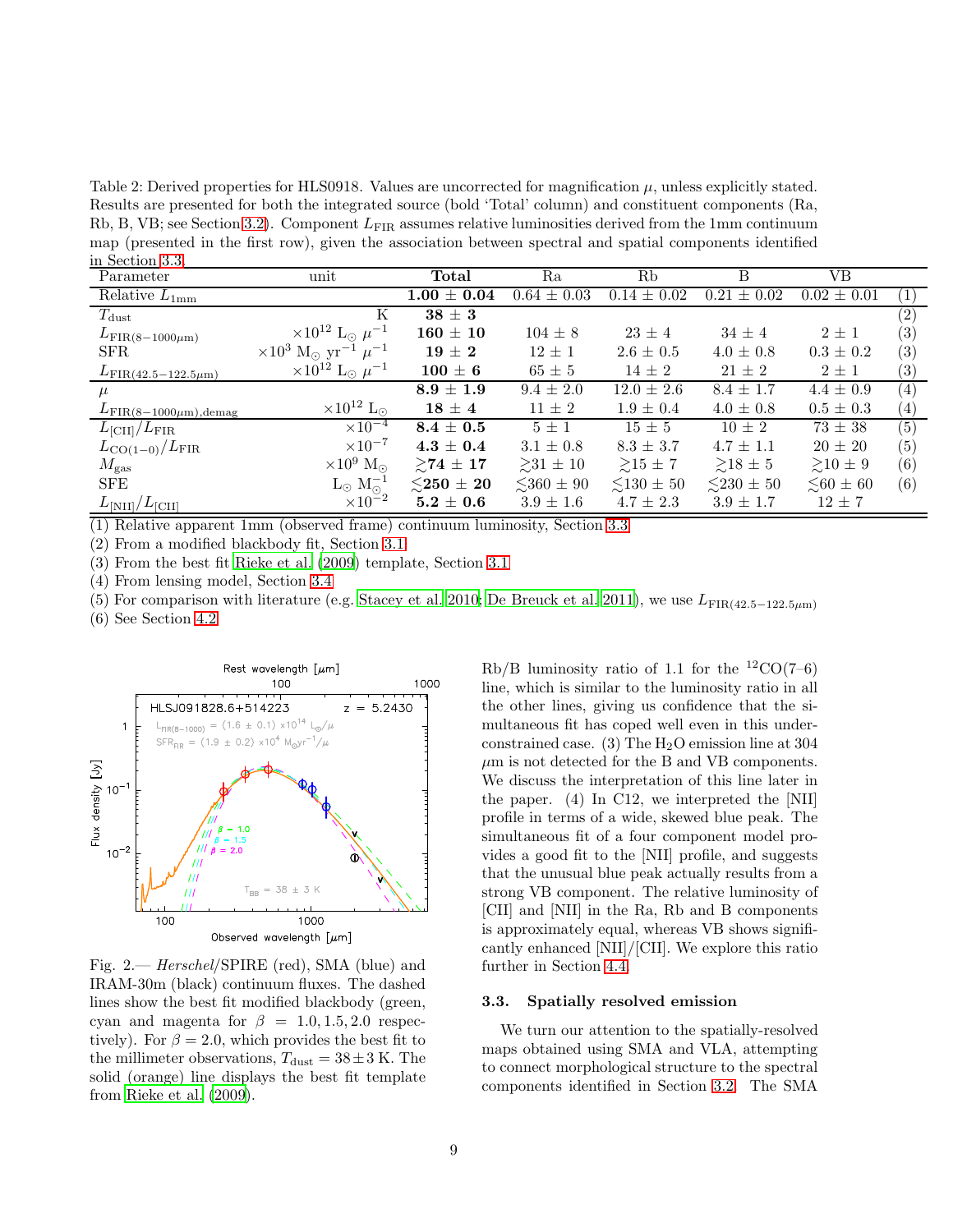<span id="page-9-0"></span>Table 3: Derived properties for the observed atomic and molecular lines. All values are uncorrected for magnification.

|                               |                                                  | $\nu_{\rm obs}$      | $\overline{S_{\nu}}$ | $\overline{\Delta V_{\rm FWHM}}$   | $\overline{V}$                   | $\overline{I}$                     | $\overline{L}$                    |
|-------------------------------|--------------------------------------------------|----------------------|----------------------|------------------------------------|----------------------------------|------------------------------------|-----------------------------------|
| Line                          | Component                                        | GHz                  | mJy                  | $\rm km~s^{-1}$                    | $km s^{-1}$                      | Jy km $s^{-1}$                     | $10^9 \rm \ L_{\odot}$            |
| [CII]                         | Ra                                               | 304.3051             | $111 \pm 9$          | $350 \pm 50$                       | $+120 \pm 30$                    | $41\pm8$                           | $33 \pm 6$                        |
| $\left[ \textrm{CII} \right]$ | Rb                                               | 304.5606             | $108 \pm 22$         | $230\pm30$                         | $-130\,\pm\,20$                  | $26\,\pm\,7$                       | $21\pm6$                          |
| $\left[ \textrm{CII} \right]$ | $\, {\bf B}$                                     | 304.9062             | $151\,\pm\,12$       | $160\pm10$                         | $-470\,\pm\,10$                  | $26\,\pm\,4$                       | $21\pm3$                          |
| [CII]                         | VB                                               | 305.1557             | $35\,\pm\,8$         | $370 \pm 170$                      | $-720\,\pm\,40$                  | $14\,\pm\,5$                       | $11\pm4$                          |
| $\vert$ CII]                  | <b>Total</b>                                     |                      |                      |                                    |                                  | $107\,\pm\,3$                      | $85\,\pm\,2$                      |
| ${}^{12}CO(1-0)$              | Ra                                               | 18.4567              | $1.1\,\pm\,0.2$      | $350 \pm 50$                       | $+120 \pm 30$                    | $0.40 \pm 0.10$                    | $0.020 \pm 0.005$                 |
| ${}^{12}CO(1-0)$              | Rb                                               | 18.4722              | $1.0\,\pm\,0.3$      | $230\pm30$                         | $-130\,\pm\,20$                  | $0.25 \pm 0.09$                    | $0.012 \pm 0.005$                 |
| ${}^{12}CO(1-0)$              | $\, {\bf B}$                                     | 18.4931              | $1.2\,\pm\,0.2$      | $160 \pm 10$                       | $-470\,\pm\,10$                  | $0.21 \pm 0.04$                    | $0.010 \pm 0.002$                 |
| ${}^{12}CO(1-0)$              | $\ensuremath{\mathsf{V}}\ensuremath{\mathsf{B}}$ | 18.5083              | $0.1\,\pm\,0.1$      | $370 \pm 170$                      | $-720 \pm 40$                    | $0.06 \pm 0.06$                    | $0.003 \pm 0.003$                 |
| ${}^{12}CO(1-0)$              | <b>Total</b>                                     |                      |                      |                                    |                                  | $0.92 \pm 0.07$                    | $0.044 \pm 0.003$                 |
| $12CO(2-1)$                   | Ra                                               | 36.9127              | $3.2\,\pm\,0.4$      | $\frac{350 \pm 50}{ }$             | $+120 \pm 30$                    | $1.2 \pm 0.3$                      | $0.11 \pm 0.03$                   |
| ${}^{12}CO(2-1)$              | Rb                                               | 36.9437              | $3.6\,\pm\,0.7$      | $230\pm30$                         | $-130\,\pm\,20$                  | $0.9\,\pm\,0.2$                    | $0.09 \pm 0.02$                   |
| ${}^{12}CO(2-1)$              | $\, {\bf B}$                                     | 36.9856              | $3.5\,\pm\,0.6$      | $160 \pm 10$                       | $-470\,\pm\,10$                  | $0.6\,\pm\,0.1$                    | $0.06 \pm 0.01$                   |
| ${}^{12}CO(2-1)$              | $\ensuremath{\mathsf{V}}\ensuremath{\mathsf{B}}$ | 37.0158              | $1.4 \pm 0.3$        | $370 \pm 170$                      | $-720\,\pm\,40$                  | $0.5\,\pm\,0.2$                    | $0.05 \pm 0.02$                   |
| ${}^{12}CO(2-1)$              | <b>Total</b>                                     |                      |                      |                                    |                                  | $3.2\,\pm\,0.2$                    | $0.31 \pm 0.02$                   |
| ${}^{12}CO(5-4)$              | Ra                                               | 92.2693              | $13.5 \pm 1.0$       | $350\pm50$                         | $+120 \pm 30$                    | $5.0\,\pm\,0.8$                    | $1.2\,\pm\,0.2$                   |
| ${}^{12}CO(5-4)$              | $\mathbf{R}\mathbf{b}$                           | 92.3468              | $7.4 \pm 2.7$        | $230\pm30$                         | $-130\,\pm\,20$                  | $1.8 \pm 0.8$                      | $0.4\,\pm\,0.2$                   |
| ${}^{12}CO(5-4)$              | $\, {\bf B}$                                     | 92.4516              | $8.1\,\pm\,1.5$      | $160\pm10$                         | $-470\,\pm\,10$                  | $1.4\,\pm\,0.3$                    | $0.34\,\pm\,0.06$                 |
| ${}^{12}CO(5-4)$              | $\ensuremath{\mathsf{V}}\ensuremath{\mathsf{B}}$ | 92.5272              |                      | $370\pm170$                        | $-720\,\pm\,40$                  | ${<}0.9$                           | ${<}0.2$                          |
| ${}^{12}CO(5-4)$              | <b>Total</b>                                     |                      |                      |                                    |                                  | $\textbf{8.2}\,\pm\,\textbf{0.5}$  | $2.0\,\pm\,0.1$                   |
| ${}^{12}CO(6-5)$              | Ra                                               | 110.7154             | $14.5 \pm 1.5$       | $350\pm50$                         | $+120 \pm 30$                    | $5.3$ $\pm$ $1.1$                  | $1.6\,\pm\,0.3$                   |
| ${}^{12}CO(6-5)$              | Rb                                               | 110.8084             | $8.9\,\pm\,3.4$      | $230\pm30$                         | $-130\,\pm\,20$                  | $2.2\,\pm\,1.0$                    | $0.6\,\pm\,0.3$                   |
| ${}^{12}CO(6-5)$              | $\mathbf B$                                      | 110.9341             | $9.7\,\pm\,1.9$      | $160 \pm 10$                       | $-470\,\pm\,10$                  | $1.7\,\pm\,0.3$                    | $0.5\,\pm\,0.1$                   |
| ${}^{12}CO(6-5)$              | $\ensuremath{\mathsf{V}}\ensuremath{\mathsf{B}}$ | 111.0249             | $1.9 \pm 1.3$        | $370\pm170$                        | $-720\,\pm\,40$                  | $0.8\,\pm\,0.5$                    | $0.2\,\pm\,0.2$                   |
| ${}^{12}CO(6-5)$              | <b>Total</b>                                     |                      |                      |                                    |                                  | $10.0\,\pm\,0.7$                   | $\textbf{2.9}\,\pm\,\textbf{0.2}$ |
| ${}^{12}CO(7-6)$              | Ra                                               | 129.1573             | $13.8 \pm 0.9$       | $350\pm50$                         | $+120 \pm 30$                    | $5.1\,\pm\,0.8$                    | $1.7 \pm 0.3$                     |
| ${}^{12}CO(7-6)$              | Rb                                               | 129.2657             | $9.4 \pm 2.6$        | $230\pm30$                         | $-130\,\pm\,20$                  | $2.3\,\pm\,0.8$                    | $0.8\,\pm\,0.3$                   |
| ${}^{12}CO(7-6)$              | $\, {\bf B}$                                     | 129.4124             | $11.6 \pm 1.1$       | $160 \pm 10$                       | $-470\,\pm\,10$                  | $2.0\,\pm\,0.3$                    | $0.7\,\pm\,0.1$                   |
| ${}^{12}CO(7-6)$              | $\ensuremath{\mathsf{V}}\ensuremath{\mathsf{B}}$ | 129.5182             | $2.0$ $\pm$ $1.1$    | $370 \pm 170$                      | $-720 \pm 40$                    | $0.8\,\pm\,0.4$                    | $0.3\,\pm\,0.2$                   |
| ${}^{12}CO(7-6)$              | <b>Total</b>                                     |                      |                      |                                    |                                  | $\textbf{10.2}\,\pm\,\textbf{0.4}$ | $\textbf{3.5}\,\pm\,\textbf{0.1}$ |
| ${}^{12}CO(8-7)$              | Ra                                               | 147.5943             | $9.7 \pm 1.1$        | $350\pm50$                         | $+120 \pm 30$                    | $3.6\,\pm\,0.7$                    | $1.4\,\pm\,0.3$                   |
| ${}^{12}CO(8-7)$              | Rb                                               | 147.7182             | $8.5\,\pm\,2.1$      | $230\pm30$                         | $-130 \pm 20$                    | $2.1\,\pm\,0.7$                    | $0.8\,\pm\,0.3$                   |
| ${}^{12}CO(8-7)$              | $\, {\bf B}$                                     | 147.8858             | $8.1\,\pm\,1.5$      | $160\pm10$                         | $-470\,\pm\,10$                  | $1.4\,\pm\,0.3$                    | $0.5\,\pm\,0.1$                   |
| ${}^{12}CO(8-7)$              | <b>VB</b>                                        | 148.0068             |                      | $370 \pm 170$                      | $-720 \pm 40$                    | ${<}1.2$                           | $<\!\!0.4$                        |
| ${}^{12}CO(8-7)$              | <b>Total</b>                                     |                      |                      |                                    |                                  | $7.4\,\pm\,0.5$                    | $4.6\,\pm\,0.3$                   |
| [CI]                          | Ra                                               | 129.5883             | $6.7 \pm 0.9$        | $350 \pm 50$                       | $+120 \pm 30$                    | $2.5\,\pm\,0.5$                    | $0.8 \pm 0.2$                     |
| [CI]                          | Rb                                               | 129.6971             | $6.1 \pm 1.6$        | $230 \pm 30$                       | $-130 \pm 20$                    | $1.5 \pm 0.5$                      | $0.4 \pm 0.1$                     |
| $\left[ \text{CI}\right]$     | $\, {\bf B}$                                     | 129.8443             | $7.0 \pm 1.3$        | $160 \pm 10$                       | $-470 \pm 10$                    | $1.2 \pm 0.3$                      | $0.4 \pm 0.1$                     |
| [CI]                          | VB                                               | 129.9504             | $2.8\,\pm\,0.8$      | $370 \pm 170$                      | $-720\,\pm\,40$                  | $1.1 \pm 0.5$                      | $0.4 \pm 0.2$                     |
| [CI]                          | <b>Total</b>                                     |                      |                      |                                    |                                  | $\textbf{6.3}\,\pm\,\textbf{0.3}$  | $2.1 \pm 0.1$                     |
| $H_2O$                        | Ra                                               | 158.0979             | $10\,\pm\,2$         | $350 \pm 50$                       | $+120 \pm 30$                    | $3.5\,\pm\,0.9$                    | $1.4 \pm 0.3$                     |
| $H_2O$                        | Rb                                               | 158.2306             | $6\,\pm\,3$          | $230 \pm 30$                       | $-130 \pm 20$                    | $1.4 \pm 0.8$                      | $0.6 \pm 0.3$                     |
| $H_2O$                        | <b>Total</b>                                     |                      |                      |                                    |                                  | $4.9\,\pm\,0.6$                    | $2.0\,\pm\,0.3$                   |
| [NII]                         |                                                  |                      |                      | $350\pm50$                         |                                  | $2.1 \pm 0.7$                      | $1.3 \pm 0.4$                     |
| [NII]                         | Ra<br>Rb                                         | 233.9499<br>234.1464 | $6\pm 2$<br>$7\pm2$  | $230 \pm 30$                       | $+120 \pm 30$<br>$-130\,\pm\,20$ | $1.6 \pm 0.7$                      | $1.0 \pm 0.4$                     |
| [NII]                         | B                                                | 234.4121             | $8\,\pm\,3$          |                                    | $-470 \pm 10$                    | $1.3 \pm 0.5$                      | $0.8 \pm 0.3$                     |
| [NII]                         | VB                                               | 234.6039             | $6 \pm 2$            | $10^{160 \pm 10}$<br>$370 \pm 170$ | $-720 \pm 40$                    | $2.3 \pm 0.9$                      | $1.4 \pm 0.6$                     |
| [NII]                         | Total                                            |                      |                      |                                    |                                  | $7.2\,\pm\,0.8$                    | $4.4\pm0.5$                       |
|                               |                                                  |                      |                      |                                    |                                  |                                    |                                   |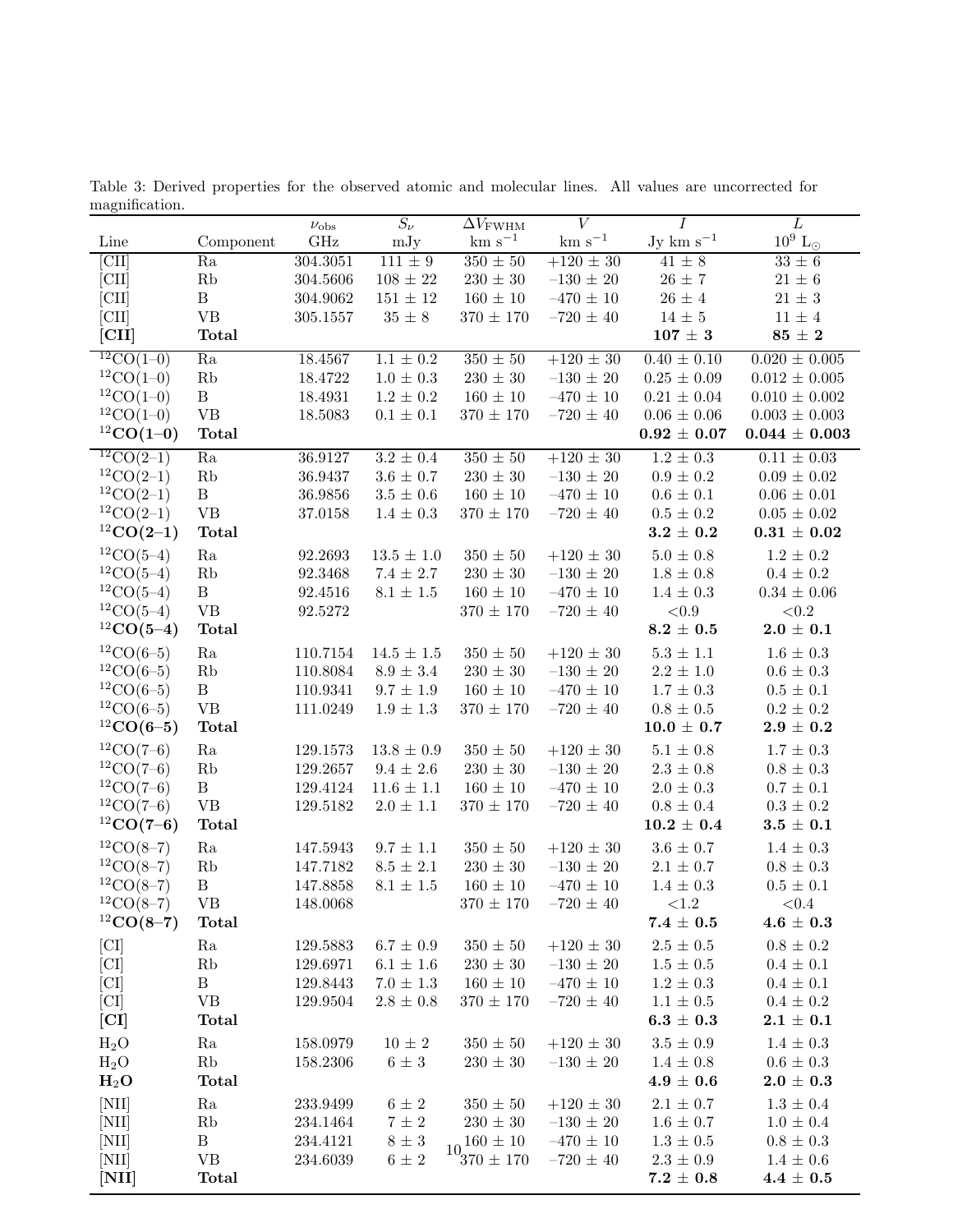1mm continuum map (Figure [1\)](#page-4-0) has the smallest beam, and reveals two bright components, separated by approximately 2′′ and roughly orientated north/south. The brighter northern component particularly appears to be extended, while the two are linked by a low surface brightness bridge to the east. The flux ratio of the north/south components in the 1mm continuum is ∼1.7.

The SMA map of [CII]  $158 \mu m$  and the VLA map for the  ${}^{12}CO(1-0)$  transition both display a similar morphology to the 1mm continuum map (Figure [1\)](#page-4-0), with bright north and south components clearly visible. However, both integrated line maps show a larger fraction of flux originating from between the north and south peaks, particularly to the west.

The  $|CII|$  and  ${}^{12}CO(1-0)$  datacubes have a high enough SNR to allow subdivision into velocity bins. We choose bins corresponding to the spectral components identified in Section [3.2.](#page-6-0) Specifically, bin boundaries are taken at velocities where overlapping components have equal contribution to the total flux  $(-860, -590, -310, -30, +420 \text{ km s}^{-1}).$ Figure [4](#page-11-0) displays the resulting maps. Concentrating first on the high signal-to-noise [CII] data (upper row), the spectral components are clearly located in distinct locations on the sky. Ra corresponds to the bright north and south peaks visible in the 1mm continuum map. The Rb and B appear as two arcs, to the west and east respectively, with the latter aligned to the bridge identified in the continuum map. Division of the broad 'red' spectral peak into Ra and Rb components is essential to extract the western bridge. The faint VB spectral component appears as a faint source to the south-east of the continuum flux.

The  ${}^{12}CO(1-0)$  data has a lower signal-to-noise and a poorer spatial resolution than [CII], as highlighted by the significance  $(\sigma)$  contours in Figure [4.](#page-11-0) Despite these limitations, we can identify many similarities to the [CII] maps. The spatial location of the two Ra peaks are within  $1\sigma$  (given the  ${}^{12}CO(1-0)$  beam size) of the corresponding [CII] peaks. Similarly, the  ${}^{12}CO(1-0)$  component B is dominated by the eastern bridge, and VB is entirely located to the south-east (albeit only at  $\sim 3\sigma$ ). In contrast, the Rb component is not in such good agreement, with the western bridge seen in the [CII] emission replaced by two peaks similar to the Ra component. One interpretation is that

the [CII] and  ${}^{12}$ CO(1–0) emission in Rb originates from very different locations. However, the similarity of the location of Rb to Ra in the CO line instead suggests that the velocity width of the Ra component is larger in  ${}^{12}CO(1-0)$  than [CII], leaking into the adjacent bin and drowning out the Rb flux. Unfortunately, further investigation, such as constraining just the CO line profile fit with different parameter values, is hampered by the poor signal-to-noise of the VLA data, although we do note that the spectral peak for Ra in  ${}^{12}CO(1-0)$  is skewed towards lower velocities than in [CII] (see Figure [3\)](#page-7-0). Such a difference in line width could be caused by the emission originating from different radii within the same SF cloud, but such an offset would be negligible compared to the beam size of our maps. Generally, the same structure appears in each velocity range for both [CII] and  ${}^{12}CO(1-0)$ , verifying that they are not an artefact of instrumentation or unique to a particular line.

Finally, we estimate the apparent FIR luminosity of each component. We use the association between spectral and spatial components to derive the relative luminosity of each in the 1mm continuum map. Assuming that the 1mm continuum reflects the morphology of the continuum in general (and the shape of the dust SED in each component is comparable), we can then estimate  $L_{\text{FIR}}$  for each component. We approximate the north and south components in the 1mm map with a 2-d Gaussian profile each. Subtracting these from the map results in a residual image containing the spatially separated flux of the east and west bridges. We allocate flux to these pixel-by-pixel, using a line bisecting the gap. Two thirds of the continuum flux originates from the north and south components combined (spectral component Ra). The west and east regions (Rb and B respectively) contribute ∼10% and 20% of the total flux. We estimate the flux attributed to the VB component by assuming that the east component is a scaled version of the western source (VB is the residual from subtracting a rotated and scaled western component from the east). The VB component is attributed  $\sim$ 1.5% of the total flux. This allocation method accounts for  $101\pm4\%$  of the integrated continuum flux (first) row, Table [2\)](#page-8-1), which suggests that the continuum morphology is well modelled by the four components of the line emission.

The first row of Table [2](#page-8-1) presents the relative ap-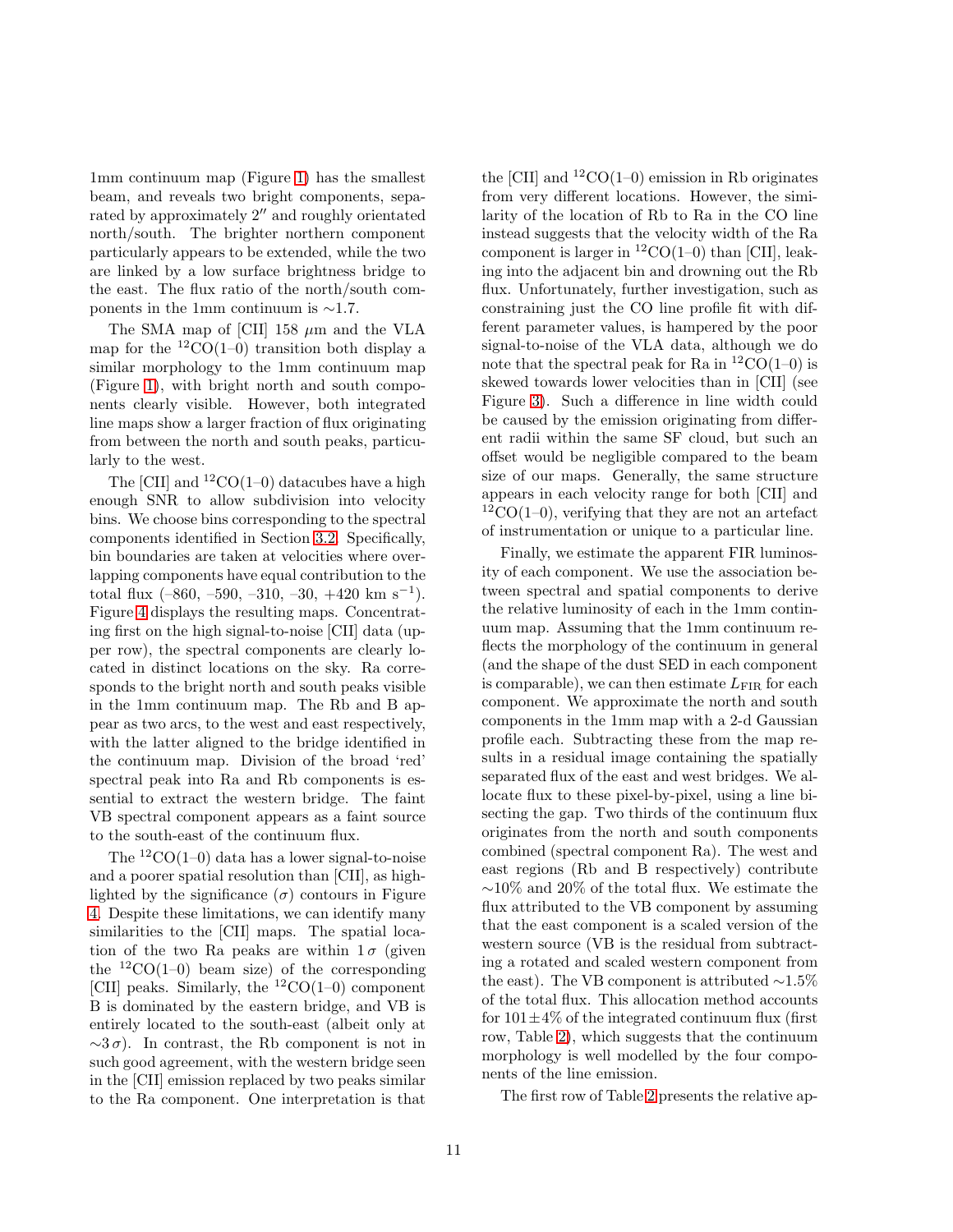

<span id="page-11-0"></span>Fig. 4.— [CII] (upper row) and <sup>12</sup>CO(1–0) (lower row) maps showing  $\sim 10'' \times 10''$  region around HLS0918. North and east are aligned to the top and left, and the restoring beam size for each row is shown by a white ellipse in the lower-right corner. Each column displays a unique velocity slice corresponding to the spectral components identified in Section [3.2:](#page-6-0)  $-860$  to  $-590$  km s<sup>-1</sup> (VB),  $-590$  to  $-310$  km s<sup>-1</sup> (B),  $-310$  to  $-30$ km s<sup>-1</sup> (Rb), -30 to +420 km s<sup>-1</sup> (Ra). For each row, the colormaps are normalised to the peak intensity in the row, to highlight the relative intensity of each component. The black contours give the  $\{1,2,3...\}$   $\sigma$ confidence levels, while dashed cyan contours show the symmetric negative levels. Note that the relation between intensity and SNR for each panel is a function of the velocity bin width. The 1 mm continuum morphology from Figure [1](#page-4-0) is shown by white contours on each panel for reference. In [CII] emission, the spectral components correspond extremely well with distinct spatial entities. The division of the red peak into two components is vital to extract the western bridge. For  ${}^{12}CO(1-0)$ , the spatial location of the Ra, B and faint VB components agree with [CII] within  $1\sigma$ , given the beam sizes.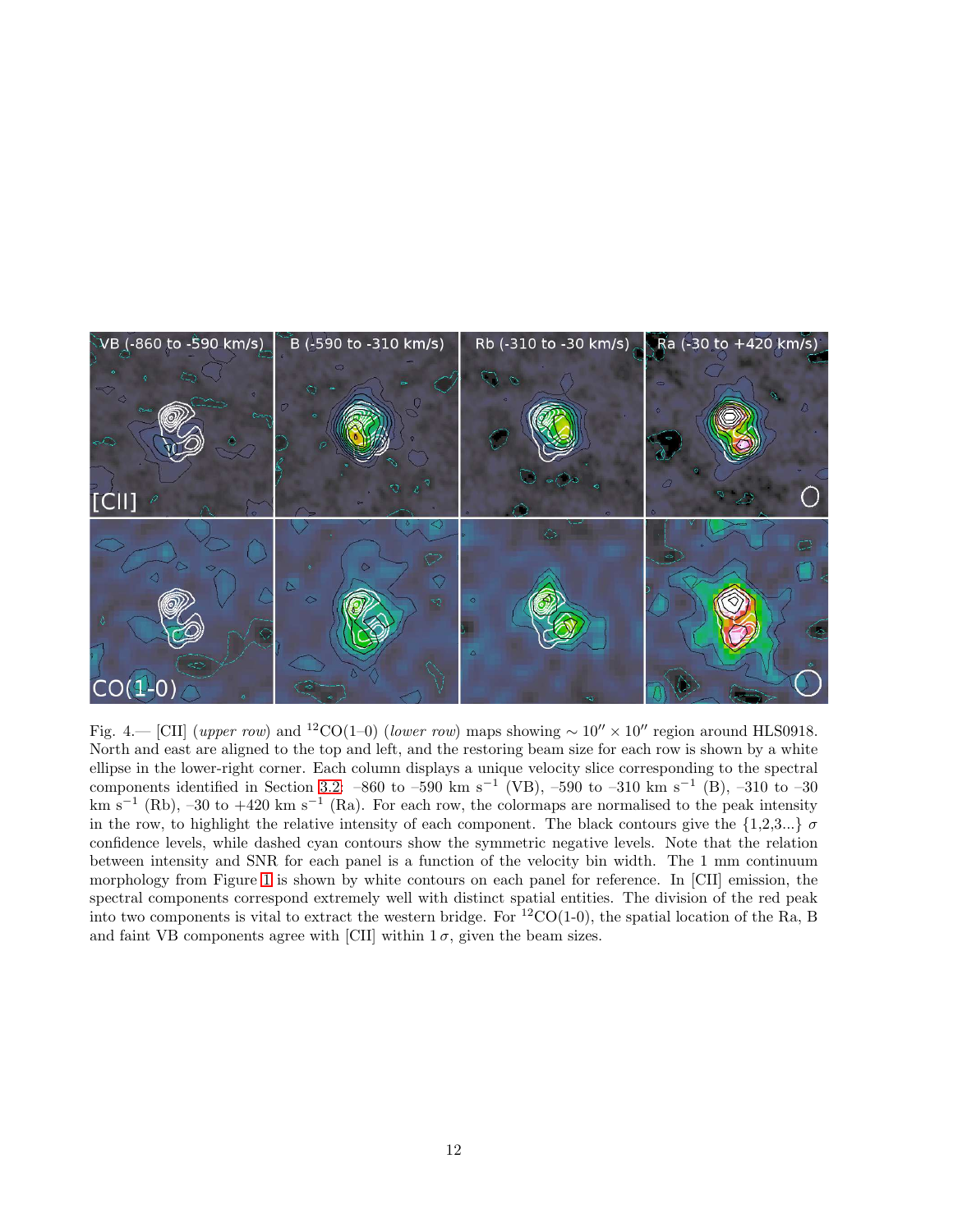parent continuum luminosities.  $L_{\text{FIR}}$  and SFR for each separate component are derived from these fractions, and are also shown in Table [2](#page-8-1) (without correction for magnification).

## <span id="page-12-0"></span>3.4. Lensing model

Derivation of the absolute luminosity, along with other source-plane characteristics such as the true morphology, requires a well-constrained model of the magnification and distortion due to lensing. For HLS0918, the lens model has to combine the effect of both Abell 773 ( $z = 0.22$ ) and the foreground galaxy at  $z = 0.63$ . The large distance from the centre of A773 (5.6′ ) means that the cluster lens effect is secondary ( $\sim 10\%$  contribution). The best possible lens model is derived using LensTool [\(Jullo et al. 2007\)](#page-26-20), via constraints obtained from both the SMA data described in this paper, and additional observations from the Plateau de Bure Interferometer (PdBI), to be presented in Boone et al. (in prep.). Comprehensive, quantitative details of the observed constraints and parameters for the lens model, including an in-depth analysis of differential lensing enabled by the higher spatial resolution PdBI imaging, will be given in Boone et al.

For the purposes of this paper, we only attempt to reconstruct the source-plane configuration of HLS0918 from the four components identified in the SMA [CII] and 1mm continuum maps. Figure [5](#page-13-1) shows the derived source-plane configuration alongside the predicted SMA (image-plane) observation for HLS0918, given the best fit lens model, and the residual map of the model flux in the image plane subtracted from the observation. We find that the four components described in the previous section (plus two faint images of components Rb and B, which are not directly identified in the observed maps) originate from four sourceplane regions separated by  $\lesssim 4$  kpc (equivalent to  $\lesssim 0.5''$  on the sky without a lens).

The bright north and south sources are indeed two images of the same region (together magnified by  $\mu_{\text{Ra}} = 9.4 \pm 2.0$ , as suggested by their identical velocity offset in the line profile. The vast majority of the source-plane flux is from Ra, which is located approximately half inside and half outside the caustic (although the peak is located outside; Figure [5\)](#page-13-1). In the image plane, the total flux is dominated by the part of component

Ra which is crossing the caustic. The model indicates that both Rb and B also cross the caustic, producing double images with amplification factors of  $\mu_{\text{Rb}} = 12.0 \pm 2.6$  and  $\mu_{\text{B}} = 8.4 \pm 1.7$ . In the observed SMA [CII] maps for the individual components (Figure [4\)](#page-11-0), the two images of Rb are not quite spatially resolved, while the western image of component B is only marginally visible: the Rb/Ra and B/Ra flux ratios are low, so the double image of Ra dominates in the frequencyintegrated image-plane maps. The VB component originates from a region entirely outside of the caustic, and undergoes a lower magnification (although still  $\mu_{VB} = 4.4 \pm 0.9$ , as shown by the magnification contours in the central panel of Figure [5\)](#page-13-1) resulting in a single image. The total ('flux-weighted') magnification of the full source HLS0918 is  $\mu_{\text{total}} = 8.9 \pm 1.9$ . All of these magnification factors are listed in Table [2.](#page-8-1)

Combining the magnification factors with the apparent luminosities derived in the previous section, we compute the absolute FIR luminosity:  $L_{\text{FIR.demag}} = (1.8 \pm 0.4) \times 10^{13} \text{ L}_{\odot}.$ Of the components, Ra is by far the brightest with  $L_{\text{FIR},\text{Ra,demag}} = (1.1 \pm 0.2) \times 10^{13}$  $L_{\odot}$ . Rb and B have similar luminosities to each other:  $L_{\rm FIR, Rb, demag}$  =  $(1.9 \pm 0.4) \times 10^{12}$  and  $L_{\text{FIR},B,\text{demag}} = (4.0 \pm 0.8) \times 10^{12} \text{ L}_{\odot}.$  The lower amplification of VB ( $L_{\rm FIR, VB, demag} = (4.5 \pm 2.5) \times$  $10^{11}$  L<sub>⊙</sub>) means that the source-plane luminosity ratio between that component and Rb or B is not as large as in the image plane.

Magnification is a strong function of sourceplane position relative to the caustic line. If the emission regions are significantly more compact than the SMA observations can resolve, then these components may not extend as far beyond the caustic as currently assumed. We caution that the true magnification could be higher than estimated. The total magnification could be as large as  $\mu_{\text{total}} \sim 15$ . Similarly, the data presented in this paper does not allow us to constrain differential magnification, caused by size differences in the emission regions of different lines. We do, however, reiterate that the [CII] and  ${}^{12}CO(1-0)$  maps presented here are consistent (within  $1\sigma$  in flux and the VLA beam size) with a scenario in which all line emission from a particular component originates from a single region. A source-plane reconstruction utilizing all of the higher spatial resolu-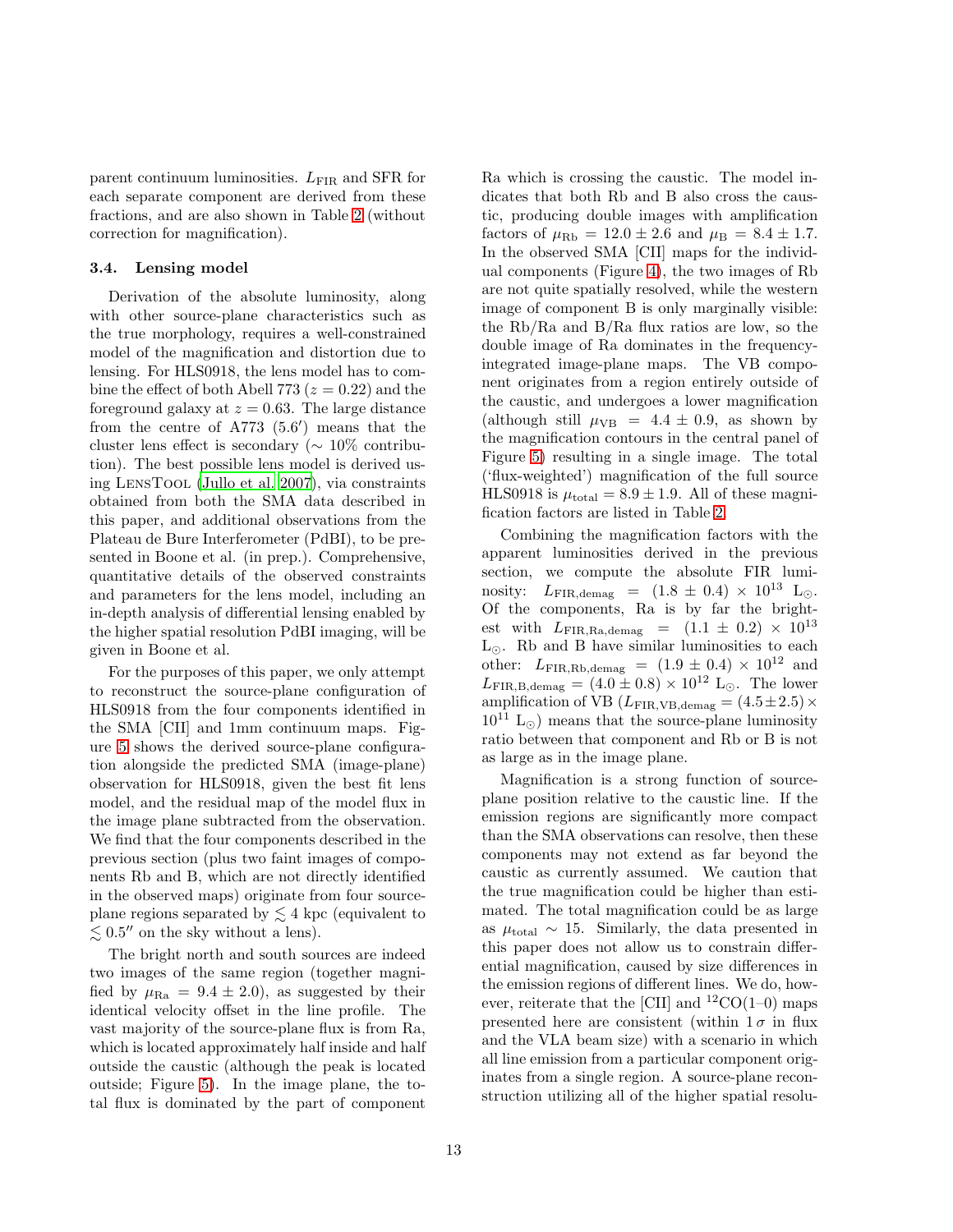

<span id="page-13-1"></span>Fig. 5.— The lensing model for HLS0918 (to be presented in detail in Boone et al., in prep.). Left panel: Sum of the flux in the four components for the model of HLS0918, after passing through the model lens and convolving with the SMA beam. The critical line is marked in red, while the crosses refer to the local maxima of each component in the image plane before convolution (i.e. directly through the lens). Central panel: Sum of the four components in the source plane (without SMA beam convolution). The caustic line is marked in yellow, while the crosses mark the position of each component peak. Magnifications of  $\mu = 2, 5$ are shown by the green contours.  $\mu = 10$  lies very close to the caustic. Right panel: Residual map of total model flux in the image plane subtracted from the observation.

tion PdBI data may better constrain the size of the components, estimate the effect of differential magnification, and the total amplification (Boone et al., in prep.).

## <span id="page-13-0"></span>4. Discussion

Emission line ratios provide a powerful probe of the physical conditions within the photon dominated regions of the ISM. Together with the lens model predictions of the source-plane configuration, we can characterize the nature of HLS0918 in great detail. We begin with the simple luminosity ratios  $L_{\text{[CII]}}/L_{\text{FIR}}$  and  $L_{\text{CO(1-0)}}/L_{\text{FIR}}$ , which provide an easy way to connect various dust, gas and ISM properties in each component. To form a more complete characterization of the starforming gas, we then move to the interpretation of multiple molecular and atomic lines via complex photo-dissociation region (PDR) models. We also re-examine the [CI], water and [NII] emission reported for HLS0918 in C12. Together, these three lines can help explore phenomenon vital to understanding the properties of HLS0918 in particular, but also the evolution of the high-redshift galaxy population in general: gas metallicity and feedback mechanisms via AGN and outflowing material.

Throughout this discussion, differential magnification is considered to have a negligible effect. Generally, this is a good approximation for bolometric fractions of [CII] and  $^{12}CO(1-$ 0), and the current data provides no evidence for significant differences in spatial location of the components in those two lines (Figure [4\)](#page-11-0). However, the assumption is almost certainly poor for ratios within the <sup>12</sup>CO SLED [\(Serjeant](#page-27-12) [2012\)](#page-27-12), and hence we are careful to draw conclusions from order of magnitude estimates only. We facilitate comparison to previous studies by adopting the definition  $L_{\text{FIR}(42.5-122.5\mu\text{m})}$  (e.g. [Stacey et al. 2010](#page-27-15); [De Breuck et al. 2011\)](#page-25-15), rather than  $L_{\text{FIR}(8-1000\mu\text{m})}$ , for both  $L_{\text{[CII]}}/L_{\text{FIR}}$  and  $L_{\text{CO(1-0)}}/L_{\text{FIR}}$ , as noted in Table [2.](#page-8-1)

## 4.1.  $L_{\rm [CII]}/L_{\rm FIR}$

 $L_{\text{[CII]}}/L_{\text{FIR}}$  is a sensitive probe of physical conditions within the ISM. High-z sources often exhibit ratios an order of magnitude or more larger than local star-forming galaxies of similar FIR luminosity (e.g. [Stacey et al. 2010;](#page-27-15) [Swinbank et al.](#page-27-8) [2012\)](#page-27-8), which is usually attributed to large, extended [CII] reservoirs.

Figure [6](#page-14-0) displays this ratio as a function of FIR luminosity, correcting for the effect of magnifica-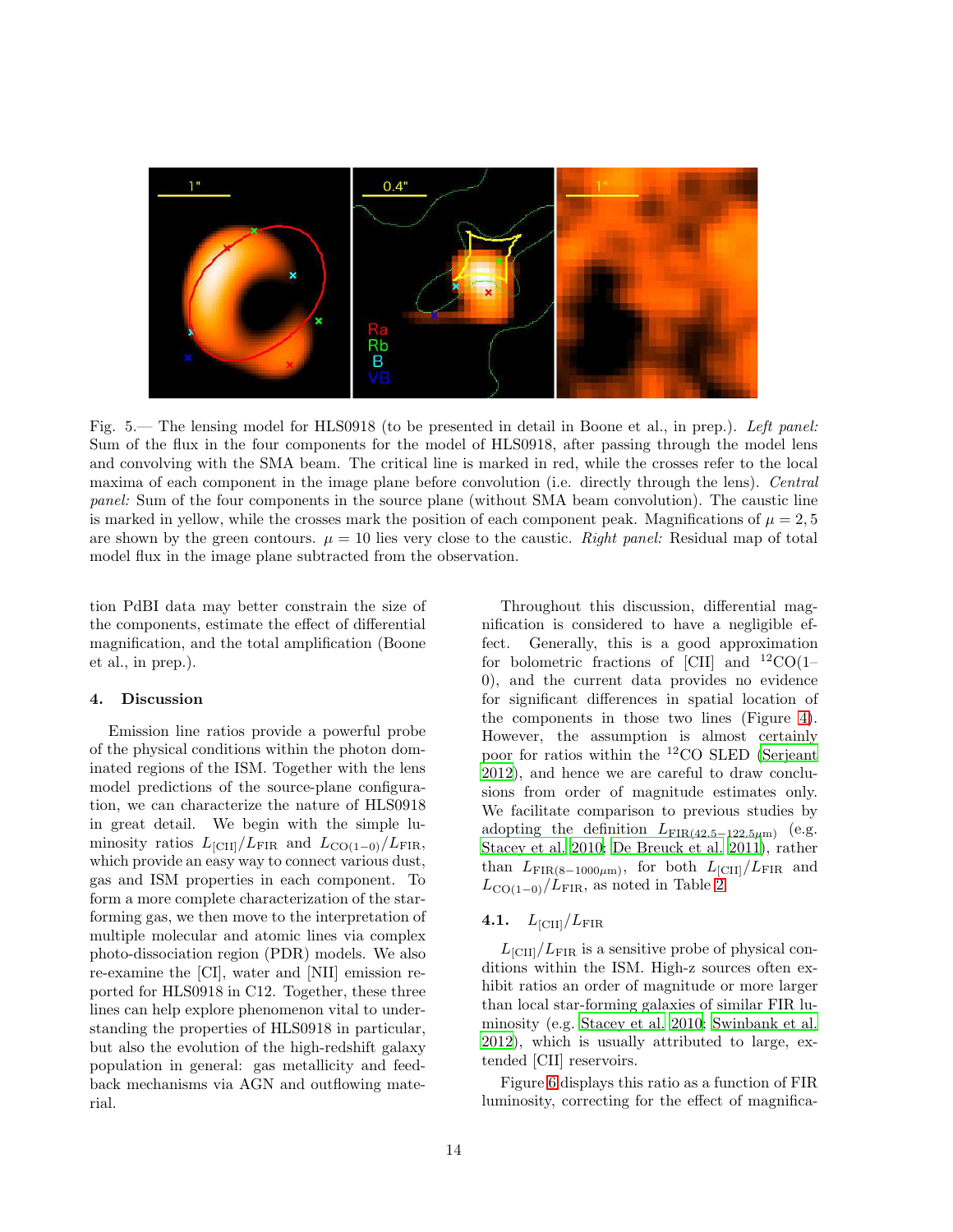

<span id="page-14-0"></span>Fig. 6.—  $L_{\text{ICII}}/L_{\text{FIR}}$  versus  $L_{\text{FIR}}$ . HLS0918 (large red star) and constituent components (smaller red stars) assume magnifications as shown in Table [2.](#page-8-1) High redshift  $(z > 4)$  ULIRGs/SMGs (filled blue circles; labeled with source name) from [Cox et al. \(2011\)](#page-25-6), [De Breuck et al. \(2011](#page-25-15)), [Swinbank et al. \(2012\)](#page-27-8), [Venemans et al.](#page-27-0) [\(2012\)](#page-27-0), [Wagg et al. \(2012\)](#page-27-16), [Walter et al. \(2012b](#page-27-17)), [Riechers et al. \(2013](#page-26-7)).  $1 < z < 4$  ULIRGs/SMGs (open blue circles) are from [Stacey et al. \(2010\)](#page-27-15) and [Valtchanov et al. \(2011](#page-27-18)). Low redshift star-forming galaxies based on ISO data from [Malhotra et al. \(2001\)](#page-26-21) and Herschel/PACS data from [Sargsyan et al. \(2012\)](#page-27-19) shown as crosses and open squares respectively. For the local data, we calculate the median (dotted line) and scatter  $(1\sigma = \text{grey shaded area})$ . HLS0918 is located in the same region as the other high luminosity, high redshift sources, which exhibit  $L_{\text{[CII]}}$  approximately an order of magnitude larger than local galaxies with similar FIR luminosity. The individual components of HLS0918 show an excess of 2–3.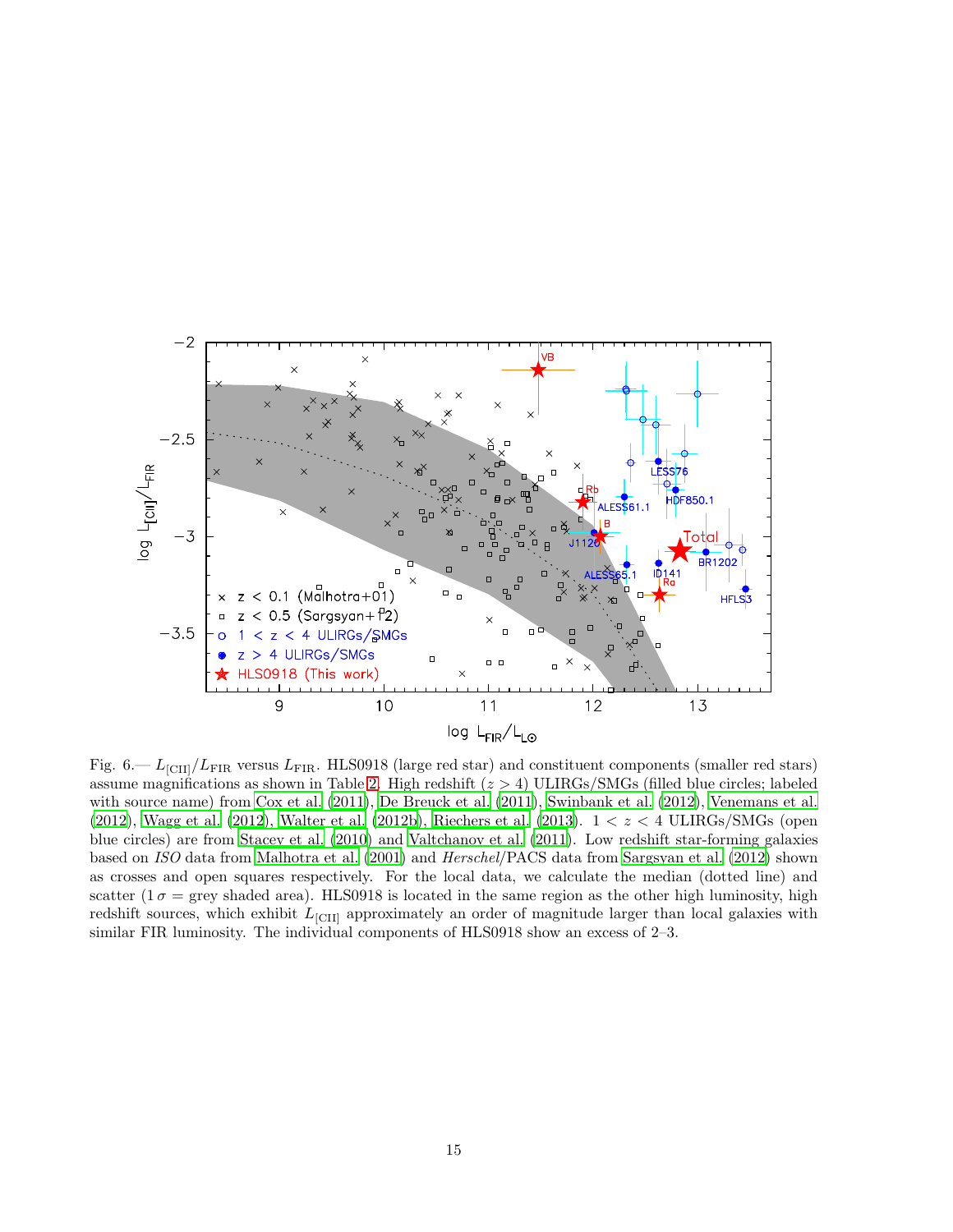tion. The integrated source has  $L_{\text{[CII]}}/L_{\text{FIR}} =$  $(8.4 \pm 0.5) \times 10^{-4}$ , which lies significantly above nearby ULIRGs and is consistent with other starforming galaxies at  $z > 4$ . Generally, these galaxies exhibit a smaller offset from the local ULIRG population than those at the epoch of peak star formation  $(z \sim 2)$ , although selection bias and small number statistics are unaccounted for. Component Ra exhibits a lower ratio  $[(5 \pm 1) \times 10^{-4}]$ , while components Rb and B are similar to each other  $[(1.5 \pm 0.5)$  and  $(1.0 \pm 0.2) \times 10^{-3}]$  and larger than Ra. Individually, components Ra, Rb and B are much closer to the locus of local starforming galaxies than the integrated source: individual high-z clumps may not be as different from local star-formation as the integrated galaxies suggest. VB has stronger [CII] emission given its FIR luminosity  $[(7 \pm 4) \times 10^{-3}]$ , which is more similar to much lower FIR luminosity systems in the local Universe. This may indicate that VB lacks an extended [CII] reservoir.

## <span id="page-15-0"></span>4.2. Gas mass and star formation efficiency  $(L_{\text{CO}(1-0)}/L_{\text{FIR}})$

The stability and abundance of CO molecules in interstellar clouds (predominantly composed of H2), implies that the ubiquitous emission from CO rotational transitions is an important tracer of total gas mass. As  $L_{\rm FIR}$  quantifies star formation in dusty systems, the  $L_{\text{CO}(1-0)}/L_{\text{FIR}}$  ratio is therefore a useful diagnostic for the star formation efficiency (SFE). The VLA  ${}^{12}CO(1-0)$  observation of HLS0918 is particularly important, removing the need to extrapolate  $L_{\text{CO}(1-0)}$  from higher-J transitions.

For the integrated source  $L_{\text{CO}(1-0)}/L_{\text{FIR}} = (4.3$  $\pm$  0.4) × 10<sup>-7</sup>, which sits towards the upperenvelope (i.e. most efficient) of  $z \sim 2-3$  literature values (e.g. [De Breuck et al. 2011\)](#page-25-15), but is similar to the ratio for the  $z = 2.3$  'Eyelash' galaxy (SMMJ2135) reported to have  $L_{\text{CO}(1-0)}/L_{\text{FIR}}$  $= 5 \times 10^{-7}$  [\(Danielson et al. 2011\)](#page-25-2). SMGs at  $z > 5$  show a similar spread in this ratio as their  $z \sim 2-3$  counterparts, e.g. HDF850.1  $(z = 5.2,$  [Walter et al. 2012b\)](#page-27-17), HFLS3  $(z = 6.3,$ [Riechers et al. 2013\)](#page-26-7) with  $L_{\text{CO}(1-0)}/L_{\text{FIR}} \sim 1-2\times$ 10−<sup>7</sup> . Components Ra and B exhibit comparable  $L_{\text{CO}(1-0)}/L_{\text{FIR}}$  to each other, resembling more the higher SFEs of intermediate redshift  $(z \sim 1 - 2)$  ULIRGs (e.g. [Combes et al. 2011,](#page-25-16) [2013\)](#page-25-17). Component VB has an extremely elevated  $L_{\text{CO}(1-0)}/L_{\text{FIR}}$ , although we note the large error bar that suggests the component is on the limit of detection in the  ${}^{12}CO(1-0)$  profile.

We quantify the total gas mass from the lensing-corrected  ${}^{12}$ CO line luminosity<sup>[4](#page-15-1)</sup> via the basic relation

$$
M_{\rm H_2} = \alpha_{\rm CO} L'_{\rm CO(1-0), unlensed} \tag{1}
$$

where  $M_{\rm H_{2}}$   $(M_{\odot})$  is defined to include helium such that  $M_{\text{H}_2} = M_{\text{gas}}$  [\(Solomon & Vanden Bout 2005\)](#page-27-2) and  $\alpha_{\rm CO}$  [M<sub>o</sub> (K km s<sup>-1</sup> pc<sup>2</sup>)<sup>-1</sup>] is the conversion factor. Assuming that the  $^{12}CO(1-0)$  emission is optically thin and the environment is solar metallicity, we can estimate a lower limit for  $\alpha_{\text{CO}}$ , and hence total gas mass. Following [Ivison et al.](#page-25-18) [\(2010b\)](#page-25-18) and [Danielson et al. \(2011\)](#page-25-2)

$$
\alpha_{\text{CO}} = 0.08 \left\{ \frac{g_1}{Z} e^{-T_0/T_k} \left( \frac{J(T_k) - J(T_{\text{CMB}}^z)}{J(T_k)} \right) \right\}^{-1} \times \left( \frac{[^{12}\text{CO}/\text{H}_2]}{10^{-4}} \right)^{-1} (2)
$$

where  $g_1 = 3$  (the degeneracy of level  $n = 1$ ), the partition function  $Z \sim 2(T_k/T_0)$ ,  $T_0 = 5.5$ K,  $J(T) = T_0(e^{T_0/T} - 1)^{-1}$ , and  $[^{12}CO/H_2] \sim$ 10<sup>−</sup><sup>4</sup> (based on Mk231, [Bryant & Scoville 1996\)](#page-25-19). We adopt a lower limit on gas temperature  $T_k$ > 40 K, as gas couples well to warm dust in a dense star-forming system [\(Narayanan et al.](#page-26-22) [2011\)](#page-26-22). For HLS0918 at  $z=5.2430, T_{\text{CMB}}^z =$  $(1+z)T_{\text{CMB}}^{z=0} \sim 17$  K, and we therefore estimate  $\alpha_{\rm CO} \gtrsim 0.7$ , which is consistent with the value for a smoothly distributed, largely molecular ISM, as observed in local ULIRGs ( $\alpha_{\rm CO} \sim 0.8$ ; e.g. [Solomon & Vanden Bout 2005\)](#page-27-2).

The lower limit on the total gas mass for HLS0918 is  $M_{\text{gas}} \gtrsim (74 \pm 17) \times 10^9$   $M_{\odot}$ . Assuming that  $\alpha_{\rm CO}$  is the same for all components, Ra contains almost half the mass,  $M_{\rm gas} \gtrsim (31 \pm$  $10) \times 10^9$   $M_{\odot}$ , while the remainder is distributed roughly equally between Rb, B and VB.

We can now use the absolute gas mass to calculate the SFE in physical units: SFE (in  $L_{\odot}$   $M_{\odot}^{-1}$ )

<span id="page-15-1"></span><sup>&</sup>lt;sup>4</sup>CO line luminosity (in K km s<sup>-1</sup> pc<sup>2</sup>) via  $L'_{\text{CO}(1-0)}$  =  $3.25 \times 10^7 \cdot I_{\text{CO}} \cdot \nu_{\text{obs}}^{-2} \cdot D_L^2 \cdot (1+z)^{-3}$  with integrated luminosity  $I_{\text{CO}}$  in Jy km s<sup>-1</sup>,  $\nu_{\text{obs}}$  in GHz and luminosity distance  $D_{\rm L}$  in Mpc.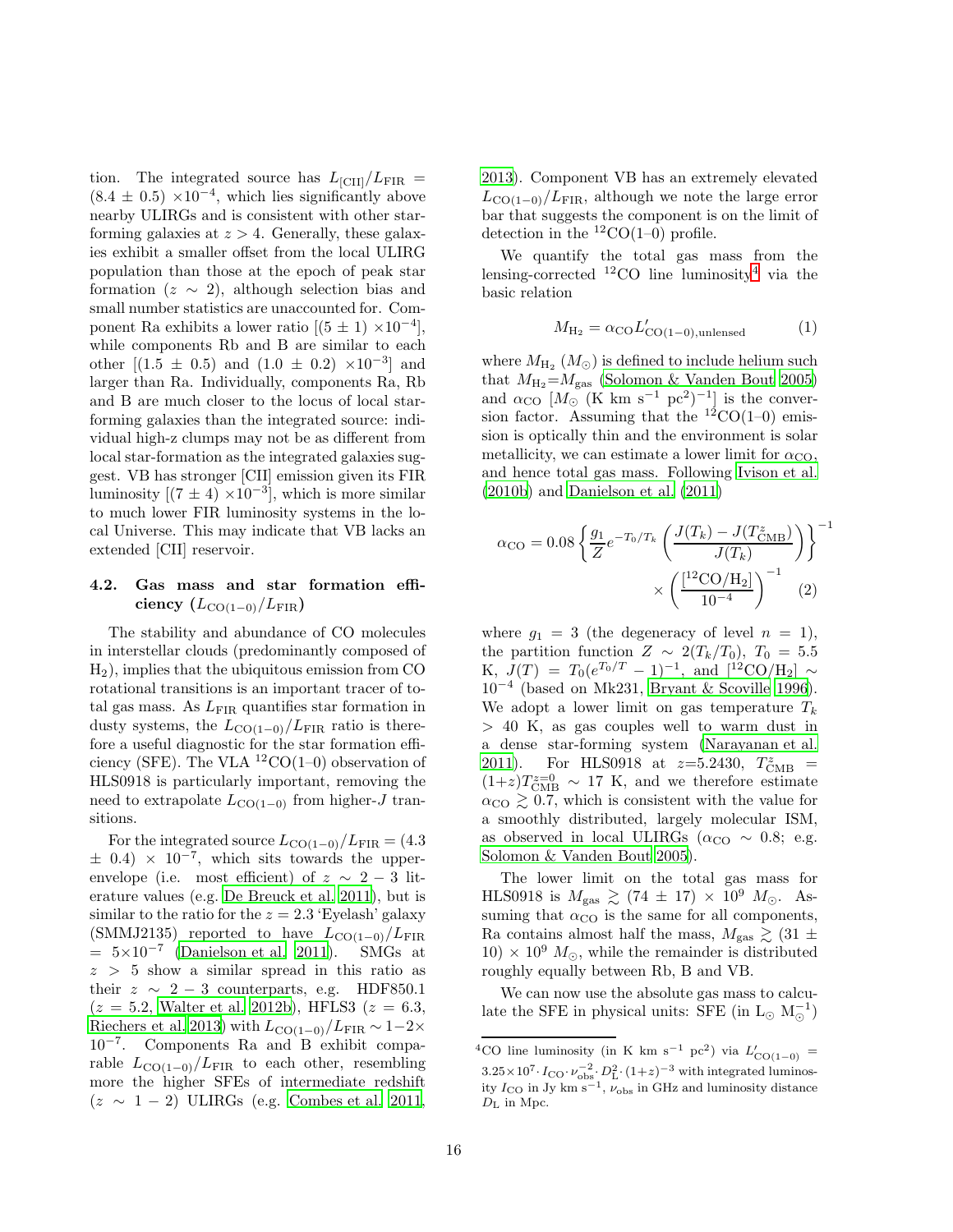$=L_{\rm FIR}/M_{\rm gas}$  [\(Greve et al. 2005](#page-25-20)). HLS0918 has a maximum SFE  $\lesssim$  250  $\pm$  20 L<sub>☉</sub> M<sub>☉</sub><sup>-1</sup>, which does not conflict with the absolute limit due to radiation pressure derived by Scoville  $(2004)$ , SFE<sub>max</sub>  $= 500 \text{ L}_{\odot} \text{ M}_{\odot}^{-1}$ . Individually, components Ra, Rb and B have SFE in the range 130–360  $L_{\odot}$   $M_{\odot}^{-1}$ . Component VB exhibits a lower SFE  $\leq 60 \pm 60$  $\mathrm{L}_{\odot}$  M<sub> $\odot$ </sub><sup>-1</sup>. Although the apparent continuum flux of VB is significantly lower than the other components, the total molecular gas mass is similar to Rb and B. This is due to both a smaller amplification effectively decreasing the overall relative luminosity of VB, and an intrinsically lower SFE which results in an enhanced  $L_{\text{CO}(1-0)}/L_{\text{FIR}}$ . HLS0918 corresponds well with the general population of high-redshift SMGs, averaging ∼260  $\text{L}_{\odot} \text{ M}_{\odot}^{-1}$  (e.g. [Riechers et al. 2010;](#page-26-23) [Danielson et al.](#page-25-2) [2011;](#page-25-2) [Thomson et al. 2012\)](#page-27-21).

Finally, we examine the Kennicutt–Schmidt (KS) relation, a power law linking the surface densities of star formation rate and molecular gas ( $\Sigma_{\rm SFR}$  and  $\Sigma_{\rm gas}$ ). The trend is near linear for a wide range of gas densities  $(\Sigma_{\rm gas} \geq 0.1$  $M_{\odot}$  pc<sup>-2</sup>) and at all observed redshifts (e.g. [Kennicutt 1998](#page-26-15); [Genzel et al. 2010;](#page-25-21) [Decarli et al.](#page-25-22) [2012;](#page-25-22) [Tacconi et al. 2013](#page-27-22)), suggesting that the mode of star formation is relatively consistent throughout time. We estimate the mean surface densities for HLS0918 from the resolved emission in the SMA 1mm continuum and VLA  ${}^{12}CO(1-$ 0) maps, which can be converted to SFR and gas mass respectively, using the prescriptions described in earlier sections. HLS0918 is located at the upper envelope of the general KS relation (Figure [7\)](#page-17-0), along with other bright, high-z sources such as GN20 at  $z = 4.05$  [\(Carilli et al.](#page-25-23) [2010\)](#page-25-23).  $\Sigma_{\rm gas}/\Sigma_{\rm SFR}$  is a crude estimate of the consumption timescale, with the estimate for the  $1 < z < 4$  star-forming population located between ∼50 Myr and 5 Gyr, with a mean ∼800 Myr. HLS0918, along with GN20 and HXMM01 [\(Fu et al. 2013](#page-25-24),  $z = 2.3$ ), all show shorter gas consumption timescales than this (10–50 Myr). However,  $\Sigma_{\rm gas}$  is derived from  ${}^{12}CO(J > 1)$  for the  $1 < z < 4$  galaxies in Figure [7,](#page-17-0) which may overestimate the density compared to  ${}^{12}CO(1-0)$ . The paucity of lower redshift galaxies with either  ${}^{12}CO(1-0)$  observations, or such large SFR surface densities, means that a direct comparison is difficult: are these bright examples offset due to

an intrinsic difference in the mode of star formation, or is this a selection effect whereby we are only probing the upper edge of the population?

We can examine the resolved KS relation for HLS0918. Although we can separate the individual components, we do not know the spatial extent of each clump and cannot directly determine the surface densities. Instead, we grid the spatial data to calculate the mean surface densities for different regions of HLS0918 (in the image plane). We adopt the  ${}^{12}CO(1-0)$  map pixel size  $(0.3 \times 0.3'')$  as the most convenient binning regime. The continuum map is smoothed to the  ${}^{12}CO(1-$ 0) beam and re-binned, to give SFR surface density in bins exactly matched to the gas surface densities. The densities are corrected for mean component amplifications, but we do not account for pixel-scale magnification gradients. Gravitational lensing conserves surface brightness Figure [7](#page-17-0) shows that the binned points form a generally elliptical locus about the mean value. A small fraction of pixels are offset from the main population (at lower SFR surface density for a given  $\Sigma<sub>gas</sub>$ ). Although it is hard to distinguish the effect of components Rb and B from the dominant Ra, component VB is more isolated spatially. We find that the offset pixels are from the region coincident to VB, presenting further visual evidence that VB has an intrinsically lower SFE than the rest of HLS0918. However, VB is certainly not atypical compared to other star-forming sources, with the bright lensed galaxy SMMJ2135 [\(Danielson et al.](#page-25-2) [2011\)](#page-25-2) located in the same region of the KS plot.

#### 4.3. Physical properties of the PDR

For a more detailed exploration of the ISM properties, we now employ the solar metallicity PDR models of [Kaufman et al. \(1999,](#page-26-4) hereafter K99) and the higher metallicity (twice solar) models from [Meijerink et al. \(2007,](#page-26-5) M07). Both models parameterize PDR characteristics in terms of atomic gas density  $(n \text{ in cm}^{-3})$  and incident FUV flux from young massive stars  $(G_0$  in Habing fields). K99 present a simple model where the assumed geometry is of a cloud illuminated on one side. A more realistic model would assume illumination of the cloud on all sides, and therefore optically thick emission is detected only from the near-side of the cloud and optically thin emission is detected from both near and far sides, affect-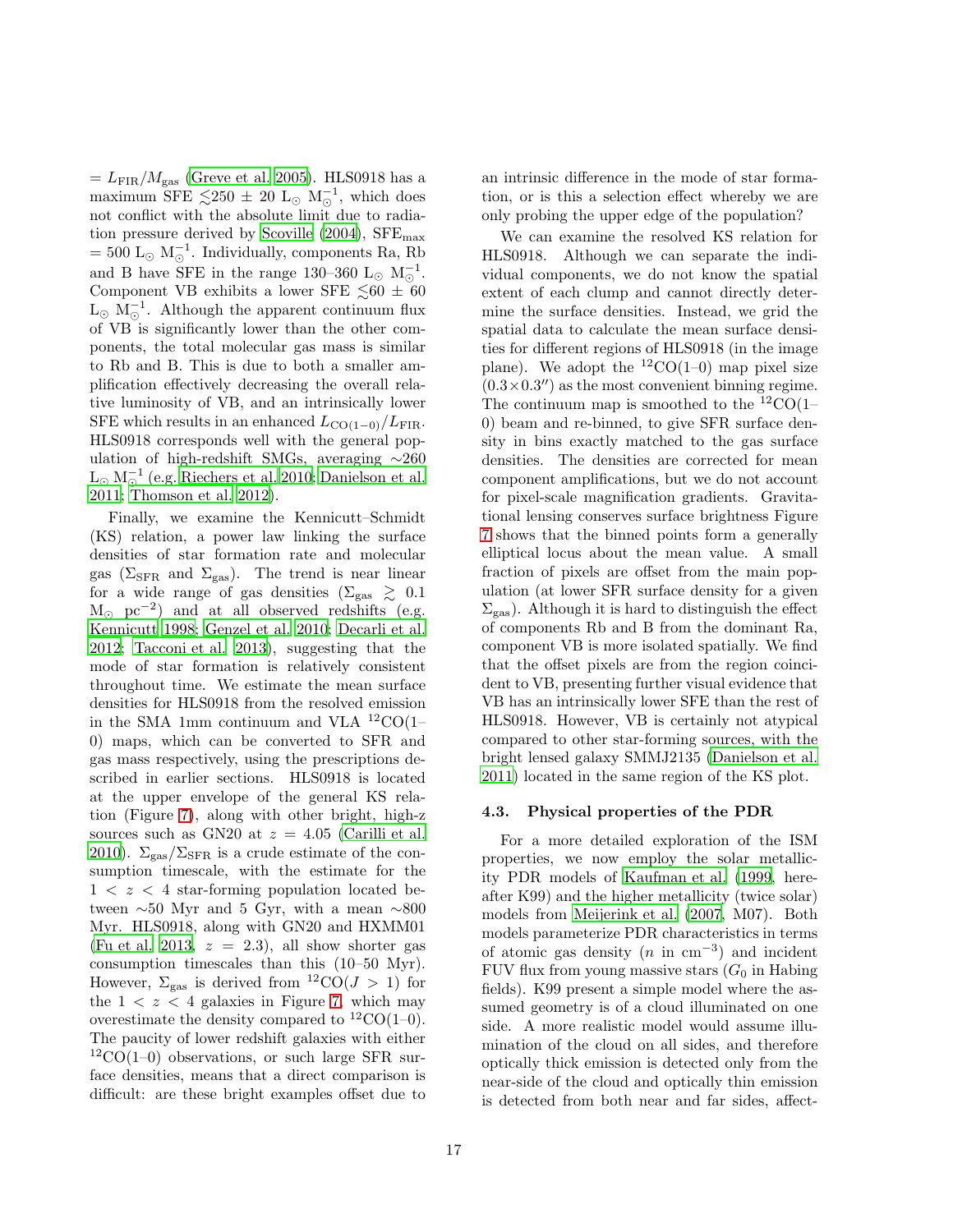

<span id="page-17-0"></span>Fig. 7.— Kennicutt–Schmidt relation: SFR and total molecular gas surface densities ( $\Sigma$ <sub>SFR</sub> vs  $\Sigma$ <sub>gas</sub>). The mean surface densities for HLS0918 are shown by the black circle. Open circles display the per-pixel values: pixels dominated by flux from component VB (highlighted in blue) are located beyond the general locus of values for HLS0918. Note that the VB pixels are all correlated in  $\Sigma_{\rm SFR}$ , as the component is not resolved by the <sup>12</sup>CO(1–0) beam. Filled triangle show additional star-forming galaxies ( $z \sim 1-4$ ; [Genzel et al.](#page-25-21) [2010;](#page-25-21) [Tacconi et al. 2013\)](#page-27-22), with well-known bright sources labelled [\(Carilli et al. 2010;](#page-25-23) [Ivison et al. 2010b;](#page-25-18) [Danielson et al. 2011;](#page-25-2) [Fu et al. 2013\)](#page-25-24). Open triangles display individual star-forming clumps within four massive galaxies at  $z = 1.2$  [\(Freundlich et al. 2013](#page-25-25)). The red dashed lines indicate constant gas consumption timescales for the star-forming regions of 50 Myr, 800 Myr and 5 Gyr. The  $1 < z < 4$  star-forming population exhibit a mean of ∼800 Myr, while HLS0918 lies above the upper extreme with a consumption timescale  $< 50$  Myr.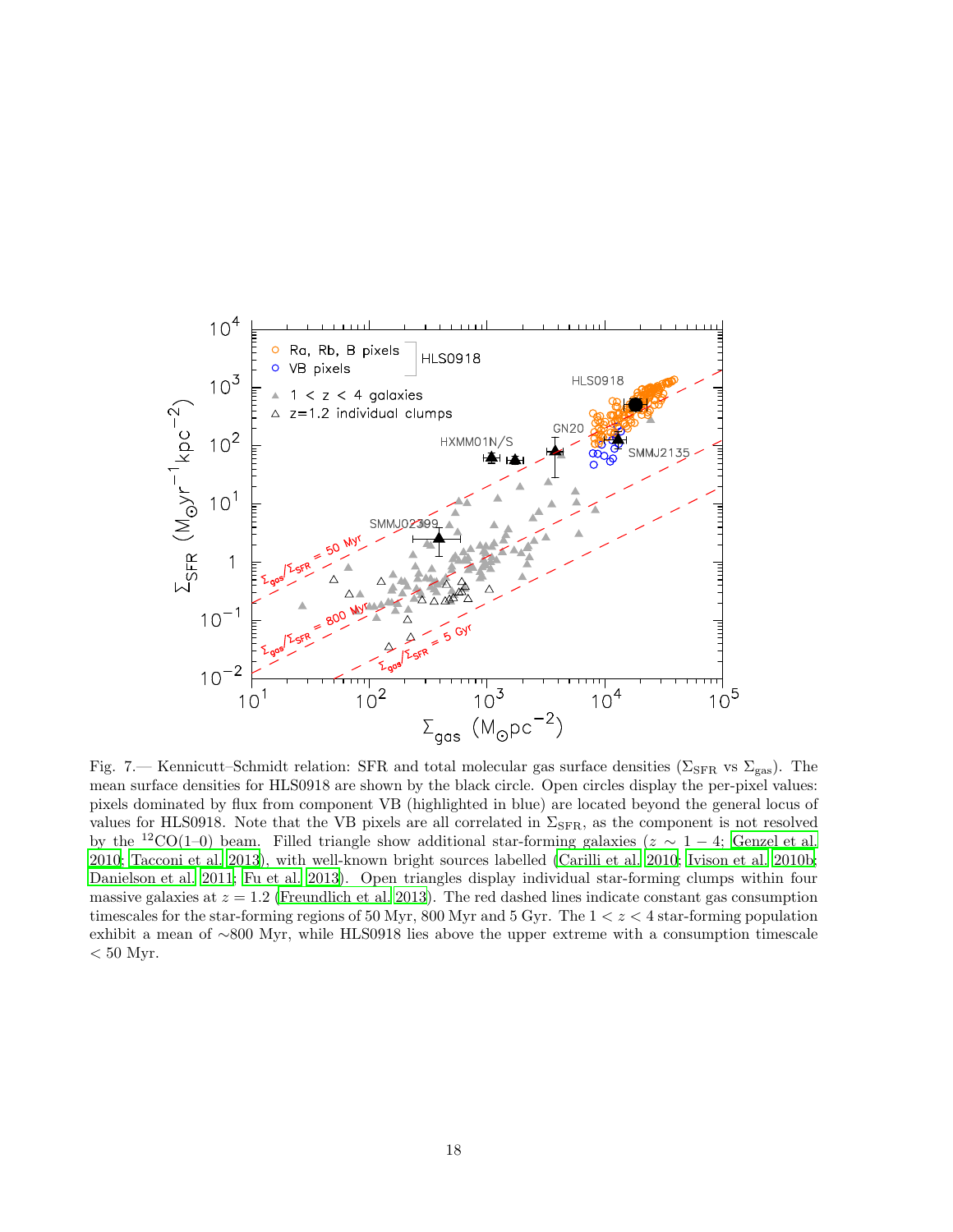ing the observed line ratios. Corrections may be applied to account for this, but we choose not to here. Instead, we also compare to a more geometrically complicated model from M07 which involves two or more clouds with differing densities and incident radiation fields. In both models we assume that all the observed emission lines in a single component are coming from the same gas, which is a vast oversimplification, and again, we do not account for differential magnification. We do, however, correct the observed line luminosities to account for the contribution from gas excitation by the warmer CMB at  $z > 5$  ( $T_{\text{CMB}}^{z=5.24} = 17$  K). The appropriate correction for each line is estimated via the RADEX code [\(van der Tak et al. 2007\)](#page-27-23), assuming  $T_k = 40$  K. Corrections are small, but not negligible: averaged over likely gas densities  $(\log n \sim 2 - 6)$  we estimate  $\sim 40\%$  for <sup>12</sup>CO(1–0),  $15\%$  for high-*J* CO transitions, and  $4\%$  for [CII], which agrees well with [da Cunha et al. \(2013,](#page-25-14) Figure 10). We discuss these corrections in more detail later in this section. Overall, the simplifications in modelling restrict our discussion to orderof-magnitude estimates of the characteristic properties.

We begin with the simplest analysis: direct comparison of  $L_{\text{[CII]}} / L_{\text{FIR}}$  and  $L_{\text{CO(1-0)}} / L_{\text{FIR}}$ [\(Stacey et al. 1991](#page-27-24), [2010;](#page-27-15) [De Breuck et al. 2011\)](#page-25-15). Figure [8](#page-19-0) presents the location of HLS0918 and the constituent components on this diagnostic plot, with typical PDR characteristics indicated by a simple inversion of the K99 model. These contours assume that the [CII],  ${}^{12}CO(1-0)$  and FIR emission is PDR-driven, as the CMB heating effect at  $z = 0$  (where  $T_{\text{CMB}}^{z=0} = 2.73 \text{ K}$ ) is negligible. For HLS0918, we plot both the observed ratios, and those including the correction for CMB heating at  $z = 5.2$ , as described above (∼0.2 dex shift). The correction tends towards both lower gas densities and lower  $G_0$ . The corrections and uncertainties ensure that a direct estimate of  $n$ and  $G_0$  is not meaningful, but we can compare the general location of the HLS0918 components to other observed galaxy populations. The integrated emission from HLS0918 is similar to local ULIRGs, and less than 0.5 dex from three well studied high-redshift sources: the SMG HFLS3  $(z = 6.34;$  [Riechers et al. 2013\)](#page-26-7), the quasar host galaxy BRI1335–0417 ( $z = 4.41$ ; [Riechers et al.](#page-26-24) [2008\)](#page-26-24), and BRI1202–0725N, the SMG component of a quasar/SMG merger at  $z = 4.7$ , which cannot be deblended from its companion at some wavelengths [\(Momjian et al. 2005;](#page-26-25) Salomé et al. [2012\)](#page-26-26). In contrast, two other well-studied high-z SMGs, SMMJ2135 ( $z = 2.3$ ; [Swinbank et al. 2010;](#page-27-25) [Ivison et al. 2010a\)](#page-25-26) and LESSJ0332  $(z = 4.76;$ [De Breuck et al. 2011](#page-25-15)) are more than half a magnitude larger in  $L_{\text{[CII]}} / L_{\text{FIR}}$ , which is interpreted as an atomic gas density more than a magnitude lower than HLS0918.

Component Ra exhibits the highest gas density and strongest incident FUV field, which may indicate a very intense nuclear starburst or the presence of an AGN. The latter explanation is perhaps supported by the similarity of Ra in these luminosity ratios to two known, high-z quasar hosts. Figure [8](#page-19-0) shows that components Rb and B have lower densities and generally weaker FUV radiation fields than Ra, suggesting a mode of star formation more analogous to local LIRGs: i.e. star formation occurring on larger physical scales rather than in a compact region. This suggests that the star formation prescriptions derived from the brightest galaxies in the local Universe may not be applicable to the extreme star-forming SMGs, despite both exhibiting similar (ULIRG) luminosities. Finally, the luminosity ratios of VB are not as well constrained, but indicate that the component is much lower density and less vigorous in star formation. The wide dispersion of individual components within HLS0918 in Figure [8](#page-19-0) highlights the general difficulty in interpreting the location of composite (integrated) sources in such a plot.

We now explore the full complement of observed lines, whilst remembering that differential magnification will distort luminosity ratios involving both low- and high- $J<sup>12</sup>CO$  lines. Figure [9](#page-20-0) presents the individual luminosity ratios involving [CII], the  $J_{\text{upper}} = (1, 2, 6, 7)^{12} \text{CO transitions},$ and  $L_{\text{FIR}}$  as a function of n and  $G_0$  (K99 model). We convert the allowed parameter space for each line ratio into a probability distribution and derive the likelihood of each  $n - G_0$  combination, also displayed in Figure [9.](#page-20-0) The maximum likelihood from the K99 model solution is well constrained. In contrast, the M07 models consider a more complex geometry than K99, and are specifically tailored for systems with concentrated emission from galaxy centers and AGN, but do not predict  $L_{\text{FIR}}$ .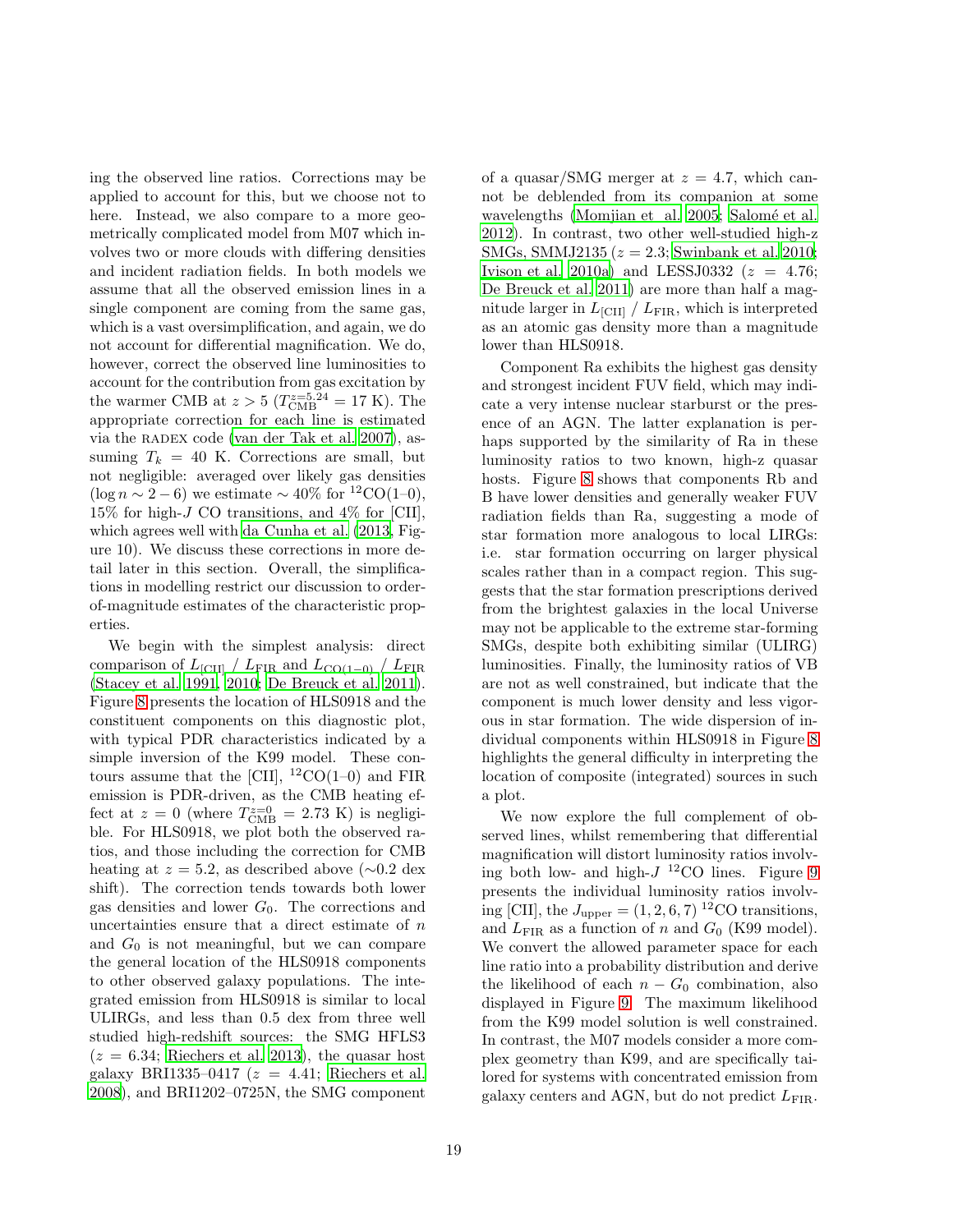

<span id="page-19-0"></span>Fig. 8.—  $L_{\text{[CII]}}/L_{\text{FIR}}$  versus  $L_{\text{CO(1-0)}}/L_{\text{FIR}}$  diagnostic plot (adapted from [De Breuck et al. 2011\)](#page-25-15). HLS0918 (labeled red stars; integrated and spectral components plotted separately) is compared to a variety of local and high redshift sources. For consistency with the high-redshift sources taken from the literature, we plot the HLS0918 ratios un-corrected for CMB heating effects (labelled red stars). The grey lines represent the solar metallicity PDR models with varying gas density  $(n)$  and FUV field strength  $(G_0)$  from [Kaufman et al.](#page-26-4) [\(1999\)](#page-26-4). However, these models are for the CMB temperature at  $z = 0$ , and we note that at  $z > 4$  the effect of the warmer CMB becomes increasingly more significant. Thus for HLS0918, we also artificially correct for  $T_{\text{CMB}}^{z=5.24} = 17$  K, which increases the ratios by ~0.2 dex (open red circles, linked by red lines to the corresponding un-corrected point) and systematically moves the points towards lower  $n$  and  $G_0$  (see text for details). Regardless of these corrections, components Ra, Rb and B appear similar to local ULIRGs, and Ra also most resembles high-redshift quasar host galaxies and the high redshift SMG HFLS3 [\(Riechers et al.](#page-26-7) [2013\)](#page-26-7). VB exhibits the physical characteristics of a normal (or even non-starbursting) galaxy.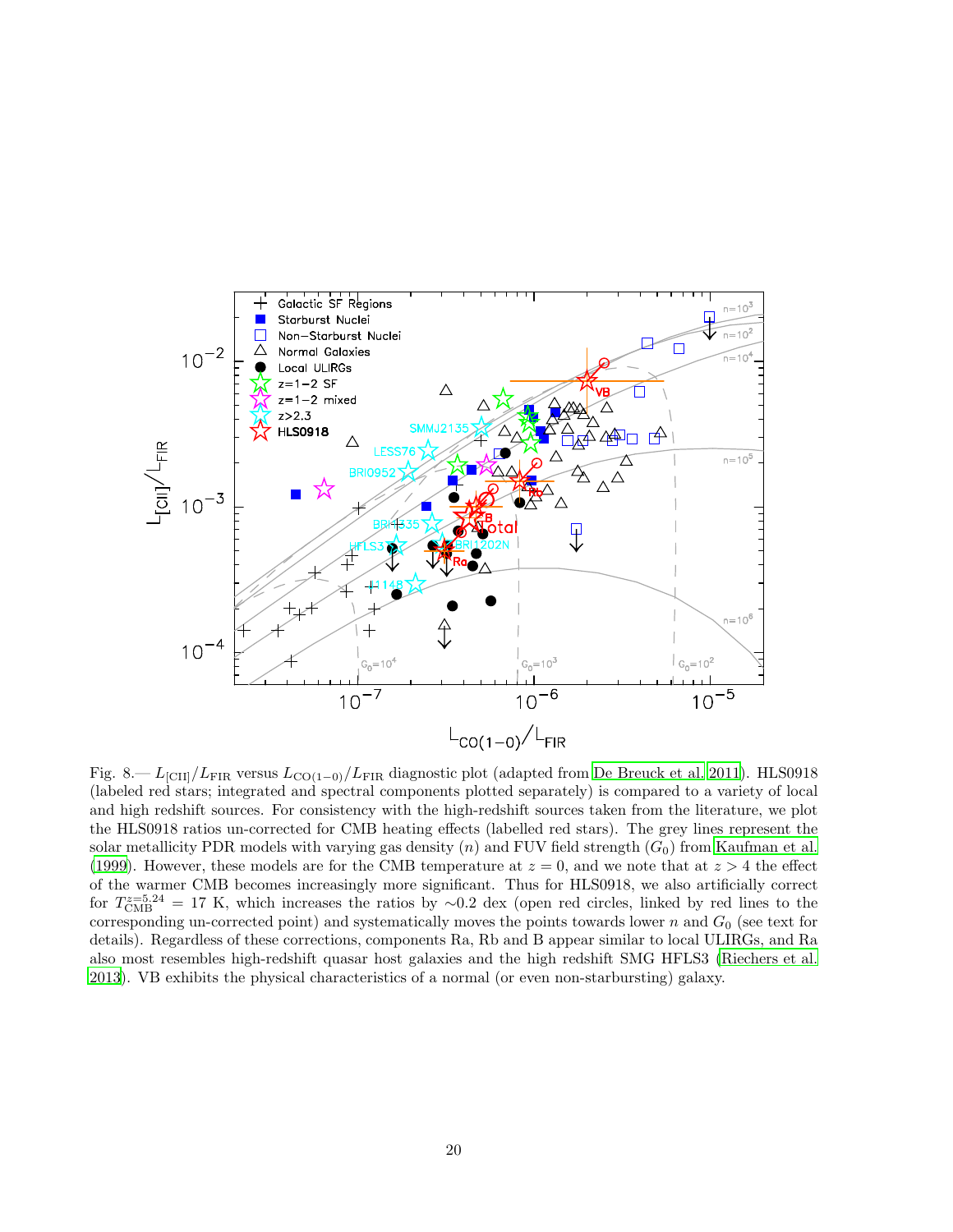

<span id="page-20-0"></span>Fig. 9.— HLS0918 luminosity ratios involving <sup>12</sup>CO, [CII] and  $L_{\text{FIR}(42.5-122.5\mu\text{m})}$  (dashed lines) as a function of gas density  $(n)$  and incident FUV flux  $(G_0,$  in units of Habing field), from the PDR models of [Kaufman et al. \(1999\)](#page-26-4). The observed ratios have been adjusted to account for the non-negligible CMB heating at  $z = 5.24$ . The correction factors may be underestimated at the lowest gas densities (see text for further details). For clarity the ratios  $L_{\text{CO}(6-5)}/L_{\text{CO}(1-0)}$ ,  $L_{\text{CO}(7-6)}/L_{\text{CO}(1-0)}$ ,  $L_{\text{CO}(6-5)}/L_{\text{CO}(2-1)}$  and  $L_{\text{CO}(7-6)}/L_{\text{CO}(2-1)}$  are labeled 1, 2, 3 and 4 respectively. The black solid contours show the peak likelihood solution for the [Kaufman et al.](#page-26-4) models, while the red contours show similar contours from the less well constrained [Meijerink et al. \(2007\)](#page-26-5) PDR models (including only [CII] and <sup>12</sup>CO transitions). The main (left) panel presents the integrated system, while on the right side, the four individual components are shown. Ra, Rb and B exhibit very similar PDR diagnostic plots to the total system, exhibiting characteristics suggestive of extended  ${}^{12}CO(1-0)$  and [CII] gas. The diagnostic diagram of the VB component is striking for a possible single-phase solution.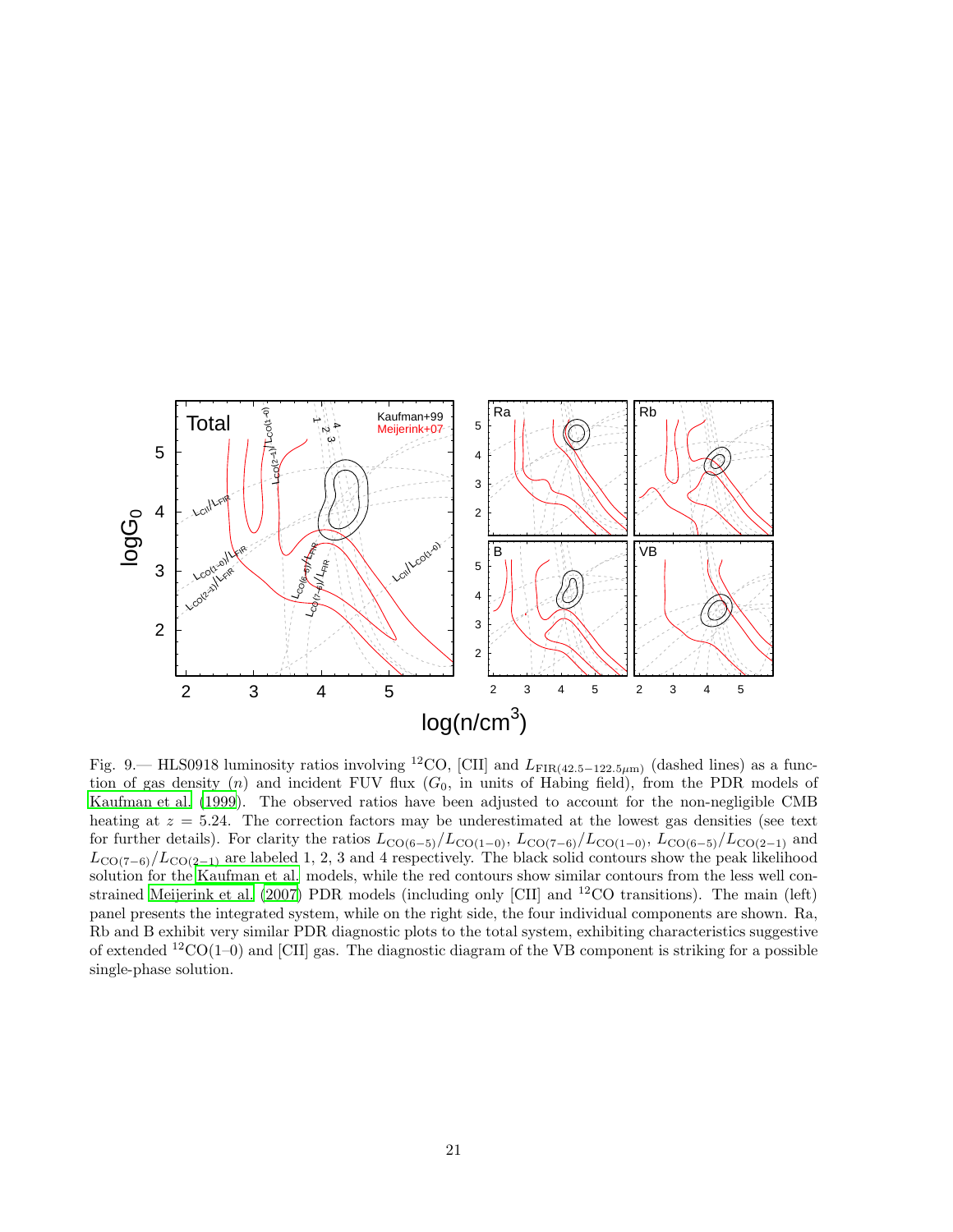Furthermore, interpretation using the M07 models is impeded by a rather degenerate maximum likelihood solution, dominated by high-J ratios with severely non-linear tracks in  $n - G_0$  space.

We concentrate on interpreting the K99 model contours in Figure [9.](#page-20-0) We remember that the K99 models cannot be applied directly at high redshift, where there is a warmer CMB temperature. For each line ratio, we have applied the corrections introduced above. However, these corrections are medians over the full range of likely gas densities (the plotted range in Figure [9\)](#page-20-0). In reality, the corrections for CMB heating are a function of the gas density itself, and should be significantly larger at lower gas densities. To test the validity of the median corrections, we return to the RADEX code and this time calculate the maximum likelihood gas density, given the observed line ratios and once again assuming  $T_k = 40$  K. We find that the the gas densities are systematically half a dex lower than estimated via the PDR model (for the integrated source,  $n = 10^{3.9 \pm 0.2}$  cm<sup>-3</sup> compared to  $n \approx 10^{4.3}$  cm<sup>-3</sup> from Figure [9\)](#page-20-0), but within the  $3\sigma$ contours. However, the RADEX method includes only line ratios and ignores  $L_{\text{FIR}}$  as a constraint, as is the case for the M07 PDR models. In Figure [9,](#page-20-0) the M07 solution also favors a much lower gas density than K99, so we do not know to what extent the lower gas density from RADEX is due to CMB heating. In the following qualitative discussion, we consider the K99 PDR solution, and any conclusions are robust against the possible ∼0.5 dex overestimation of n.

Components Ra, Rb and B appear to exhibit very similar PDR characteristics to each other. As both critical density and excitation energy increases with increasing J, higher- $J$  <sup>12</sup>CO transitions trace the denser regions, and ratios involving their luminosity are naturally located towards higher  $n$  in the diagnostic plot. The  $L_{\text{CO}(2-1)}/L_{\text{CO}(1-0)}$  contour is parallel to these, but at lower *n*, which suggests that  ${}^{12}CO(1-0)$  is the most extended. From observations of three quasar host galaxies at  $z \sim 4$ , [Riechers et al.](#page-26-27) [\(2006\)](#page-26-27) estimated that an extended molecular gas component could contribute up to 30% of the overall emission line luminosity of  ${}^{12}CO(1-0)$ . Unfortunately, the spatial resolution of the  ${}^{12}CO(1-0)$ map for HLS0918 hampers the direct detection of extended <sup>12</sup>CO emission, showing no significant

structure beyond the SMA 1mm continuum map convolved by the VLA restoring beam. However, if we assume that extended emission accounts for 30% of the observed flux, the densest PDR regions (i.e.  $70-75\%$  of  ${}^{12}CO(1-0)$ ;  $100\%$  of higher-J lines) presents a single-phase solution, suggesting a compact, uniform star-forming nucleus.

The other interesting discrepancy is the  $L_{\text{[CII]}}$  $L_{\text{CO}(1-0)}$  contour, which lies at significantly lower  $G_0$  than the peak likelihood solution. This suggests that there may also be [CII] emission arising from a low density, cold, neutral ISM component, as proposed by e.g. [Madden et al. \(1993\)](#page-26-1), who observed as much as 50% of [CII] originating from beyond the dense PDR. HLS0918, as well as many other high redshift galaxies, exhibits a larger  $L_{\text{[CII]}}$  /  $L_{\text{FIR}}$  for a given FIR luminosity than the local star-forming galaxies (Figure [6\)](#page-14-0). An extended [CII] reservoir surrounded star-forming regions at high redshift, but lacking from the more evolved local galaxies (possibly through stripping or quenching processes), would account for such an offset. Indeed, remove 50% from the observed  $L<sub>[CII]</sub>$  and components Ra, Rb and B would lie very close to the local galaxy population mean in Figure [6.](#page-14-0)

The VB component exhibits a marginally lower gas density and  $G_0$  compared to the other components. Furthermore, there is a unique intersection of all the luminosity ratios included in the K99 models. If the multi-phase solution for Ra, Rb and B are due to extended [CII] and  ${}^{12}CO(1-0)$ gas, then by the same logic the VB component PDR diagram may be interpreted as evidence for a lack of such an extended gas component. The lack of significant detections for VB in the high- $J<sup>12</sup>CO$  lines also indicates that the gas in this component is not just at lower density, but is also cooler. We tentatively interpret this as evidence for a much less vigorously star-forming region than the intense R and Rb (also revealed by a lower SFE), and suggest that the galaxy hosting component VB may have undergone a process whereby extended gas has been removed (e.g. stripping via interaction). However, we caution that all of the measured  ${}^{12}$ CO emission in the VB component is near the limit of detection.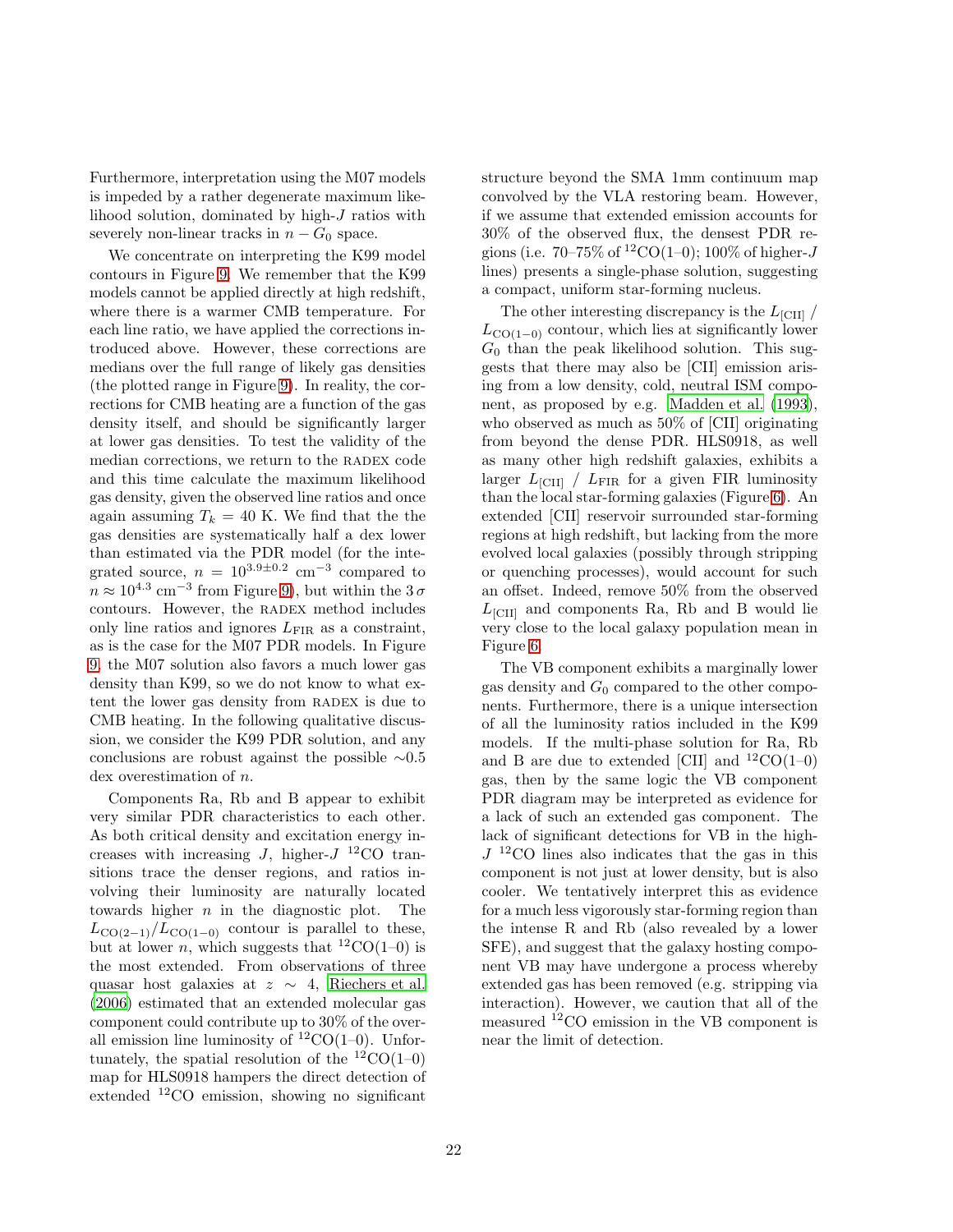## <span id="page-22-0"></span>4.4. Interpretation of  $H_2O$ , [NII] and [CI]

The PDR analysis based on the [CII] and <sup>12</sup>CO emission tends towards a scenario in which the four components originate from the star-forming regions in a system of 2–3 interacting galaxies. Additional line detections shed more light on this configuration, and in the case of component VB, may provide evidence for an alternative, exotic origin.

The H<sub>2</sub>O line profile at 304  $\mu$ m is particularly interesting for only being detected in components Ra and Rb (and not B and VB). Although water is the second most abundant oxygen-bearing molecule in the warm ISM after CO, a very high infrared radiation field is required to liberate ice through grain heating, and to excite detectable emission lines. Recently, [Omont et al. \(2013](#page-26-28)) reported a ubiquitous power law  $L_{\text{H}_2\text{O}} = L_{\text{FIR}}^{\alpha}$  for ULIRGs at all redshifts, where  $\alpha = 1.22 \pm 0.10$ for  $H_2O_p(2,0,2-1,1,1)$ . Ra is consistent with this trend, exhibiting  $\alpha = 1.13 \pm 0.09$ . In contrast, Rb has very strong water emission relative to  $L_{\text{FIR}}$  $(\alpha = 2.5 \pm 0.7)$ , with a comparable intrinsic FIR luminosity to Apr 220, but 3–4 times the  $L_{H_2O}$ . None of the ULIRGS presented in [Omont et al.](#page-26-28) exhibits such a large  $H_2O/FIR$  ratio, although a direct comparison is impossible as the sample does not include high-redshift galaxies with such a large FIR luminosity. The most likely scenario is that the strong FIR radiation from intense star forma-tion<sup>[5](#page-27-26)</sup> in component Ra ( $L_{\rm FIR, Ra} \approx 10^{13}$  L<sub>⊙</sub> after accounting for lensing) excites water emission in both Ra and Rb, which in turn indicates that the two components are neighboring star-forming regions. The lens model indicates a source-plane separation between Ra and Rb of  $\leq 1$  kpc, and the components have a mutual  $\Delta V = 250$  km s<sup>-1</sup>, which is consistent with two regions within the nucleus of a massive galaxy.

Comparing components B and Rb, water emission is the most discrepant line. In every other line profile B and Rb exhibit consistent ratios of  $Rb/B = 1.2 \pm 0.1$  (Figure [3\)](#page-7-0). With the H<sub>2</sub>O emission in Rb now explained via excitation through

close proximity to the intense FIR radiation from Ra (which is not the case for B), the similarity in all other respects is striking. We speculate that the star formation in Rb and B were triggered by the same event, resulting in similar timescales and hence consistent physical gas properties. It is possible that B is a spiral arm, or tidal tail on the outskirts of the Ra–Rb system. However, with such a large velocity offset from the 'nuclear' Ra component  $(\Delta V \sim 600 \text{ km s}^{-1})$ , it may be more likely that component B is a region of triggered nuclear star formation in a second galaxy, interacting with Ra–Rb (∼1:3 major merger, based on continuum luminosity and derived gas masses). The lack of detected water emission in component B suggests that the star formation is much lower density than the nuclear Ra (e.g. M82, [Duffy et al.](#page-25-27) [1987\)](#page-25-27). The merger scenario is also consistent with recent studies (e.g. [Engel et al. 2010\)](#page-25-28) suggesting that the vast majority of SMGs are gas-rich major mergers (mass ratios of 1:3 or greater), with an increasingly large number of well constrained examples (e.g. [Tacconi et al. 2008;](#page-27-27) [Danielson et al.](#page-25-2) [2011;](#page-25-2) [Aguirre et al. 2013;](#page-24-1) [Fu et al. 2013\)](#page-25-24). The fraction of late-stage merging systems within the local ULIRG population (∼64% have nuclear separations  $\leq 2$  kpc; [Veilleux et al. 2002\)](#page-27-28) indicates that many (unresolved) compact SMGs are recently coalesced. HLS0918, although resolved due to the strong lensing effect, falls into this category, as components Ra and B have a line-of-sight, source-plane separation of only ∼1 kpc,

The  $L_{\text{[NII]}}/L_{\text{[CII]}}$  ratio is an indicator of ionization and potentially traces metallicity. In the local Universe  $(z \ll 0.1)$ , [NII]/[CII] is reported for only six galaxies (mean  $\sim 0.05$ , ranging from  $0.01-0.07$ , with *Herschel* spectroscopy providing many recent observations: M82, Mrk231, NGC1097, Arp220, NGC1068 and NGC4559 [\(Petuchowski et al. 1994;](#page-26-29) [Fischer et al.](#page-25-29) [2010;](#page-25-29) [Beirao et al. 2010](#page-25-30); [Rangwala et al. 2011;](#page-26-18) [Spinoglio et al. 2012](#page-27-29); [Croxall et al. 2012](#page-25-31)). ALMA will facilitate a similar increase in data at high redshift in the near future, but thus far, only one high-redshift  $L_{\text{[NII]}}/L_{\text{[CII]}}$  measurement has been reported, for LESSJ0332 at  $z = 4.76$  [\(Nagao et al.](#page-26-2) [2012\)](#page-26-2). With the new [CII] observation from SMA and [NII] reported by C12, HLS0918 is the second high-z source with both line measurements.

The integrated HLS0918 has  $L_{\text{[NII]}}/L_{\text{[CII]}} =$ 

<sup>5</sup>An embedded AGN might also produce the required radiation field to excite the water emission. Figure [8](#page-19-0) indicates a resemblance between Ra and high-redshift quasar hosts, so this possibility cannot be ruled out on the current evidence. Further constraint on a possible AGN is difficult without mid-IR or optical emission line detections.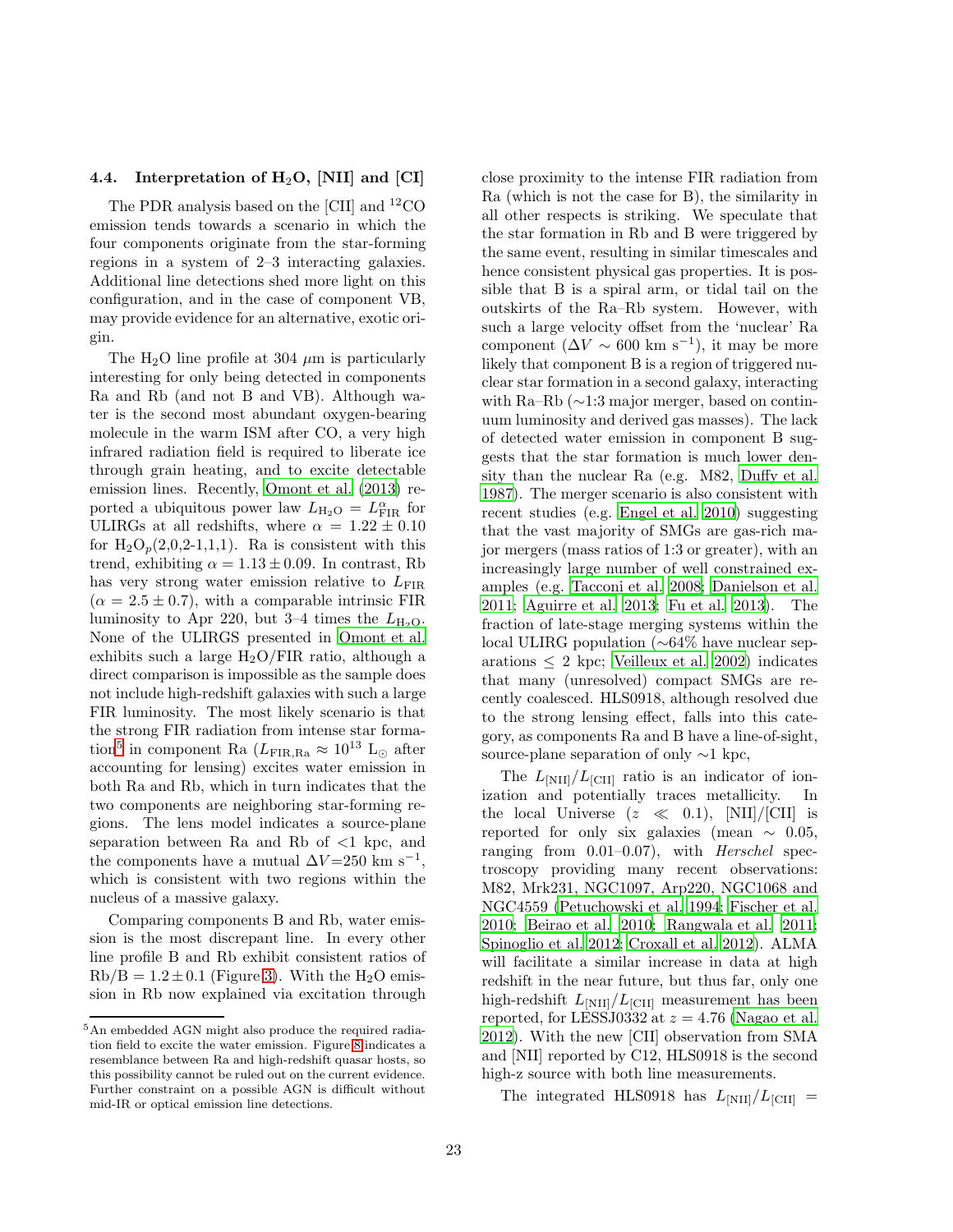$0.052 \pm 0.006$ , which is coincidentally identical to  $L_{\text{[NII]}}/L_{\text{[CII]}} = 0.052 \pm 0.006$  reported for LESSJ0332. However, it is the de-convoluted line profile of [NII] which is particularly interesting, with a striking difference compared to the [CII] and <sup>12</sup>CO lines. Whereas  $L_{\text{[NII]}}/L_{\text{[CII]}}$  is consistent within the errors for Ra, Rb and B  $(0.039 \pm 0.016, 0.047 \pm 0.023,$  and  $(0.039 \pm 0.017)$ respectively), component VB has a larger ratio:  $L_{\text{[NII]}}/L_{\text{[CII]}} = 0.12 \pm 0.07$ . Even though the formal uncertainty from the fit is high, the luminosity ratio of VB is visibly larger in the plotted profiles (Figure [3\)](#page-7-0), due to the exceptionally bright [NII] emission.

An enhanced [NII]/[CII] may indicate a high metallicity. From the models presented in [Nagao et al.](#page-26-2) [\(2012\)](#page-26-2), we estimate a gas metallicity for VB of  $\sim$ 2–3  $Z/Z_{\odot}$ , whereas the other components appear approximately solar metallicity. Although high redshift galaxies are generally expected to be less enriched than local counterparts, an intensely active system such as HLS0918 may have significantly enriched gas, although it is not clear why this should strengthen the [NII] emission of only component VB, which we have already shown to be the least efficient star-forming clump in HLS0918. Furthermore, the [Nagao et al. \(2012\)](#page-26-2) models do not account for [CII] dependence on age, or contribution from AGN, and [Contini et al.](#page-25-1)  $(2002)$  show that N/O (and by extension N/C) may be a poor tracer of metallicity in starbursts and at high redshift, as gas tends to be enriched in primary elements rather than in N. The PDR analysis shows that component VB is diffuse and cooler than the other components, which indicates that VB may be a third galaxy in the group, too distant from Ra–Rb and B to have such vigorous triggered nuclear star-formation.

There is, however, another possible interpretation of component VB. The emission profiles of B and VB are very different, as VB has strong  $\text{low-}J$ <sup>12</sup>CO lines, as well as relatively bright ionized gas lines, [CI] and [NII]. These pointers, and in particular the high N/CO ratio, indicate that VB may be a high velocity, ionized outflow. Such an outflow could conceivably be driven by the high radiation pressure produced by the intense FIR field that we have already invoked for the H2O emission. Molecular outflows are particularly enticing, as they represent the quenching mechanism in action, expelling fuel from star-forming nuclei. Tentative evidence for a high redshift massive outflows powered by quasar activity has recently been presented for a system at  $z = 6.4$  [\(Maiolino et al. 2012\)](#page-26-30). The situation is no clearer for the  $z = 4.7$  merger BR1202-0725, which has a quasar host galaxy as a close companion, where two recent analyses of the ALMA [CII] data differ significantly in their conclusions concerning the existence of an outflow (e.g. [Wagg et al. 2012](#page-27-16); [Carniani et al. 2013\)](#page-25-32). In HLS0918, the derived conditions are not so extreme as to rule out VB simply being a third galaxy rather than an outflow. Before either scenario can be adopted, further observations are required, such as maps of e.g.  $OH^+$ ,  $CH^+$ ,  $H_2O^+$ . Such species are excellent tracers of molecular outflows, and have been reported for several local ULIRGs, e.g. Arp220, [\(Rangwala et al. 2011\)](#page-26-18) and Mrk231 [\(van der Werf et al. 2010\)](#page-27-30).

#### <span id="page-23-0"></span>5. Conclusions

We present new maps of the [CII] (from SMA) and  ${}^{12}CO(1-0)$  (VLA) emission for HLS0918,  $a \, z = 5.2430$  lensed SMG behind Abell 773. These observations are combined with previously reported line profiles including multiple <sup>12</sup>CO rotational transitions, [CI], water and [NII] [\(Combes et al. 2012\)](#page-25-8). We briefly describe a new lens model, including the contribution from both A773 ( $\sim$ 10%) and a foreground galaxy at  $z = 0.62$ , and derive a total magnification  $\mu_{\text{total}} = 8.9 \pm 1.9$ . A detailed description of the lens model will be presented in Boone et al. (in prep.). The total FIR luminosity is  $L_{\text{FIR,demag}} = (1.8 \pm 0.4) \times 10^{13}$  $L_{\odot}$ , and the updated FIR SED argues for a steep dust emissivity index ( $\beta \sim 2$ ). Although HLS0918 is a HyLIRG, the FIR continuum shape resembles that of a local LIRG.

We discover four spectral components to HLS0918 which correspond cleanly to discrete spatial structures identified in the maps. The four components originate from a source-place region separated by  $\lesssim$  4 kpc, with the three reddest crossing the caustic (double images).

The reddest spectral component (Ra;  $V \sim$  $+120\pm30$  km s<sup>-1</sup>) has a de-magnified  $L_{\rm FIR, Ra, demag}$  =  $(1.1 \pm 0.2) \times 10^{13}$  L<sub>⊙</sub>, dominating the continuum map, and exhibits a very high star for-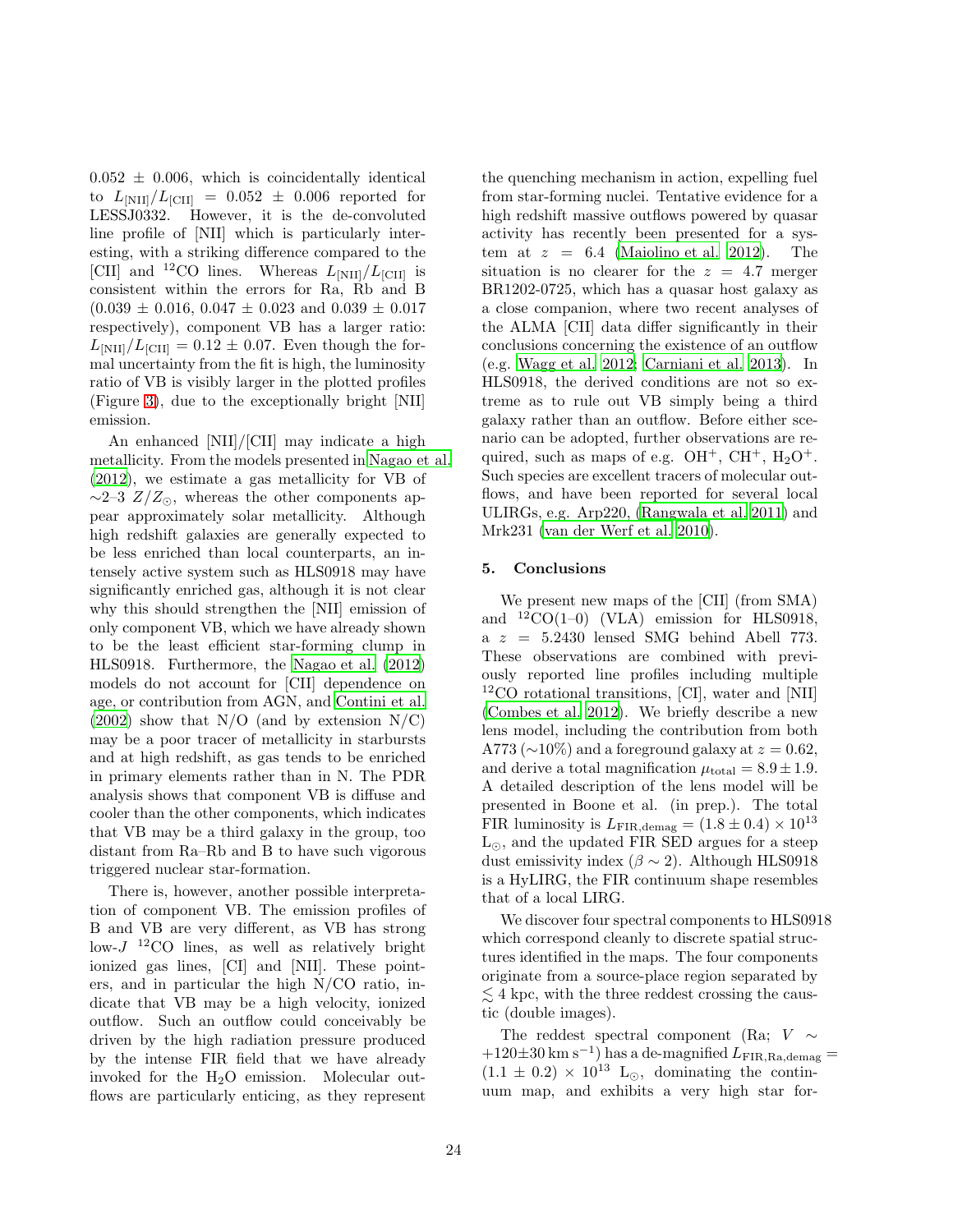mation efficiency of  $360\pm90$  L<sub>☉</sub> M<sub>☉</sub><sup>-1</sup>. Both Ra and the second most redshifted component  $(Rb; V \sim -130 \pm 20 \text{ km s}^{-1}; L_{\text{FIR},Rb,\text{demag}} =$  $(1.9\pm0.4)\times10^{12}$  L<sub>⊙</sub>) show strong water emission, possibly excited by the powerful FIR radiation field caused by the intense star formation of Ra, and likely form the nucleus of a massive galaxy.

A third component  $(B; -470 \pm 10 \text{ km s}^{-1})$  is intrinsically twice as luminous as Rb  $(L_{\text{FIR,B,demag}} =$  $(4.0 \pm 0.8) \times 10^{12}$  L<sub>⊙</sub>), appearing as an eastern bridge in the continuum map. Water emission is undetected in B, but otherwise the component exhibits a stable luminosity ratio with Rb (Rb/B  $\sim 1.2 \pm 0.1$ ). B is most likely a star-forming region in a second, merging companion to the Ra–Rb galaxy, with a nuclear separation of only  $\sim$ 1 kpc. Components Ra, Rb and B all show evidence of an extended  ${}^{12}CO(1-0)$  and [CII] reservoir around the densest star-forming PDR. The elevated [CII] from the diffuse gas explains the observed offset from local ULIRGs: more evolved systems which presumably lack such an extended gas reservoir. On the other hand, the gas properties and morphology of HLS0918 exhibits strong evidence that the Ra–Rb/B system is a late stage merger, consistent with the majority of local ULIRGs.

The faint, bluest component (VB;  $V \sim -720 \pm$  $40 \text{ km s}^{-1}$ ;  $L_{\text{FIR,VB,demag}} = (4.5 \pm 0.9) \times 10^{11} \text{ L}_{\odot}$ originates from a spatially distinct region, which appears to be lower density, cooler and less vigorously forming stars than the other components. The component may also lack an extended molecular gas component, perhaps suggesting a less active companion galaxy which has recently undergone an interaction. However, VB exhibits strikingly bright ionized gas lines ([NII] and [CI]) and a lack of emission in high- $J<sup>12</sup>CO$  transitions. The high N/CO ratio, in particular, could instead indicate that the component originates from a ionized, molecular outflow. Observation of additional species known to trace molecular outflows (e.g.  $OH^+$ ,  $CH^+$ ,  $H_2O^+$ ) are required to confirm this scenario.

This comprehensive view of the gas properties and morphology of a system at  $z = 5.2$  shows the power of gravitational lensing in revealing star formation and galaxy evolution in the early Universe. This paper also offers a preview of the type of analysis that will become possible for a large number of high-redshift galaxies once ALMA progresses to full science operations.

TDR is supported by a European Space Agency (ESA) Research Fellowship at the European Space Astronomy Centre (ESAC), in Madrid, Spain. IRS acknowledges support from STFC, a Leverhulme Fellowship, the ERC Advanced Investigator programme DUSTYGAL 321334 and a Royal Society/Wolfson Merit Award.

The authors acknowledge fruitful discussions within the international team lead by D. Schaerer on "Exploiting the Multi-Wavelength Lensing Survey" at ISSI (International Space Science Institute) in Bern 2010–2013.

The Submillimeter Array is a joint project between the Smithsonian Astrophysical Observatory and the Academia Sinica Institute of Astronomy and Astrophysics and is funded by the Smithsonian Institution and the Academia Sinica. This work also includes observations carried out with the Karl G. Jansky Very Large Array (VLA): The National Radio Astronomy Observatory is a facility of the National Science Foundation operated under cooperative agreement by Associated Universities, Inc. Additionally, based on observations carried out with the IRAM Plateau de Bure Interferometer and the IRAM 30m Telescope. IRAM is supported by INSU/CNRS (France), MPG (Germany) and IGN (Spain).

This work follows on from observations made with the *Herschel* Space Observatory, a European Space Agency Cornerstone Mission with significant participation by NASA. Support for this work was provided by NASA through an award issued by JPL/Caltech. We would also like to thank the HSC and NHSC consortia for support with data reduction.

### REFERENCES

- <span id="page-24-1"></span>Aguirre, P., Baker, A. J., Menanteau, F., Lutz, D., Tacconi, L. J., 2013, ApJ, 768, 164
- Aravena, M., Carilli, C., Daddi, E., et al., 2010, ApJ, 718, 177
- <span id="page-24-0"></span>Baker, A. J., Tacconi, L. J., Genzel, R., Lehnert, M. D., Lutz, D., 2004, ApJ, 604, 125
- Banerji, M., Chapman, S. C., Smail, I. et al., 2011, MNRAS, 418, 1071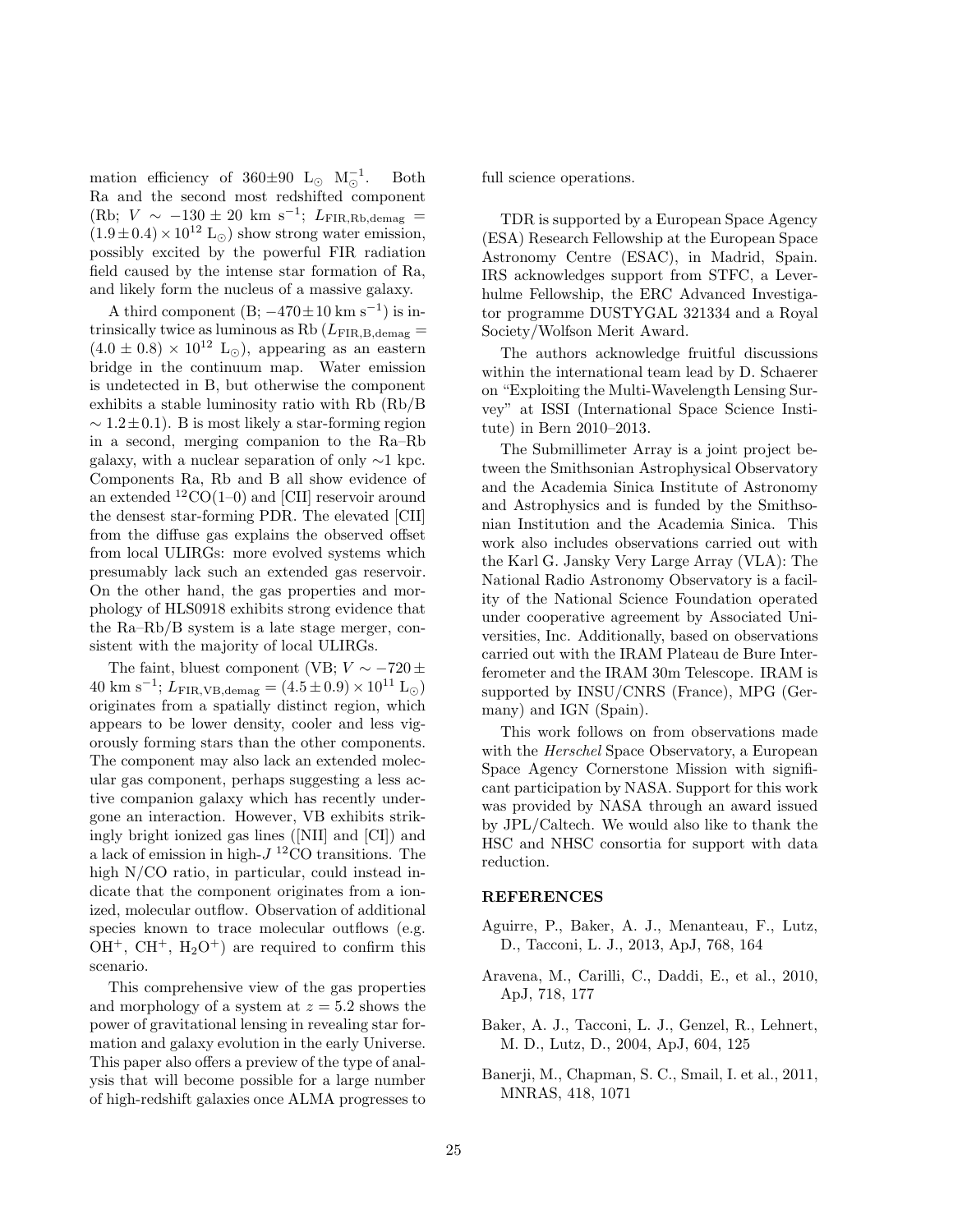<span id="page-25-30"></span>Beirao, P., Armus, L., Appleton, P. N., et al., 2010, A&A, 518, 60

<span id="page-25-7"></span>Blain, A. W., 1999, Ap&SS, 266, 261

- <span id="page-25-19"></span>Bryant, P. M., Scoville, N. Z., 1996, ApJ, 457, 678
- <span id="page-25-23"></span>Carilli, C. L., Daddi, E., Riechers, D., et al., 2010, ApJ, 714, 1407
- <span id="page-25-32"></span>Carniani, S., Marconi, A., Biggs, A., et al., 2013, A&A, accepted
- <span id="page-25-3"></span>Chapman, S. C., Blain, A. W., Smail, I., Ivison, R. J., 2005, ApJ, 622, 772
- <span id="page-25-12"></span>Clements, D. L., Dunne, L., Eales, S., 2010, MN-RAS, 403, 274
- <span id="page-25-16"></span>Combes, F., Garcia-Burillo, S., Braine, J., Schinnerer, E., Walter, F., Colina, L., 2011, A&A, 528, 124
- <span id="page-25-8"></span>Combes, F., Rex, M., Rawle, T. D., et al., 2012, A&A, 538, 4 (C12)
- <span id="page-25-17"></span>Combes, F., Garcia-Burillo, S., Braine, J., Schinnerer, E., Walter, F., Colina, L., 2013, A&A, 550 41
- <span id="page-25-1"></span>Contini, T., Treyer, M. A., Sullivan, M., Ellis, R. S., 2002, MNRAS, 330, 75
- <span id="page-25-5"></span>Coppin, K. E. K., Swinbank, A. M., Neri, R., et al., 2007, ApJ, 665, 936
- <span id="page-25-4"></span>Coppin, K. E. K., Chapman, S. C., Smail, I., et al., 2010, MNRAS, 407, 103
- <span id="page-25-6"></span>Cox, P., Krips, M., Neri, R., et al., 2011, ApJ, 740, 63
- <span id="page-25-31"></span>Croxall, K. V., Smith, J. D., Wolfire, M. G., et al., 2012, ApJ, 747, 81
- <span id="page-25-14"></span>da Cunha, E., Groves, B., Walter, F., et al., 2013, ApJ, 766, 13
- <span id="page-25-2"></span>Danielson, A. L. R., Swinbank, A. M., Smail, I., et al., 2011, MNRAS, 410, 1687
- <span id="page-25-15"></span>De Breuck, C., Maiolino, R., Caselli, P., et al., 2011, A&A, 530, 8
- <span id="page-25-22"></span>Decarli, R., Walter, F., Neri, R., et al., 2012, ApJ, 752, 2
- <span id="page-25-27"></span>Duffy, P. B., Erickson, E. F., Haas, M. R., Houck, J. R., 1987, ApJ, 315, 68
- <span id="page-25-9"></span>Egami, E., Rex, M., Rawle, T. D., et al., 2010, A&A, 518, 12
- <span id="page-25-28"></span>Engel H., Tacconi L. J., Davies R. I., et al., 2010, ApJ, 724, 233
- <span id="page-25-29"></span>Fischer, J., Sturm, E., Gonzlez-Alfonso, E., et al., 2010, A&A, 518, 41
- Frayer, D. T., Harris, A. I., Baker, A. J., et al., 2011, ApJ, 726, 22
- <span id="page-25-25"></span>Freundlich, J., Combes, F., Tacconi, L. J., et al., 2013, A&A, 553, 130
- <span id="page-25-24"></span>Fu, H., Cooray, A., Feruglio, C. et al., 2013, Nature, 498, 338
- <span id="page-25-21"></span>Genzel, R., Tacconi, L. J., Gracia-Carpio, J., et al., 2010, MNRAS, 407, 2091
- <span id="page-25-0"></span>Gerin, M. & Phillips, T. G., 1998, ApJ, 509, 17
- <span id="page-25-20"></span>Greve, T. R., Bertoldi, F., Smail, I., et al., 2005, MNRAS, 359, 1165
- <span id="page-25-10"></span>Griffin, M., Abergel, A., Abreu, A., et al., 2010, A&A, 518, L3
- Hainline, L. J., Blain, A. W., Greve, T. R., Chapman, S. C., Smail, I., Ivison, R. J., 2006, ApJ, 650, 614
- Harris, A. I., Baker, A. J., Zonak, S. G., Sharon, C. E., Genzel, R., Rauch, K., Watts, G., Creager, R., 2010, ApJ, 723, 1139
- <span id="page-25-13"></span>Hwang, H. S., Elbaz, D., Magdis, G., et al., 2010, MNRAS, 409, 75
- Iono, D., Wilson, C. D., Yun, M. S., et al., 2009, ApJ, 695, 1537
- <span id="page-25-26"></span>Ivison, R. J., Swinbank, A. M., Swinyard, B., et al., 2010, A&A, 518, 35
- <span id="page-25-11"></span>Ivison, R. J., Papadopoulos, P. P., Smail, I., Greve, T. R., Thomson, A. P., Xilouris, E. M., Chapman, S. C., 2011, MNRAS, 412, 1913
- <span id="page-25-18"></span>Ivison, R. J., Smail, I., Papadopoulos, P. P., Wold, I., Richard, J., Swinbank, A. M., Kneib, J.-P., Owen, F. N., 2010, MNRAS, 404, 198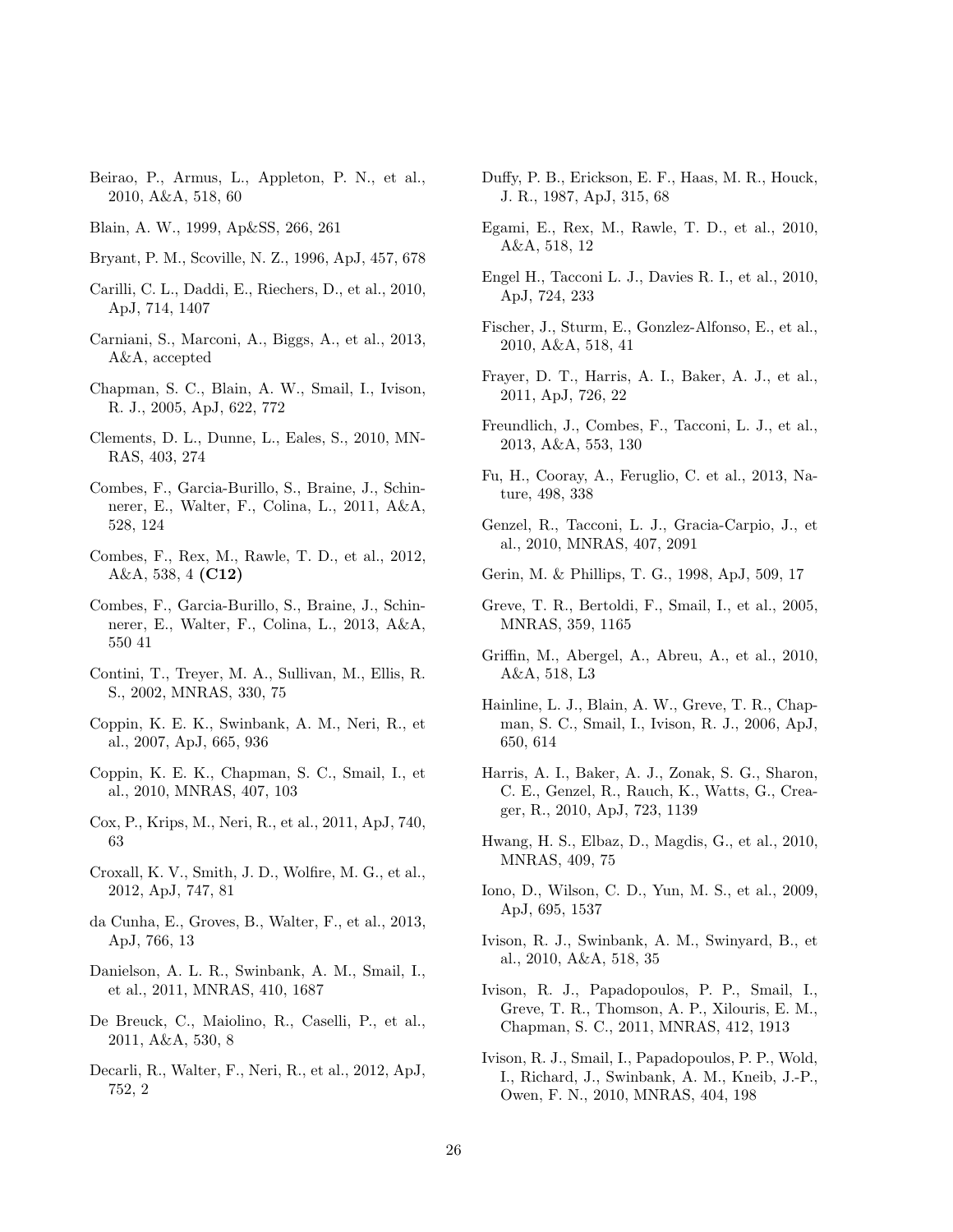- Johansson, D., Horellou, C., Lopez-Cruz, O., et al., 2012, A&A, 543, 62
- <span id="page-26-8"></span>Jones, T. A., Swinbank, A. M., Ellis, R. S., Richard, J., Stark, D. P., 2010, MNRAS, 404, 1247
- <span id="page-26-20"></span>Jullo, E., Kneib, J.-P., Limousin, M., Eliasdottir, A., Marshall, P. J., Verdugo, T., 2007, NJPh, 9, 447
- <span id="page-26-4"></span>Kaufman, M., Wolfire, M., Hollenbach, D., Luhman, M., 1999, ApJ, 527, 795

<span id="page-26-15"></span>Kennicutt, Jr., R. C. 1998, ARA&A, 36, 189

<span id="page-26-13"></span>Kovacs, A., 2008, in SPIE vol. 7020, Millimeter and Submillimeter Detectors and Instrumentation for Astronomy IV, ed. by W. D. Duncan, W. Holland, W. Wayne, S. Withington, J. Zmuidzinas, 70201S

<span id="page-26-16"></span>Kroupa, P. 2002, Science, 295, 82

- <span id="page-26-9"></span>Levshakov, S. A., Combes, F., Boone, F., Agafonova, I. I., Reimers, D., Kozlov, M. G., 2012, A&A, 540, 9
- <span id="page-26-1"></span>Madden, S. C., Geis, N., Genzel, R., Herrmann, F., Jackson, J., Poglitsch, A., Stacey, G. J., Townes, C. H., 1993, ApJ, 407, 579
- <span id="page-26-0"></span>Maiolino, R., Cox, P., Caselli, P., et al., 2005, A&A, 440, 51
- Maiolino, R., Nagao, T., Grazian, A., et al., 2008, A&A, 488, 463
- <span id="page-26-30"></span>Maiolino, R., Gallerani, S., Neri, R., et al., 2012, MNRAS, 425, 66
- <span id="page-26-21"></span>Malhotra, S., Kaufman, M. J., Hollenbach, D., 2001, ApJ, 561, 766
- Martin, C. L., 2005, ApJ, 621, 227
- Mauersberger, R., Henkel, C., Walsh, W., Schulz, A., 1999, A&A, 341, 256
- <span id="page-26-5"></span>Meijerink, R., Spaans, M., Israel, F. P., 2007, A&A, 461, 793
- <span id="page-26-25"></span>Momjian, E., Carilli, C. L., Petric, A. O., 2005, AJ, 129, 1809
- <span id="page-26-12"></span>Morton, D. C., Noreau, L., 1994, ApJS, 95, 301
- <span id="page-26-2"></span>Nagao, T., Maiolino, R., De Breuck, C., et al., 2012, A&A, 542, 34
- <span id="page-26-22"></span>Narayanan, D., Krumholz, M. R., Ostriker, E. C., Hernquist, L., 2011, MNRAS, 418, 664
- <span id="page-26-11"></span>Nguyen, H. T., Schulz, B., Levenson, L., et al., 2010, A&A, 518, L5
- <span id="page-26-28"></span>Omont, A., Yang, C., Cox, P., et al., 2013, A&A, 551, 115
- <span id="page-26-17"></span>Panuzzu, P., Rangwala, N., Rykala, A., et al., 2010, A&A, 518, 37
- <span id="page-26-3"></span>Papadopoulos, P. P., van der Werf, P., Isaak, K., Xilouris, E. M., 2010, ApJ, 715, 775
- Pettini, M., Rix, S. A., Steidel, C. C., Adelberger, K. L., Hunt, M. P., Shapley, A. E., 2002, ApJ, 569, 742
- <span id="page-26-29"></span>Petuchowski, S. J., Bennett, C. L., Haas, M. R., Erickson, E. F., Lord, S. D., Rubin, R. H., Colgan, S. W. J., Hollenbach, D. J., 1994, ApJ, 427, 17
- <span id="page-26-10"></span>Pilbratt, G., Riedinger, J. R., Passvogel, T., et al., 2010, A&A, 518, L1
- <span id="page-26-18"></span>Rangwala, N., Maloney, P. R., Glenn, J., et al., 2011, ApJ, 743, 94
- <span id="page-26-19"></span>Rex, M., Rawle, T. D., Egami, E., et al., 2010, A&A, 518, 13
- <span id="page-26-27"></span>Riechers, D. A., Walter, F., Carilli, C. L., et al., 2006, ApJ, 650, 604
- <span id="page-26-24"></span>Riechers, D. A., Walter, F., Carilli, C. L., Bertoldi, F., Momjian, E., 2008, ApJ, 686, 9
- <span id="page-26-6"></span>Riechers, D. A., Walter, F., Bertoldi, et al., 2009, ApJ, 703, 1338
- <span id="page-26-23"></span>Riechers, D. A., Carilli, C. L., Walter, F., Momjian, E., 2010, ApJ, 724, 153
- <span id="page-26-7"></span>Riechers, D. A., Bradford, C. M., Clements, D. L., et al., 2013, Nature, 496, 329
- <span id="page-26-14"></span>Rieke, G. H., Alonso-Herrero, A., Weiner, B. J., et al., 2009, ApJ, 692, 556
- <span id="page-26-26"></span>Salomé, P., Guélin, M., Downes, D., et al., 2012, A&A, 545, 57